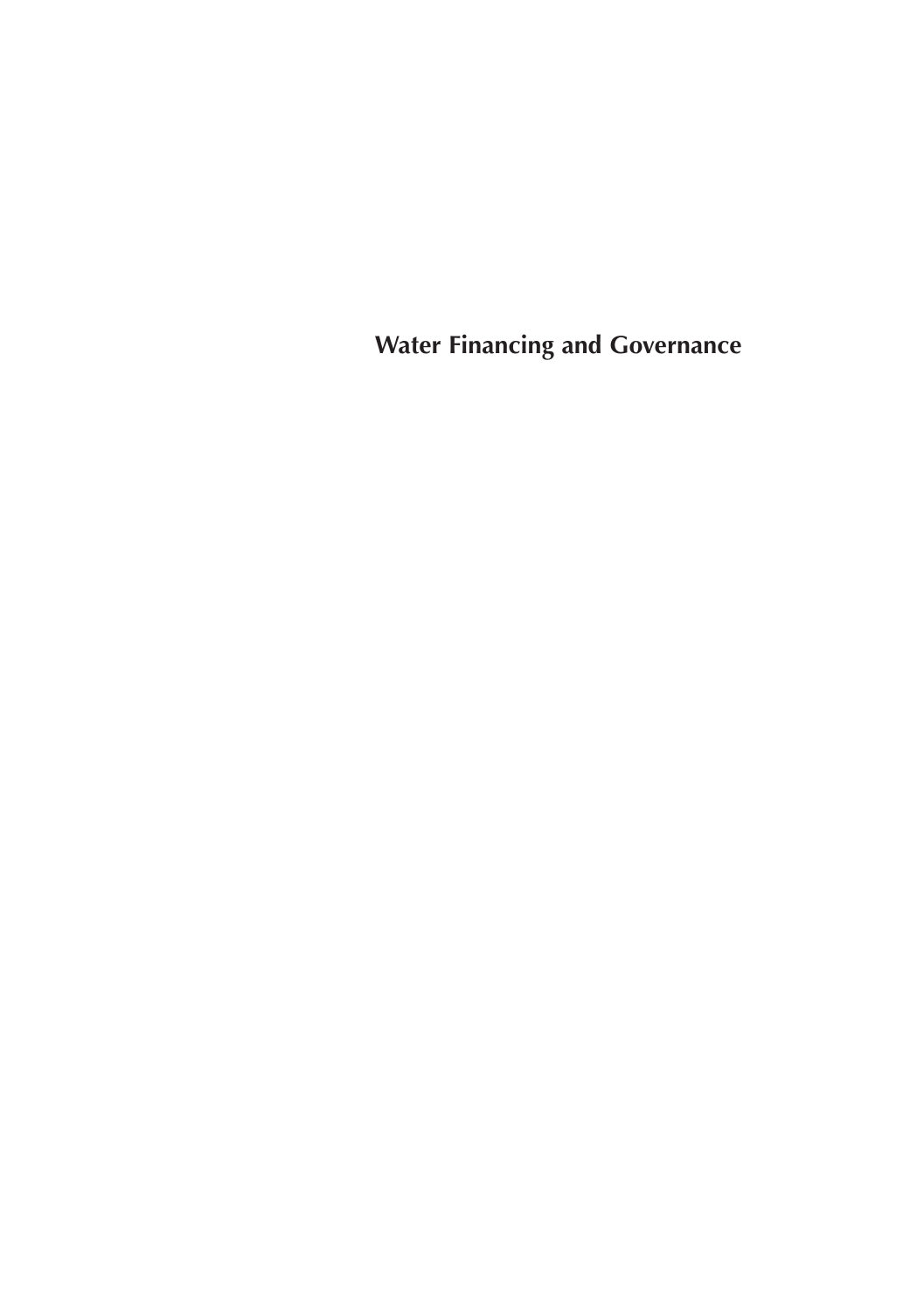©Global Water Partnership

All rights reserved. Printed by Elanders in Mölnlycke, Sweden 2008

No use of this publication may be made for resale or other commercial purposes without prior written permission of the Global Water Partnership. Portions of this text may be reproduced with the permission of and proper attribution to Global Water Partnership. The findings, interpretations, and conclusions expressed within this publication are entirely those of the author and should not be attributed in any manner to GWP, nor as official expressions of the Global Water Partnership Technical Committee.

ISSN: 1652-5396

ISBN: 978-91-58321-70-4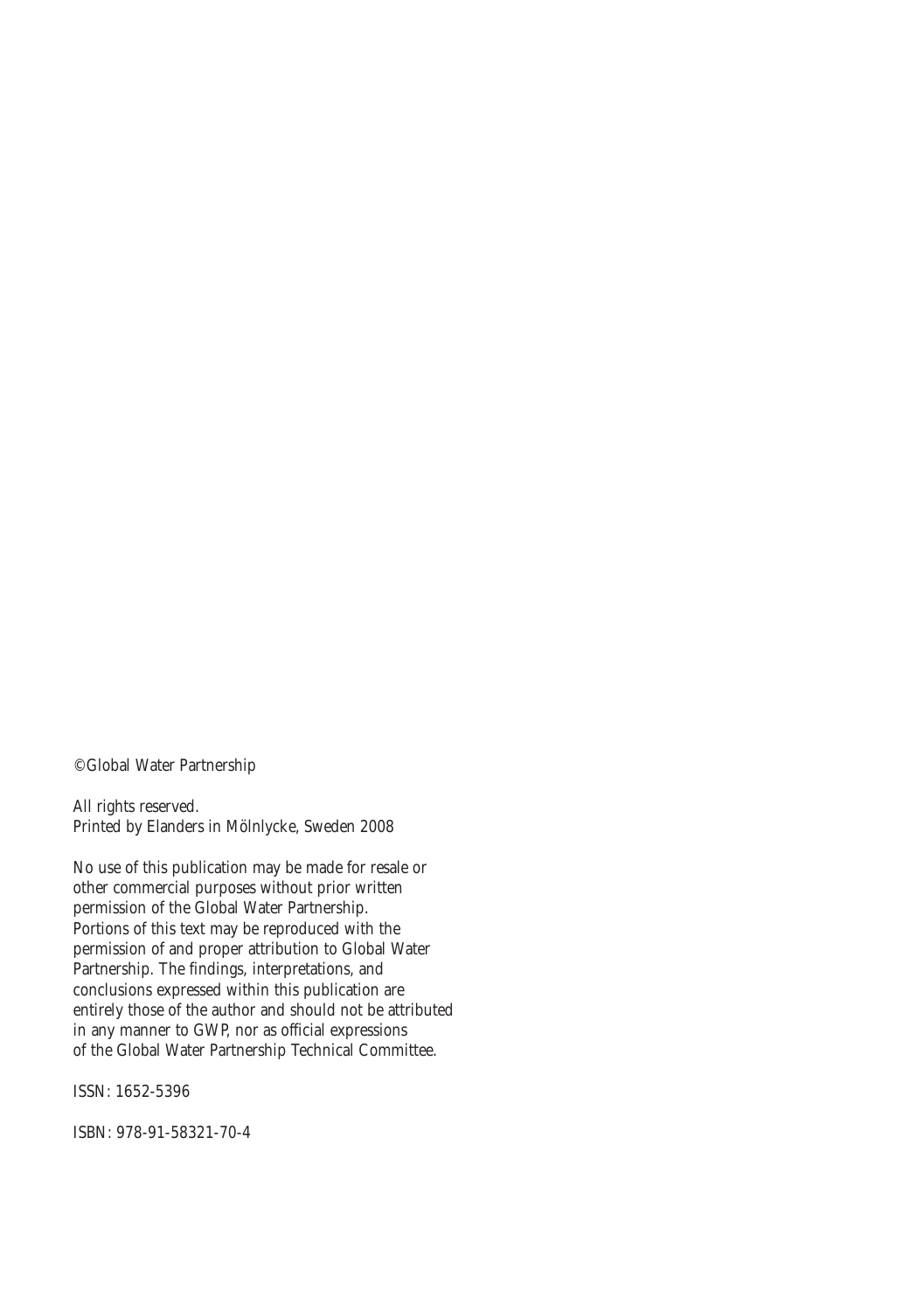**TEC BACKGROUND PAPERS NO. 12** 

# **Water Financing and Governance**

Judith A Rees, James Winpenny and Alan W Hall

April 2008



**Published by the Global Water Partnership**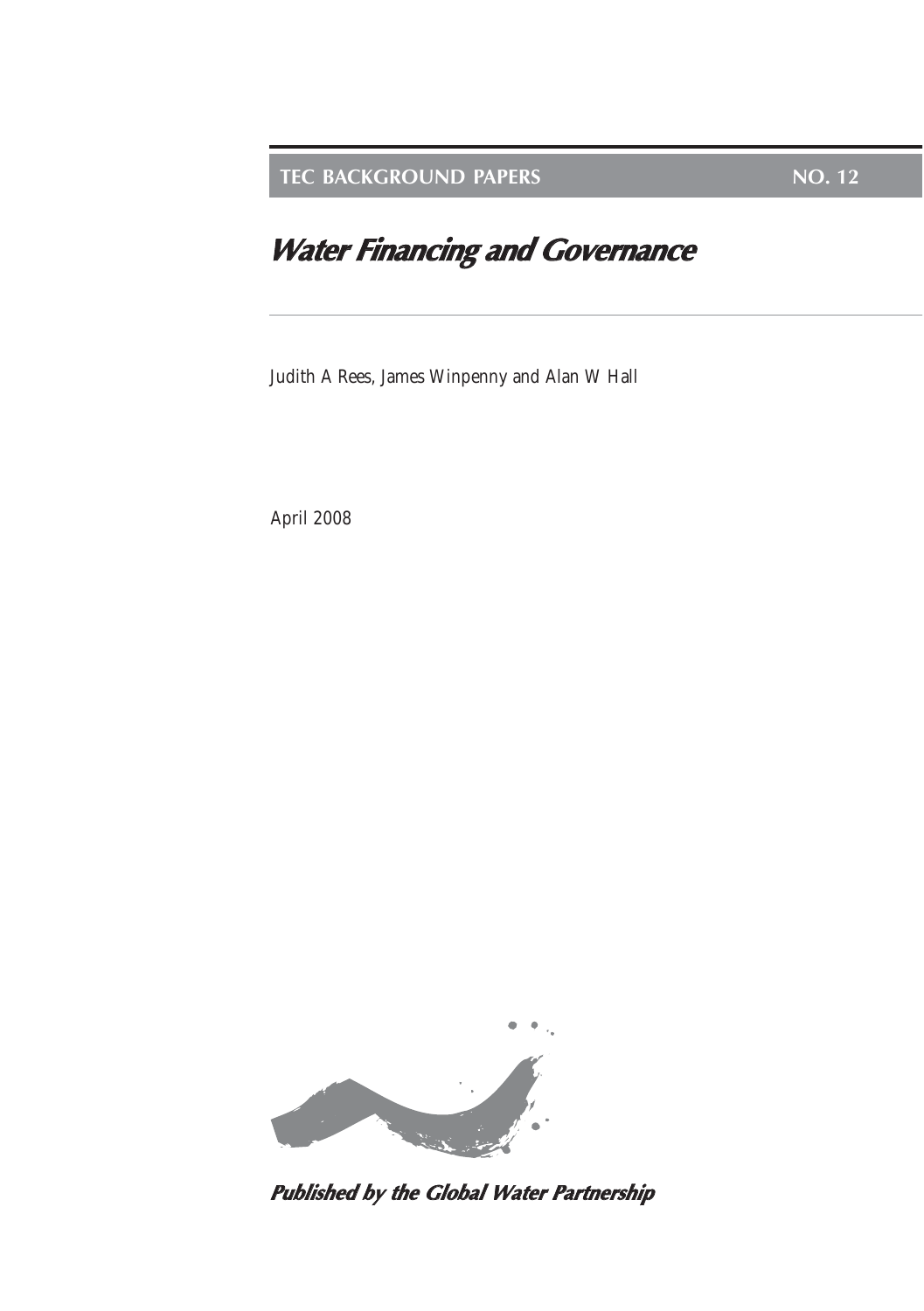## **ABSTRACT**

Traditionally, within the water sector, financing issues have not had a high profile and are mostly related to supply side investments. This is no longer sufficient as population growth, urbanisation, greater wellbeing and a higher quality of life puts the world's fragile water resources under increasing stress. With the added threat from climate change the situation is set to deteriorate even more.

Supply side issues and the financial architecture for providing essential domestic services was addressed by the Camdessus Report in 2003<sup>1</sup> and the issue of demand management was covered by the Gurria report in 2006?. These two landmark papers have prompted a wealth of interest in water financing. However, this has mainly focused on service provision and there is very little that covers the issues of financing for the overarching water resource management and governance systems that are critical for all users and for environmental protection.

Many commentators have stressed that financial needs will not be met without major reforms in water governance. By improving water governance the enabling environment for investment will improve as risks, commercial and political, will be better understood and addressed.

Over the last fifteen years an integrated approach to water resources management (IWRM) has evolved as the means to manage water more holistically and sustainably, and overcome the fragmented decision making and purely supply side approach common to the past uses and abuses of water resources.

There is a very close link between the integrated approach, good water governance and financing but, to date, there has been little discussion about this relationship. This paper aims to bring together these different strands so that a more coordinated, coherent approach to water financing is adopted. It focuses on the need to fund the water resources functions that are essential for security and sustainability and to examine the relationship between the different governance and organisational structures in the sector and their ability to secure funding for essential goods and services.

<sup>1</sup> The World Panel on Financing Water Infrastructure, chaired by Michel Camdessus. Its report *Financing Water for All* is in references under its author, Winpenny (2003).

<sup>2</sup> The Task Force on *Financing Water for All,* chaired by Angel Gurria. Its report *Enhancing Access to Finance for Local Governments* and *Financing Water for Agriculture* is in references under the name of its author, van Hofwegen (2006).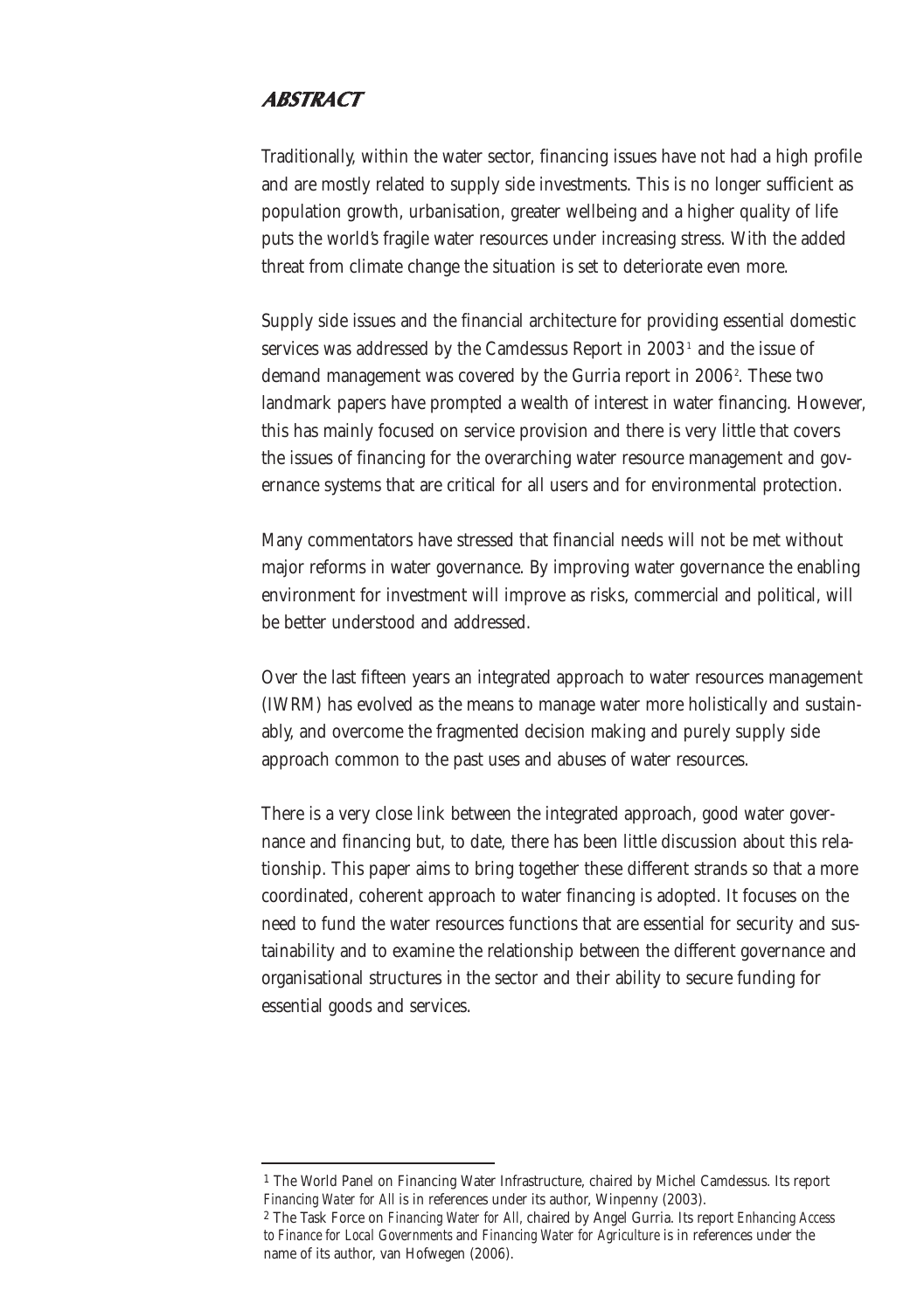## **CONTENTS**

## Abstract

| 1. Background, aims and basic approach | в  |
|----------------------------------------|----|
| 2. Financing roles and functions       | 12 |
| 3. Multi-level governance              | 25 |
| 4. More coherent water financing       | 37 |
| 5. Conclusions                         | 47 |
| References                             |    |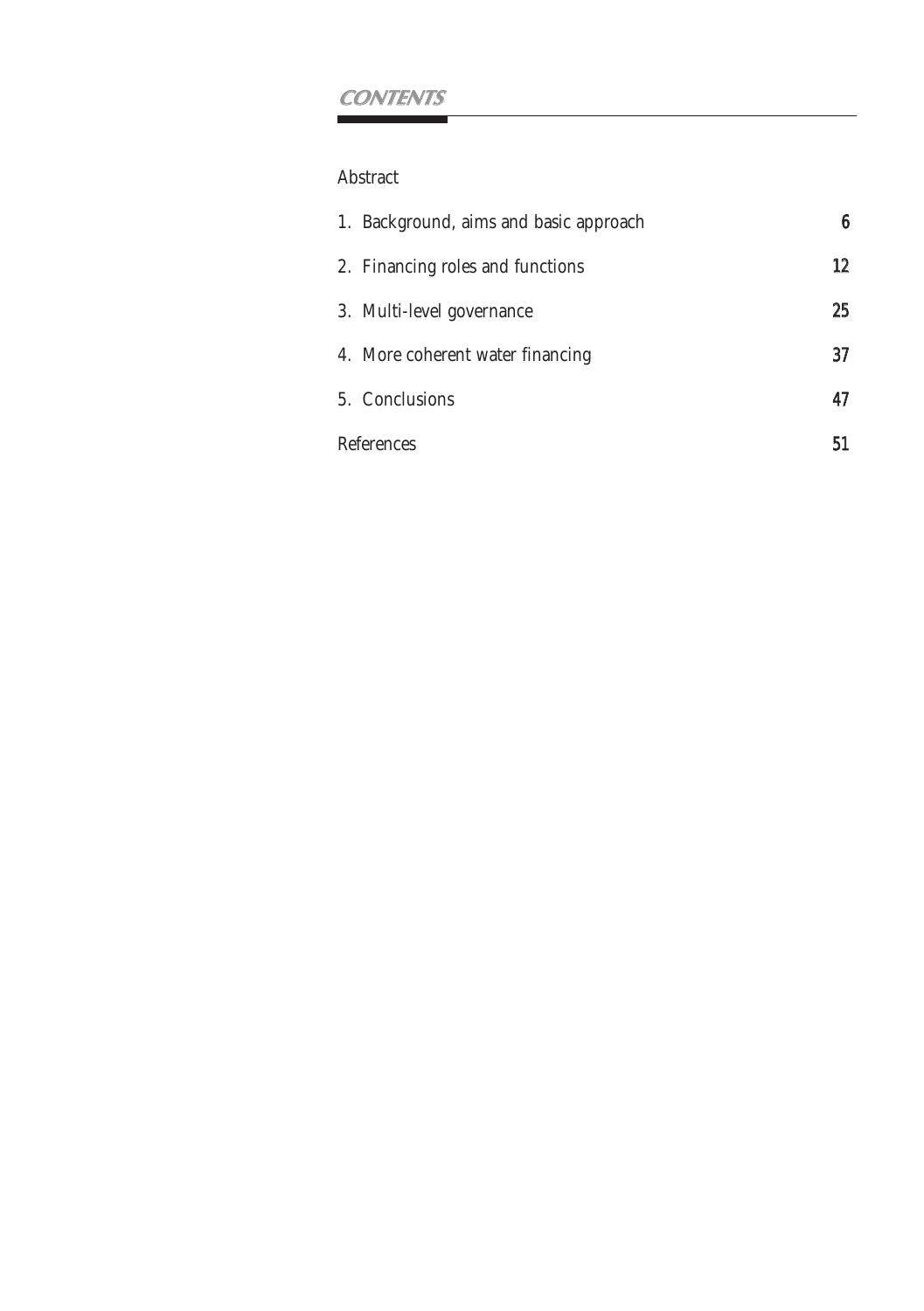## **1. BACKGROUND, AIMS AND BASIC APPROACH**

ince the publication of the Camdessus Report (2003) much has been written about water financing. Such writing has largely focussed on financial supply side issues and financial architec-Somether publication of the Camdessus Report (2003) much have been written about water financing. Such writing has largely focussed on financial supply side issues and financial architecture – how to get more from the main from which sources, what innovative financing mechanisms could be deployed, and so on. Virtually all of the work has concentrated on financing for particular water services, predominantly water supply and sanitation, and the provision of hard infrastructure. Camdessus focused heavily on financing the water and sanitation infrastructure needed to meet the Millennium Development Goals (MDG) of reducing by half the population lacking access to safe water and adequate sanitation by the year 2015. The financial needs of the other sectors were acknowledged, as was the likelihood that the different sectors would require a distinctive approach, with sector specific solutions. However, work in these areas has been slower to materialise, and there has been a neglect of cross-sectoral matters, such as resource planning and allocation or environmental protection, which are vital to the long term health of the resource base and its use to further development goals.

Subsequent work by the Gurria Task Force on Financing Water for All (2006) again devoted most of its time to water and sanitation, with some reference to financing water for agriculture and the funding needed to manage water resources to meet the MDG Hunger Goals. The Task Force did not consider in any detail the range of services provided by the water system and the different management functions needed to provide them, all of which have financing requirements.

Reviewing the now extensive financing literature, there is virtually nothing which addresses the question of financing the overarching water management and governance system which serves the whole range of water users. This is a critical omission given the multi-purpose and hydrologically interconnected nature of the resource. The Gurria Task Force did allude to "the equally important work of financing improvements in the management of river basins" which are "the foundation of the water sector and a key component to ensuring that water services are sustainable" and the need for "innovative financing at increased levels" for resource management. However, the Task Force was not able to develop such work and address the critical question of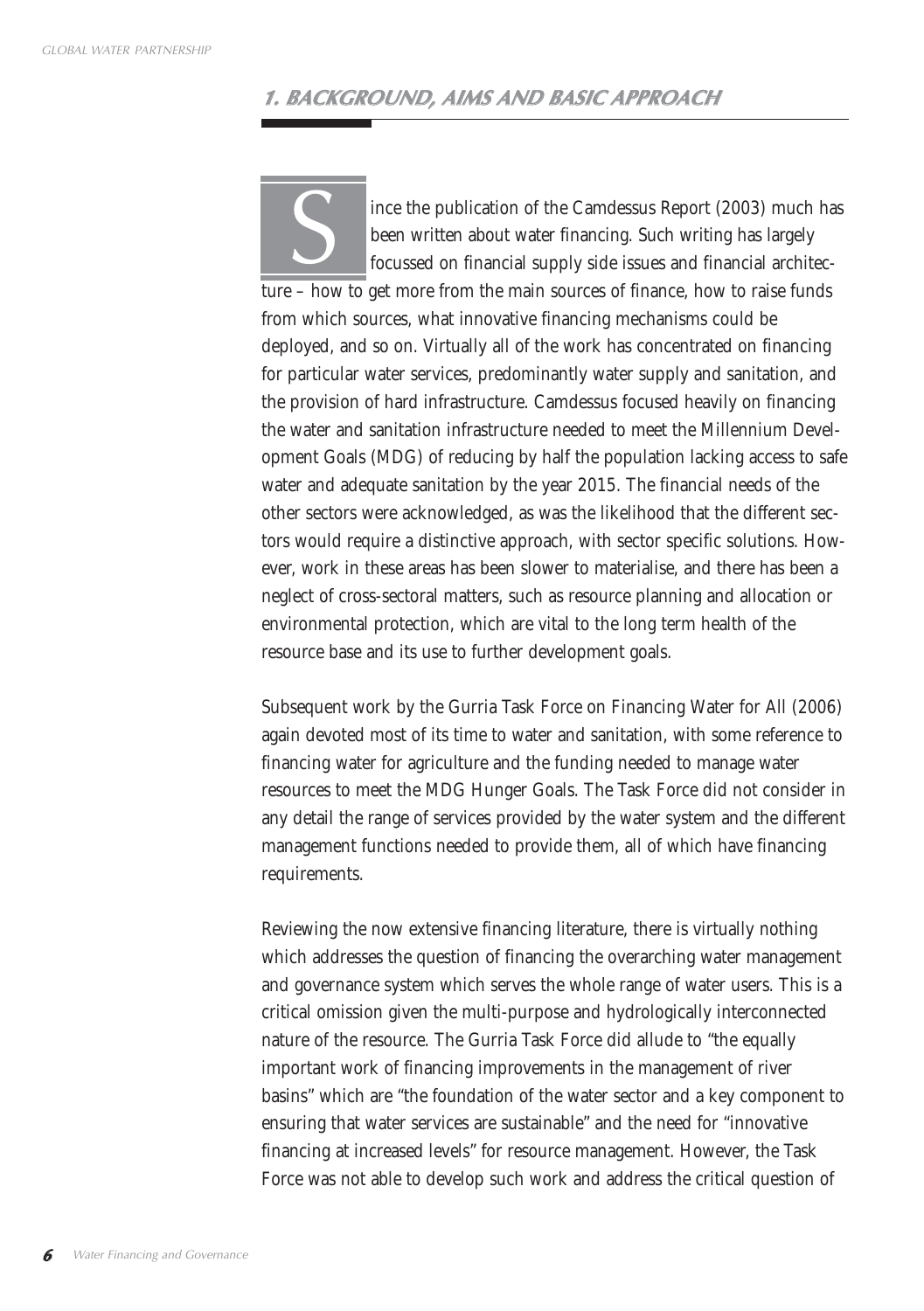what would be required to finance the "managerial cement" needed to ensure that the water sector works as an efficient, integrated whole, capable of meeting economic development, equity and environmental policy objectives in a sustainable manner.

Numerous commentators, including Camdessus and Gurria, have stressed that the financial needs of the sector will not be met without major reforms in water governance. Typically, however, the focus of attention has been on improving the management of specific user services, most commonly water supply and sanitation, to attract additional financing and ensure that the services are run in a financially sustainable manner. There has been little discussion of the relationship between financing and the different governance and organisational structures already seen within the sector or proposed as part of a reform process.

The financing issue has also tended to be neglected in the literature on water governance and sector reform. Discussions on the need for integrated water resources management (IWRM), decentralisation or more participatory governance systems have paid relatively little attention to what new institutional arrangements might imply for water financing.

## Towards a more holistic approach

In this paper it will be argued that a more coordinated, coherent approach to water financing is essential if the water needs of millions of people are to be met on a sustainable basis. It will focus on two related themes:

- funding all of the water resources management functions needed to maximize the sustainable benefits from the water resource base,
- examining the potential relationship between the different governance and organisational structures in the sector and the ability to secure the finance needed to provide essential water goods and services.

It is not our intention to look at the detailed financial requirements of specific water user services (water supply and sanitation, agriculture, industry, hydropower, etc.), except in the context of financing the overarching water governance and management system. Box 1 shows the distinction we make between end user services and the range of water management and governance functions needed to ensure that such services can be provided in an efficient, coordinated, equitable and sustainable way. In this paper, "water resources management" will be used to include all the items on the left-hand side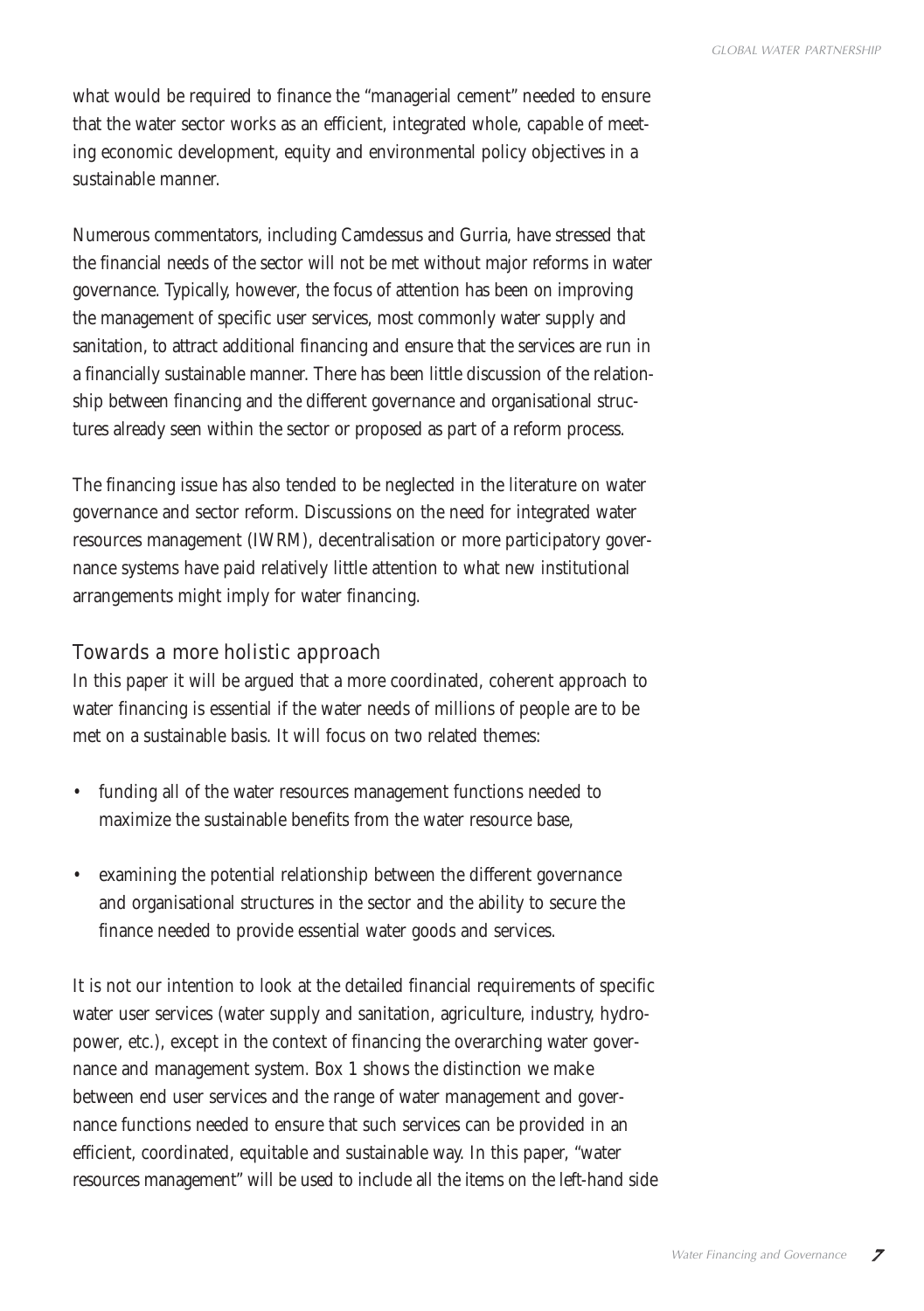of Box 1. It should be noted that this includes spending on hard infrastructure and works entailed in providing public goods (e.g., flood control, catchment protection, river training) as well as on institutional development and basic integrative services such as hydrological data gathering, systems analysis and planning.

In looking at water resources management the starting point will be the governance roles and operational functions required to:

- ensure that the water resource base can provide the range of water products and services required for social and economic development and environmental sustainability,
- mitigate (or adapt to) the disbenefits (externalities) from water related hazards, water borne disease, pollution and the range of other side effects which particular water uses and users can impose on others within the physically interdependent water and land resource system,

#### Box 1: The water governance and management system

#### Elements of water resources management

#### Strategy, planning and policymaking

Strategy and priority-setting Policymaking Resource allocation and budgeting Systems analysis and planning Research and data collection Institutional development Training and capacity building

#### Engagement with stakeholders

Coordination and consultation Regulation, monitoring and enforcement Public awareness and information Conflict resolution and arbitration

## Water resource development, allocation and management

River basin management Multipurpose projects Flood control and drainage Catchment management Environmental and ecosystem protection Water quality and pollution control

#### Water User services



Household water and sanitation Sewerage and wastewater treatment Industry and commerce Agriculture and livestock Navigation Thermal and hydro power Fisheries Mining Recreation, sport and tourism, etc.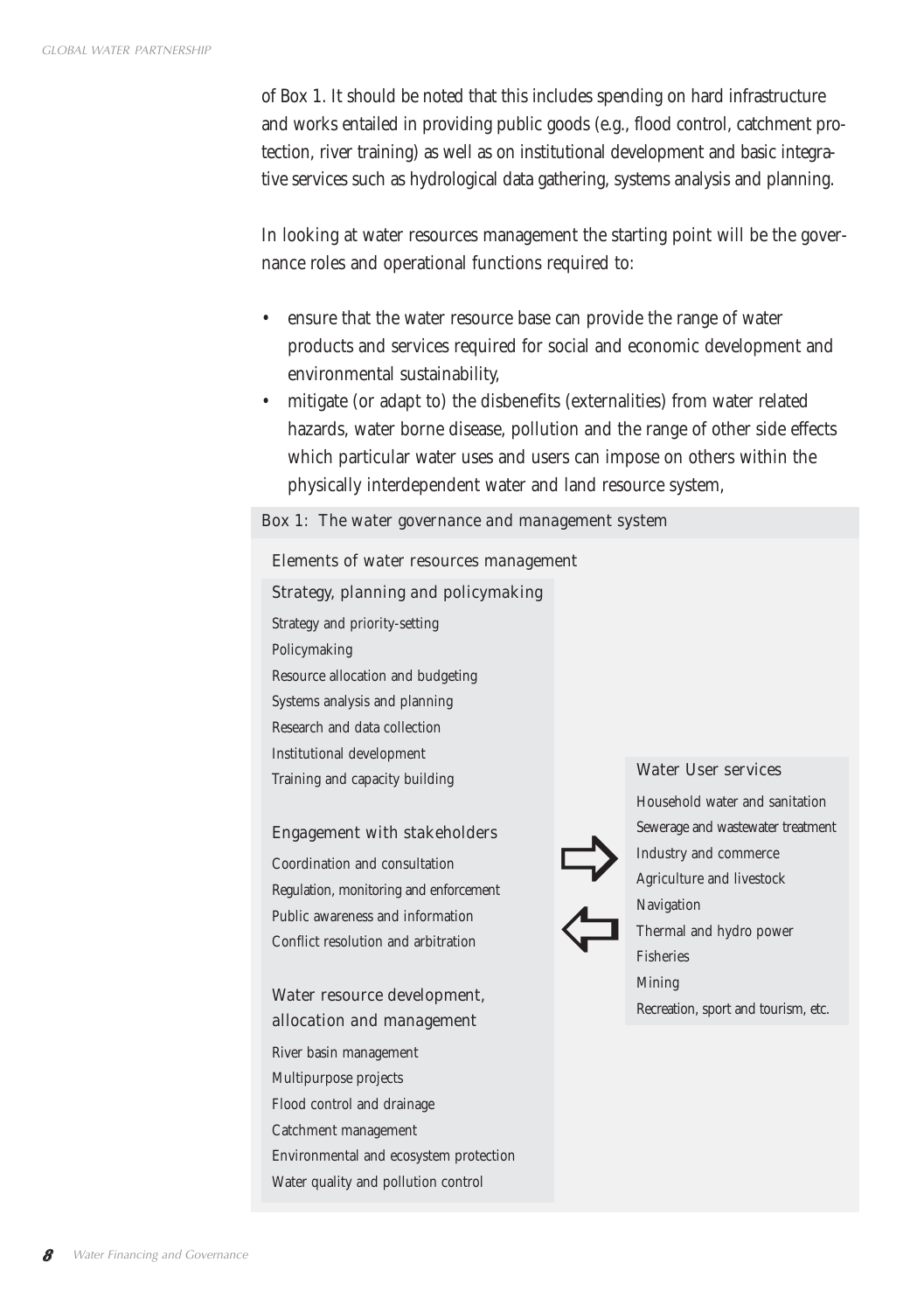• allocate water resources and services, along with the associated financial and human capital, in an efficient, equitable and environmentally sustainable manner.

While focussing on water resources management it is not possible to ignore the end user services. The activities of the service providers will inevitably have profound implications for water resources management; one obvious example being the impact of sanitation services and industry on water pollution control and another being the way pricing policies will affect service demands and thus the pressures on the resource base. In addition, given that financial capital is scarce, expenditure on the water services could limit the availability of funding for the water resources management functions. Furthermore, the organisational/governance structures developed for specific end user services can affect the potential sources of finance available for elements of water resources management; large-scale multi-purpose agencies could, for example, have cross-subsidy opportunities unavailable to single purpose entities. Water user services therefore, have to be considered in any attempt to develop a more holistic, integrated approach to the financing of the total water governance and management system.

When talking about a more holistic approach to water financing we are not suggesting that financial allocations should occur through a major bureaucratic exercise which seeks and inevitably fails to coordinate everything. Rather, it is seen as a process which considers the whole range of essential integrative functions and water services which require funding; examines which financial sources could potentially be available for each function and service; attempts to ensure that the most appropriate source is utilised for each purpose; and evaluates the institutional arrangements/reforms needed to increase the financial flows. In most developing (and some developed) countries many vital water resources management functions – such as catchment management, systems analysis and planning, flood protection, research, hydrological and performance monitoring, public awareness, stakeholder consultation and institutional capacity building – are neglected and underfunded. Their continued neglect is unsustainable in environmental and socioeconomic development terms.

Financing needs to be recognised as a critical element in the sectoral governance reforms that are being widely advocated to meet the Millennium Development Goals and ensure the long term health of the water resource base. In 2002, the World Summit on Sustainable Development (WSSD) called for the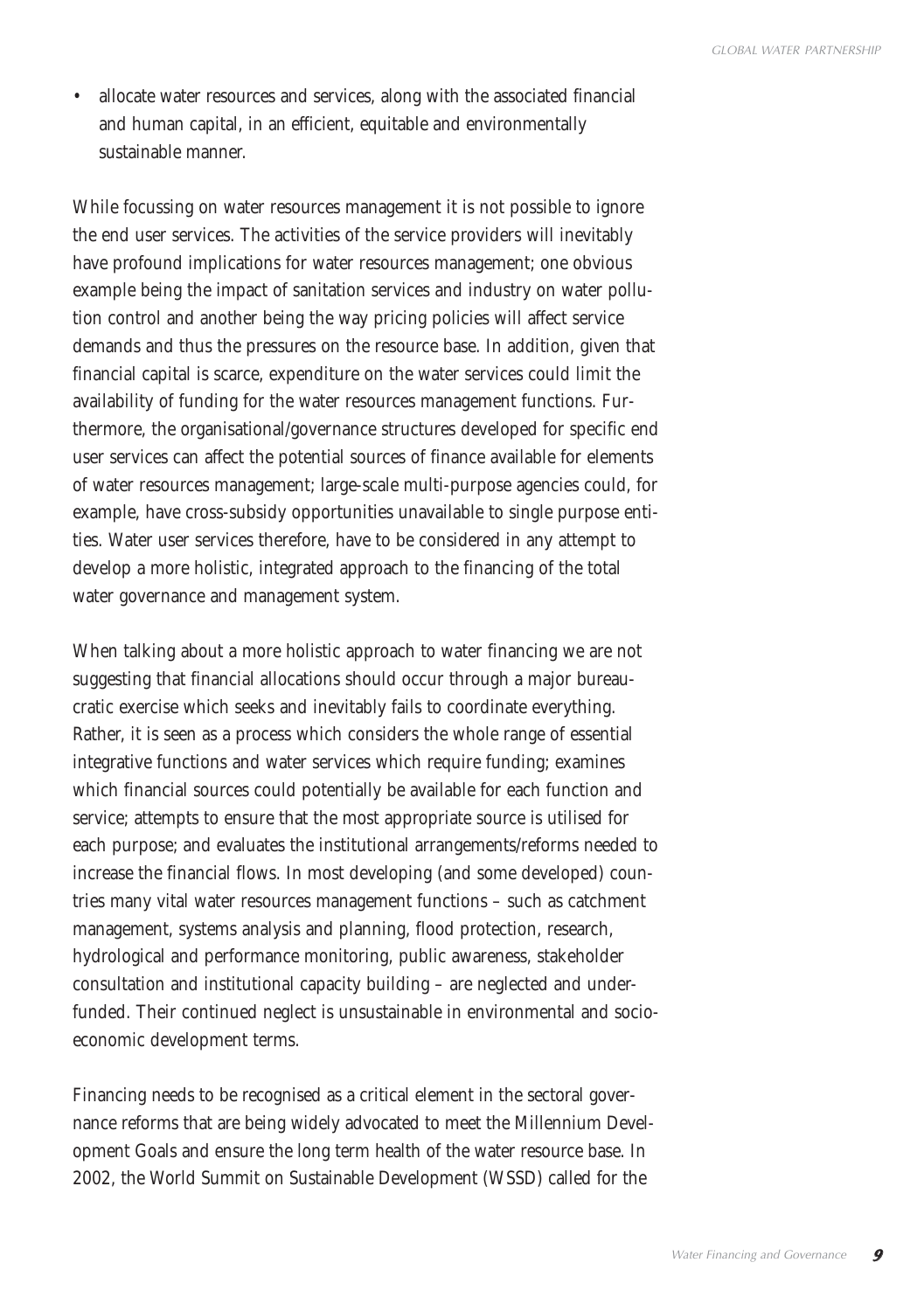preparation of the IWRM and Water Efficiency Plans. Regrettably, few if any of the completed IWRM plans consider how the overarching water governance and management system is to be financed; indeed some do not mention financing at all (Biswas 2005). It is true that there are plans which call for large scale infrastructural investments and mention the need to further mobilise financial resources (GWP Eastern Africa et al. 2007) but there is little apparent awareness of the linkages between governance and finance. Calls for more money for infrastructure are generally unrelated to the creation of a supportive policy environment and viable institutions that can attract and channel the large financial sums required. The plans are typically silent on who should raise the funds, for what particular purposes and who should bear the pay back costs. Thus, an opportunity has been lost to make the critical link between infrastructural investments and the investments of quite a different type in the reform of policy, institutions and management practices so badly needed to make real and long-lasting improvements in water services.

IWRM is designed to tackle problems arising from the uncoordinated and competitive use of water resources. It will not be able to do this unless there is routine consideration of financing issues, with the institutional and financial arrangements for integrative functions being planned and put in place together. IWRM should also recognise that water problems cannot be solved solely by investments in the water sector. Consideration should be given to the ways in which funding in other sectors – such as forestry, housing and land planning or agriculture – could reduce pressures on the water system. Governance reforms not only have long term implementation costs but can also change access to, and the capacity to attract, different types of funding. Once financing becomes embedded within governance reform then IWRM can become a key to the solution to the problems besetting the water sector.

## Governance and financing

The emphasis on the relationship between governance and financing is not, of course, new. The Camdessus Panel clearly stated that increasing financial flows "will make no sense and will not happen unless there is an equally unprecedented effort to reform the way the entire world tackles its water problem". It would make no sense because simply pouring new money into old management and governance bottles will fail to provide long term sustainable solutions. It will not happen because without good governance and the capacity to absorb and use funds effectively and repay loans, finance will not be attracted to the sector. Indeed, the first set of the Panel's proposals were essentially about good governance, responsibility, participation, decentralisation and transparency, and it was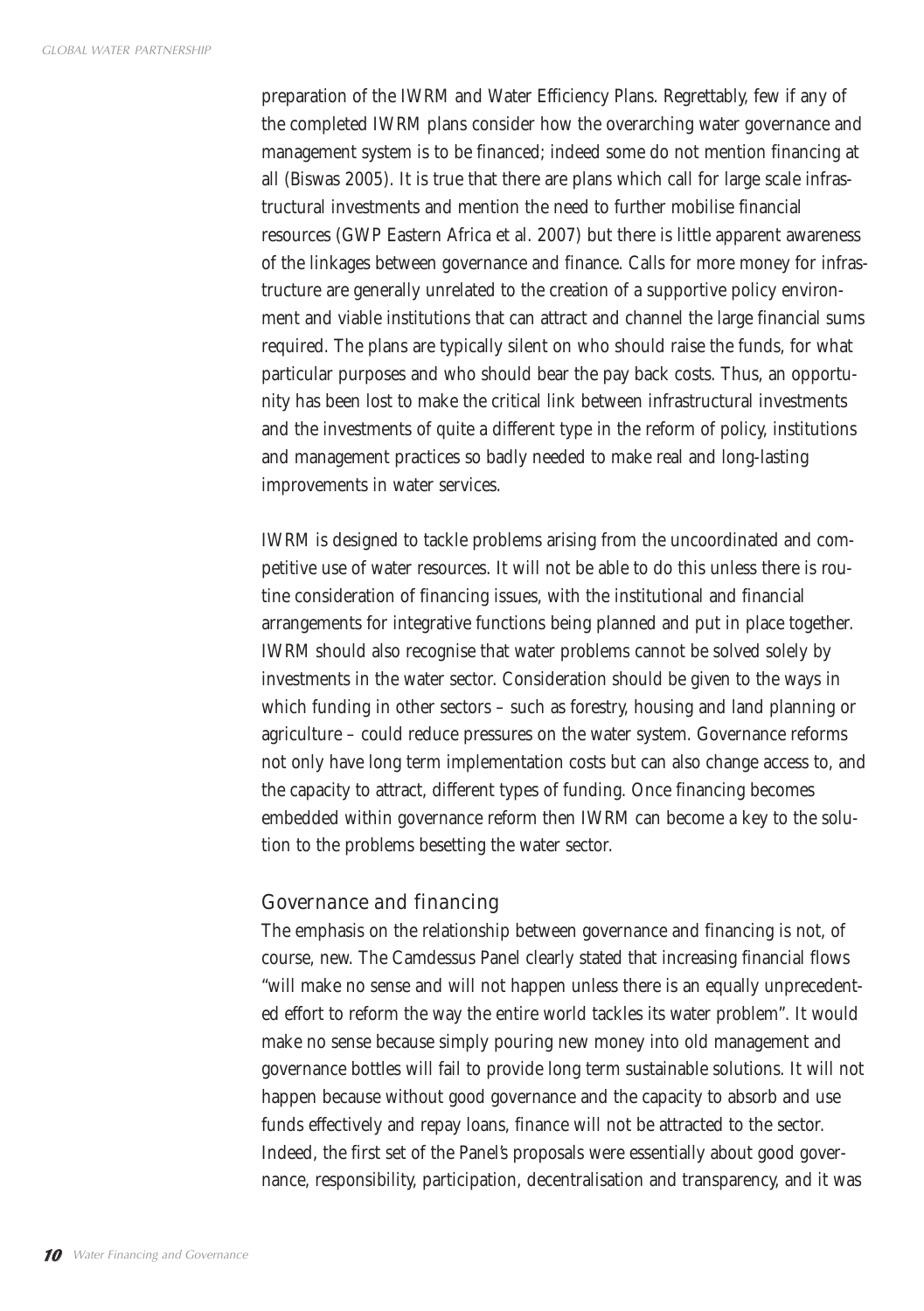made evident that changes in the method of governance will require corresponding changes in the financial architecture. The relationship between governance and finance was also explored by the Gurria Task Force, largely in the context of decentralisation and the delegation of functions and responsibilities to local governments. It is made clear that such delegation will be ineffective unless attention is paid to increasing the capacity of local governments to raise revenues. However, neither Camdessus nor Gurria addressed the institutions for water resources management, nor did they explore the financing implications arising from different governance arrangements. We take "governance" to not only connote power, authority and control, but also the relationship between the state and all kinds of non-state actors and institutions.

Unlike most previous work on water financing this paper will take a demand side perspective, focusing on what functions are to be funded and who can (and should) raise the funds. By concentrating on the who question, it becomes clear that it is impossible to divorce finance from governance and the institutional arrangements for managing the water sector. The division of responsibilities and functions between organisations and institutions at different geographic scales, will inevitably affect both who has to raise the necessary funds and the capacity to attract and absorb financial flows.

There is no organisational blueprint for the water sector and governance regimes are typically the unique product of the interplay of history, geography, politics, socio-economic conditions and power relations. However, when embarking on institutional reform it seems important that the financing implications are understood. Management reforms such as decentralisation may be highly desirable for many reasons, but they may not be desirable for attracting the level and type of funding necessary. Management and governance changes usually need to be accompanied by other changes to help ensure that financial flows are increased.

## The structure of the paper

After a brief reminder about the very limited range of funding sources available for the sustainable financing of the sector, attention will be focused on the governance roles and operational functions that have to be supported to ensure the efficient, equitable and environmentally sustainable development of the resource. Consideration will be given to the socio-economic and political characteristics of these roles and functions which help determine feasible financing sources and funding mechanisms.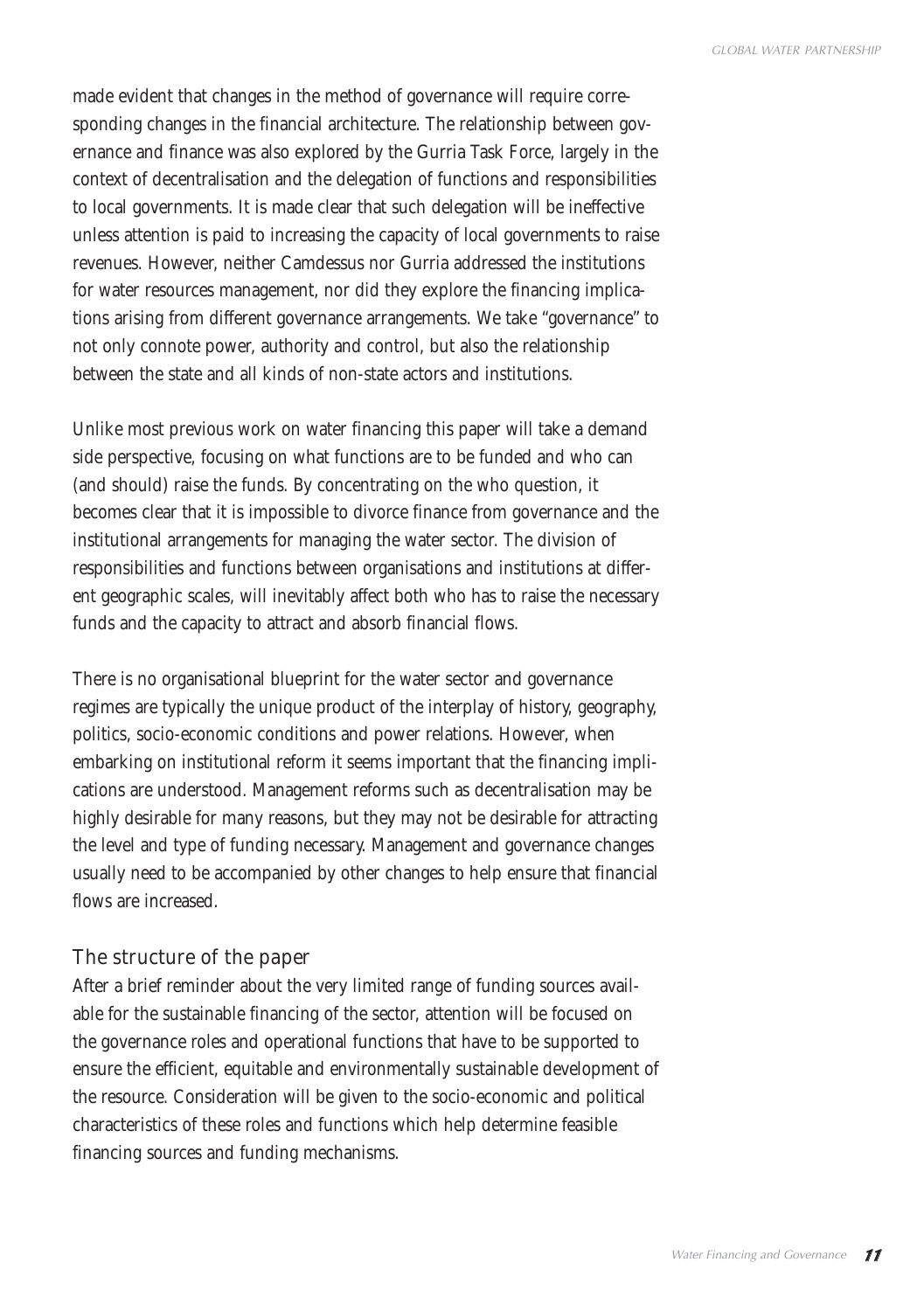The discussion will then move on to address the question of an appropriate division of labour and financial responsibility between government at various levels, private sector actors of all types, market institutions, community and civil society organisations and institutions. Water sector management has to be a multi-level governance system but there are very different management models determining who does what within the overall structure; each of these models has financial implications. It is widely accepted that governance reform is critical to the solution of many problems in the sector, but in the reform process it is vital that the right conditions are created to allow the new institutions to attract, absorb and sustain the necessary financial flows.

Finally the paper will consider some of the key principles and issues involved in developing a more coherent approach to water financing and a more financially literate approach to water management and governance.

## **2. FINANCING ROLES AND FUNCTIONS**



hen it comes to financing the water sector there are no magic bullets. The reality is that there are only three ultimate sources of finance:

- User or beneficiary payments. These can either be in cash or through donations of labour or materials. Payments from some users may be used to cross-subsidise others.
- Government budgets derived from taxation or the sale of state owned resources, goods and services.
- Grants and aid from donor agencies, NGOs and charities.

Investment finance can be raised through loans – commercial, local or international, including from international financial institutions (IFIs) – or equity shareholders, but loans have, of course, to be repaid and equity investors will require dividends and/or expect their shareholding to increase in value. Unless the three ultimate sources of finance can maintain loan repayments and generate a reasonable rate of return on capital, investment funds will wither away.

This does not mean that all investments have to make a reasonable return on capital. Some vital investments, such as hydrological monitoring and systems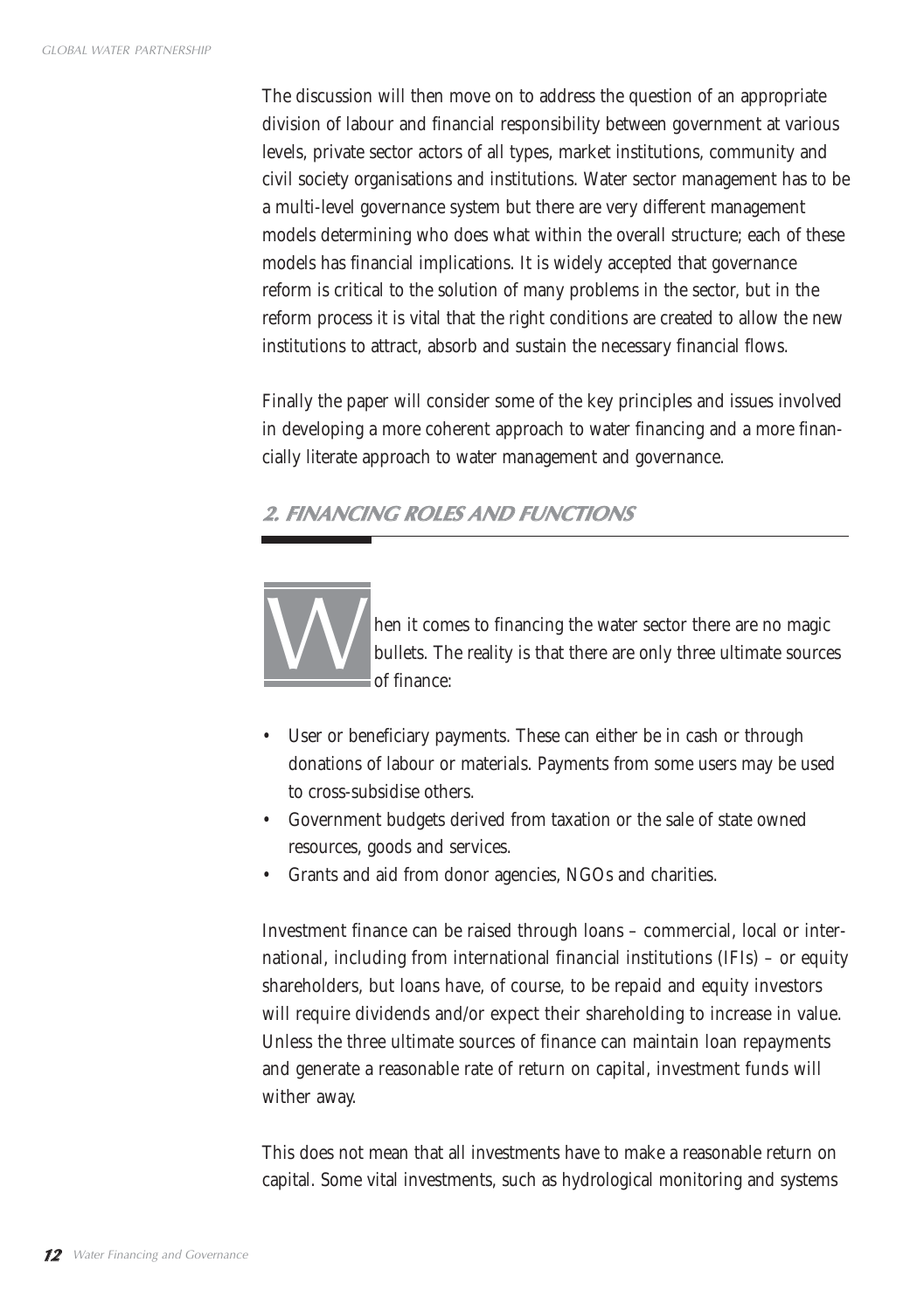analysis may have very limited revenue generating capacity while others may provide payback through long term economic and social development rather than through direct financial returns. What matters is that the benefits from such investments are real and recognised, and one of the ultimate funding sources is willing and able to bear the costs involved. The experience of the 1980's Water Decade shows the financial problems that can arise when irresponsible borrowing and lending occurs without ensuring that there are realistic means of loan repayment.

## The diversity of governance roles and operational functions

The governance of a multi-purpose and hydrologically interconnected natural resource entails many functions to provide efficient, equitable and sustainable services. Water is predominantly seen as a public sector responsibility but this does not necessarily mean that governmental bodies should, or indeed can, fund everything. The first step in establishing an appropriate division of labour and financial responsibilities between different potential actors and institutions is to clarify the governance roles and operational functions needed to manage the resource and deliver water services.

In the simplest terms there are seven key roles which institutions and organisations need to fulfil:

- 1. Strategic policy making and planning for water and the related sectors, development of enabling and regulatory environment, establishment of social and developmental priorities.
- 2. Ownership of the resource itself, usage rights and infrastructural assets.
- 3. Resource and budget allocation land, water, financial capital and human resources.
- 4. Regulation and monitoring of water users and service providers, control over externalities and other forms of market failure.
- 5. Coordination and consultation between sectoral actors and across jurisdictional boundaries.
- 6. Conflict resolution and arbitration resolve conflicts of interest between individual water users, demand sectors, different political jurisdictions, geographical localities and socio-cultural groups with different value systems.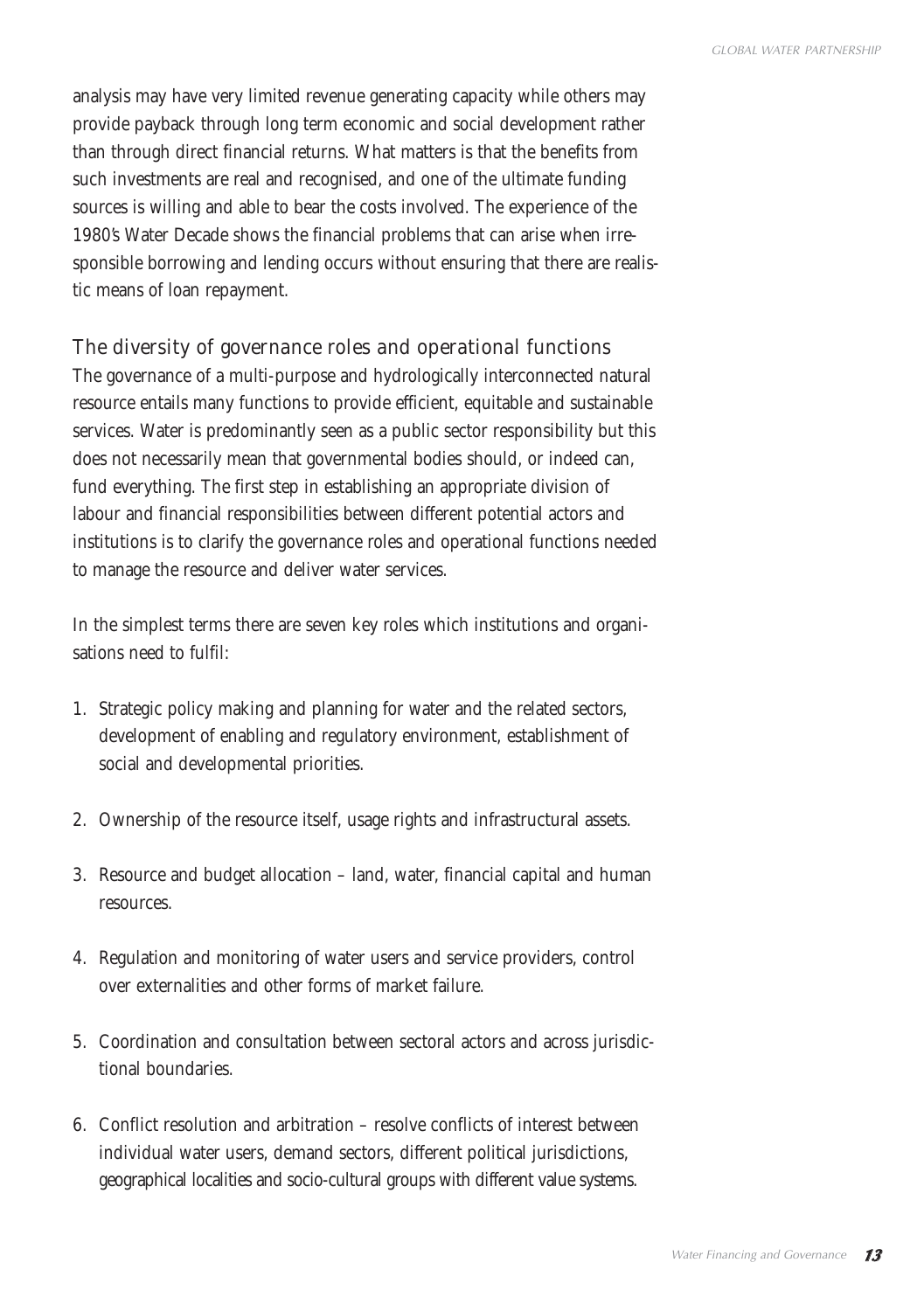7. Operational functions – these include hydrological data collection and systems analysis, resource development, catchment management, bulk water delivery, water treatment and delivery to final users, waste water collection, treatment, disposal or reuse, billing and revenue collection, drainage and flood protection, pollution control and ecosystem protection, training and capacity building.

These roles and functions have different economic and financial characteristics that affect who can feasibly provide them, the ability to attract funds and the possible financing sources. Their socio-political significance changes over time and varies between countries; such changes influence ideas about whom or what institution should undertake each role.

Of the first six roles only strategic policy making is unequivocally a matter for government, although even here others will have an input. "Networks build up around the government ministries formally responsible for a policy sector and it is through these networks that policy gets formulated and implemented" (Leach et al. 2007, p. 9, drawing on work by Marsh and Rhodes 1992, Smith 2000). Under certain conditions all the other roles could be (and in some countries already are) partially undertaken by private and civil society actors, markets or social institutions.

Ownership is a highly contentious political issue. Virtually all countries reject the notion that the resource itself could be owned by private interests, but this idea does not necessarily mean that usage rights and infrastructural assets need also to be publicly (or communally) owned. Nor does the asset owner necessarily have to actually deliver the services which flow from the assets. Clarity over ownership is vital in the efficient allocation of water and for attracting investment capital into infrastructure investment and renewal.

The allocation of public budgets is a necessary role of national, regional or local governments. However, resource allocations can and do occur through markets and, at small spatial scales, could be done using participatory decision systems. Likewise, regulation and monitoring, while normally a public sector matter, can variously involve self-regulation (now increasingly common in the environmental domain), civil society actors (local groups or broader consumer organisations monitoring service providers and using benchmarking, naming and shaming techniques) and social institutions (customs, conventions, behavioural rules). At the local scale, coordination, consultation, conflict resolution and arbitration can all occur through community based institutions (Ostrom 1990).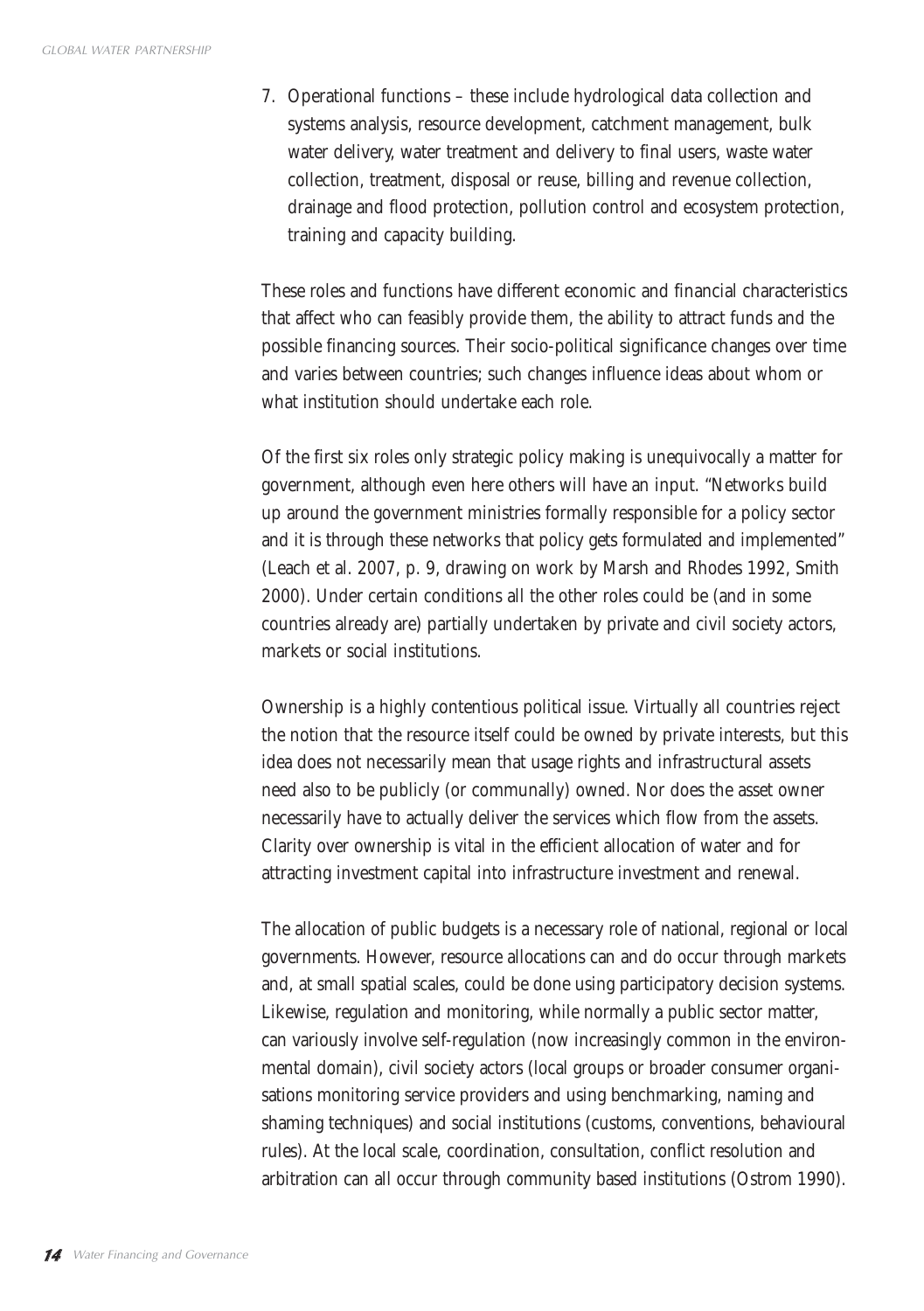Operational functions embrace a wide range of activities of many economic types. Some, for example, are not directly revenue raising and others are natural monopolies. Still others exhibit scale economies and cannot be efficiently undertaken at a spatial scale or technological level, which makes community based or user self provision and financing a realistic option. This raises the question of how far functional 'unbundling' is feasible to allow different actors to undertake tasks in which they have a comparative advantage and to harness their financing capacity. In the water sector it has frequently been assumed that two features restrict the scope for unbundling:

- the existence of economies of scale and scope
- the hydrologically interconnected and multi-purpose nature of the resource.

There are undoubtedly economies of scale in some functions, most obviously in water resources planning, bulk water supply development and delivery, but the evidence for economies of scope appears more limited (Rees 2006). Where scale and scope economies are small, functional unbundling may be feasible without incurring significant operating efficiency losses. Likewise, the fact of hydrological connectivity within river basins does not mean that an authority, with hydrologically determined boundaries, should perform all roles and functions. Indeed, such an arrangement would go against one of the basic principles of institutional design that operators should not set policy priorities and regulate themselves. Box 2 illustrates this point with reference to England and Wales.

Given that governments typically have limited financial and human capital resources which they are able to devote to the water sector, it makes sense to harness the resources of other players wherever possible. A more coordinated approach to financing would have to consider the scope for functional unbundling, along with the reforms which would be implied (plus the required capacity building) to allow non-state actors, markets or social institutions to function successfully. Any decisions about functional separation would have to be taken with care to ensure sufficient human capacity to allow the separate units to be well run. Moreover, there are conditions under which unbundling can actually reduce the funding options and increase the cost of capital. Even if all the opportunities are taken to involve other actors and non-public budgets in financing the sector, large areas would remain where public responsibility and finance would be the only economically or politically feasible options. There are four major reasons why this should be so, which will be addressed in the following section. Although these reasons strongly suggest the need for sig-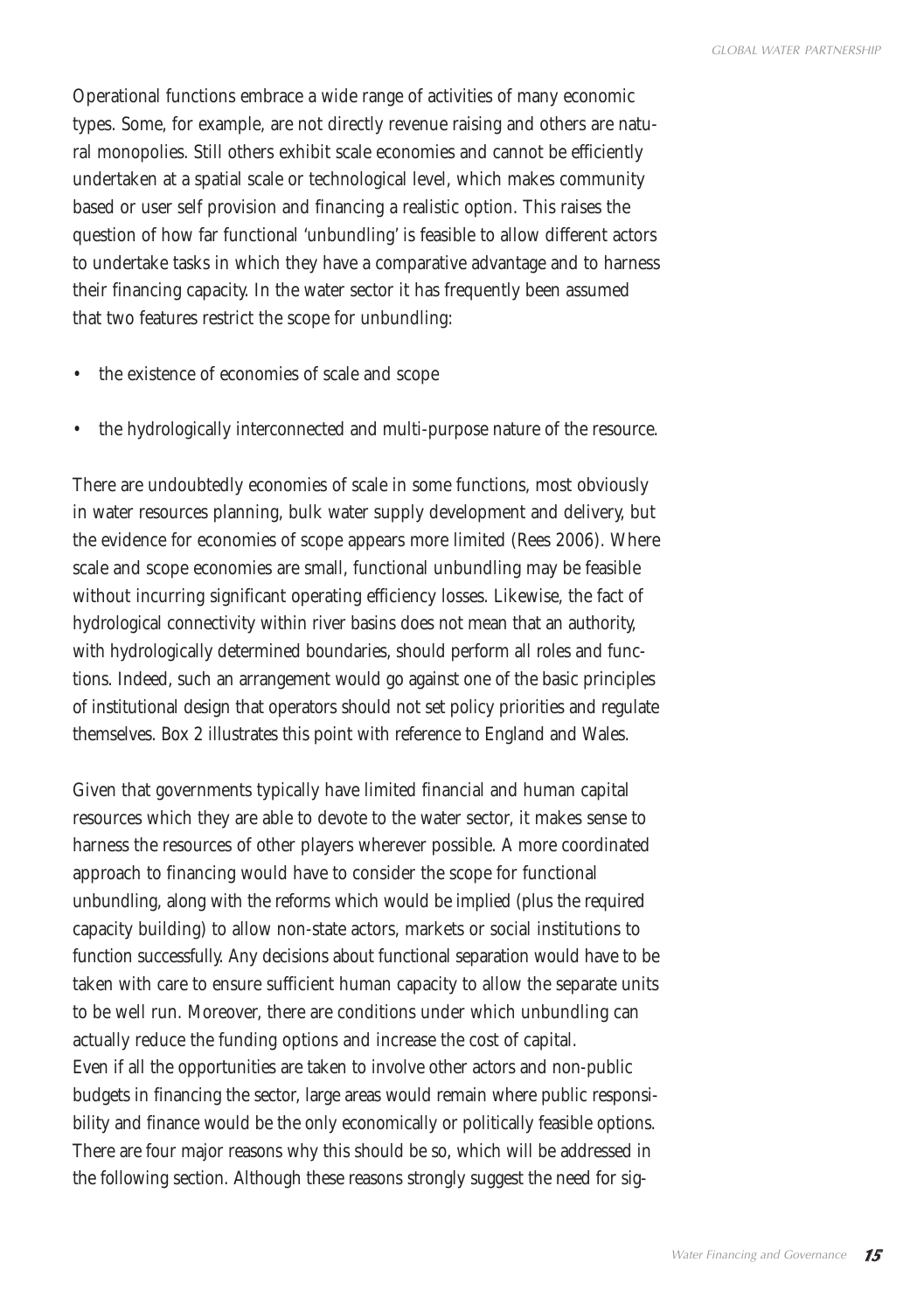#### Box 2: The Regional Water Authorities in England and Wales

Under the 1973 Water Act over 1400 separate public bodies responsible for some aspect of water management were swept away and in their stead ten multi-purpose agencies, the Regional Water Authorities (RWAs), were created. These were 'expert' run organisations with boundaries determined hydrologically and with responsibilities for all aspects of sector management along the water supply chain, from source development and catchment management, supply delivery to waste water collection and treatment. They were also responsible for water abstraction licensing, pollution control and river water quality, drainage and flood management, fisheries and navigation.

The logic behind the administrative reform was very much that resource productivity and the coordinated provision of water services could only occur if one body had total responsibility. Until 1983 the pretence, if not the reality, of democratic representative control was maintained since the majority of Authority members were delegates from local government, but they were replaced by small boards appointed by central government. The National Government regulated some aspects of RWA activities, largely concerned with technical and service standards and borrowing limits and rates of return on capital, but that left them with a considerable degree of autonomy to determine operating practices and funding priorities. Any conflicts of interest were mediated in a non-transparent way with the outcomes determined by power relationships within the agencies.

Classic poacher-gamekeeper problems arose. Not only were the RWAs the main users of the available water resources but they also regulated the abstractions of all other resource users, including major industries; their waste water treatment plants were the main source of river pollution and yet they regulated themselves as well as all other wastewater and effluent dischargers. The total monopoly enjoyed by the RWAs became a critical issue when the Thatcher government proposed privatising them in their entirety, including giving ownership of the resource to the private sector.

Following opposition from the public and, perhaps more importantly, business interests, some functional unbundling took place. Water and sewerage companies were created and sold to private shareholders, but resource allocation, river water quality, catchment management, flood control and indeed all other river basin functions were retained in the public sector under a National Rivers Authority (NRA), now part of the Environmental Agency. The NRA regulated the water abstraction and waste disposals of the private water companies, a separate economic regulator (Ofwat) was created to regulate their economic performance, including protection of customers from monopoly abuse, and an Inspectorate monitored drinking water quality; in other words there was also regulatory unbundling.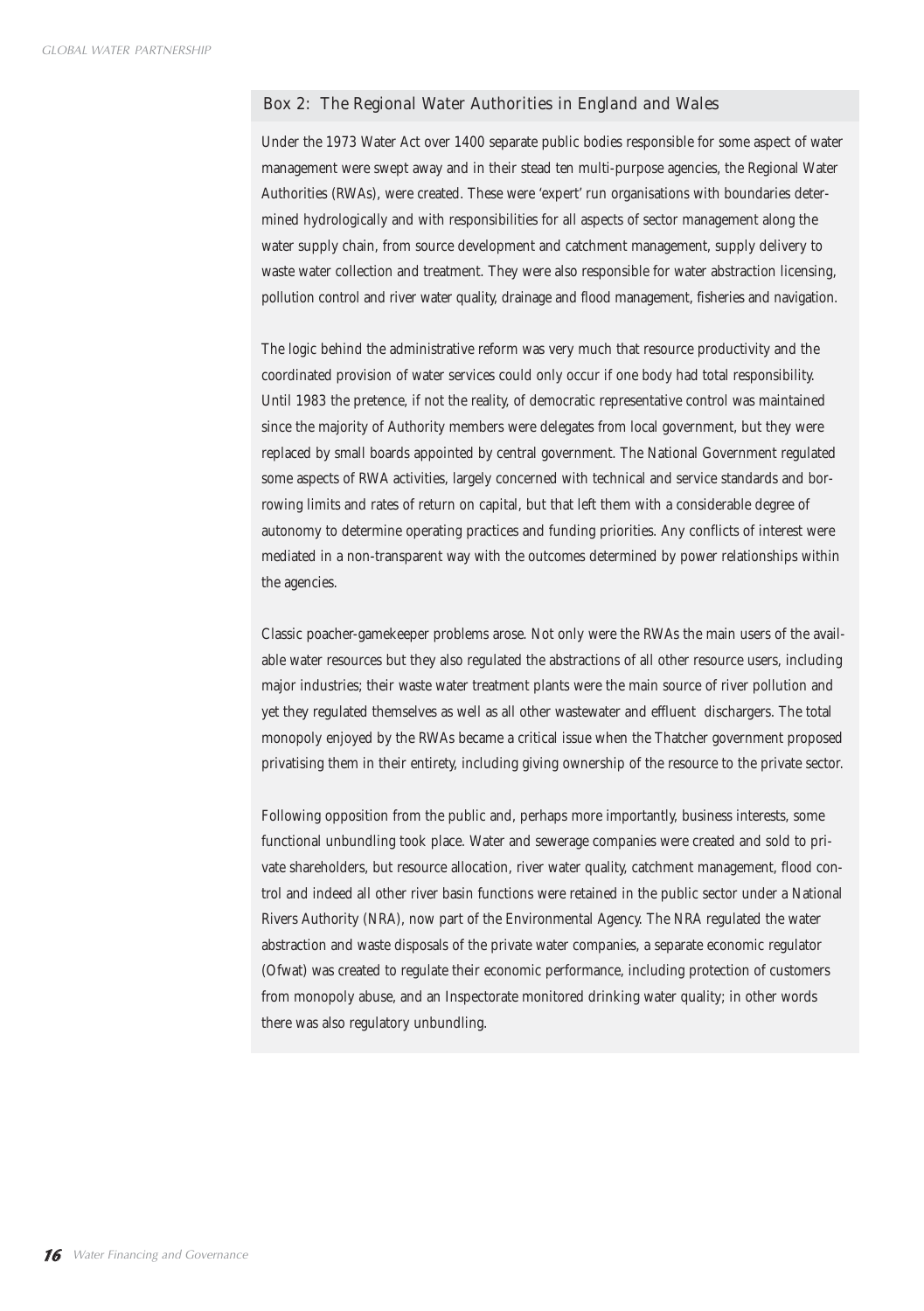nificant financial contributions from state budgets, they do not rule out the possibility of additional funding from other sources, which will also be explored.

## Functional characteristics and the need for public funding *Public Goods*

It is a widely accepted view that public goods or services need to be state provided and funded. Defined simply these are services provided to benefit communities (or an economy as a whole) rather than specific individuals. The argument for public funding is that since the benefits are enjoyed collectively it would not be possible to charge beneficiaries directly through user fees. It is further argued that commercial loans or equity capital cannot be attracted simply because it would be impossible to recoup the investment costs in the absence of the ability to charge beneficiaries.

Although the public good concept enjoys wide currency, it has elements of ambiguity. There are different notions about what constitutes public goods and disagreement over whether they all need to be financed by subsidies from the public purse. From an economic perspective a public good has two characteristics:

- *Non-excludable.* Once it is provided, it is impossible to exclude any user from enjoying its benefits. This implies that a private provider would be unable to enforce payment from users, the so-called free rider problem.
- *Non-rival.* One person's use has no effect on the amount available for others. Thus there is no economic case for charging for it – using price to ration service quantity would be pointless and would result in sub-optimal use.

Some parts of the water sector clearly qualify as public goods according to the economic criteria. Policy making and strategic planning, hydrological monitoring, resource protection, maintenance of wetland biodiversity and flood control are just a few examples of functions which meet the criteria, as are the participatory, coordination and informational services that are very much part of the IWRM process. It is not easy to conceive of these functions being funded other than from public budgets, except as has been mentioned earlier when they can be delivered at a small spatial scale by community organisations or social institutions. There are, however, countries where earmarked taxes or levies are imposed upon major water users to help pay for such public good functions.

It is not always the case however, that services which meet the economic public good criteria cannot be funded by some user charge or levy and cannot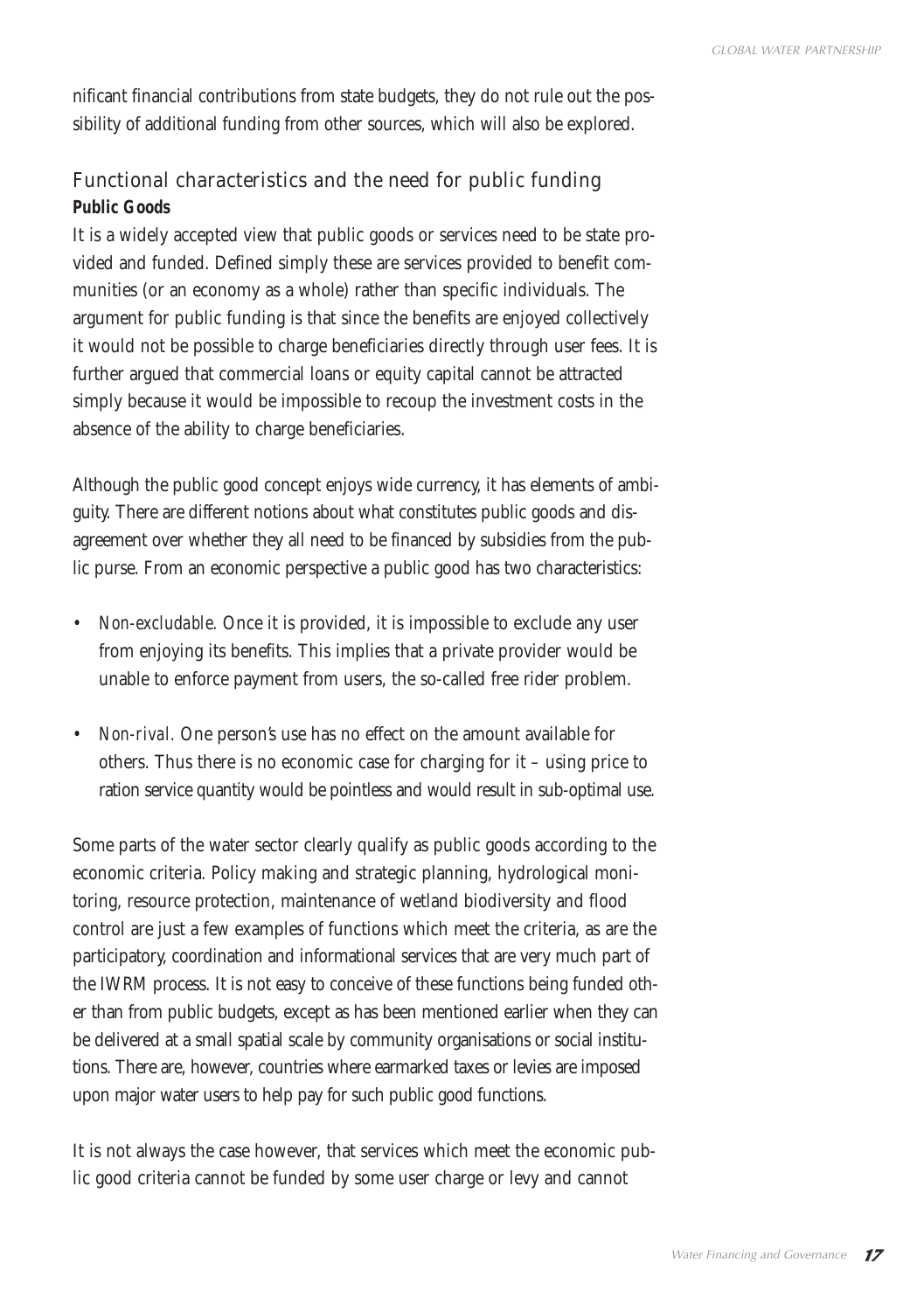attract private investment capital in some form. Municipal waste water treatment and the protection of water sources from pollution are both public goods but fees and taxes can be levied – in these cases not from the collective beneficiaries of a cleaner environment but from the waste generators under the polluter pays principle.

Likewise, flood and catchment protection, which have clear public good characteristics, do not have to be funded solely from public subsidies. Flood plain protection fees and development levies are possible if local governments or river basin authorities have appropriate powers and capacities to enforce revenue collection. Rather similar funding opportunities arise in the catchment management case where it may be cheaper to pay landowners to change farm and forestry practices than it is to undertake the expensive treatment of polluted raw water supplies or downstream flood protection measures.

Another possible funding model for public goods arises if public or private operators are multi-functional. With 'bundled' services it may be feasible to crosssubsidise the public good functions from profitable revenue raising services. Although functional cross-subsidies may be regarded as inefficient and creating distortions in the market for goods and services, the reality is that they are pragmatic funding solutions which have been widely employed in most developed countries for decades. Water supply has frequently been used to subsidize such public goods as hydrological monitoring, waste water treatment, storm water drainage and ecosystem protection. One example of cross functional subsidization occurs in the Netherlands Water Boards, which are governed by stakeholder councils. These fully fund all their operations which include public goods such as flood protection, pollution control, waste water treatment and the management of inland waterways from a pollution levy and water board 'tax' based on the size or economic value of the property. A key feature is that funding decisions are made transparently with the active involvement of stakeholders.

Box 3 gives a more recently established case from the Philippines where a wide range of fees are employed to fund both public and private goods and services. For such multi-functional authorities to work effectively they need to be properly structured and empowered, with sufficient financial autonomy and public legitimacy.

#### *Merit goods*

Merit goods and services are those which 'society' deems individuals should have even if they are unwilling or unable to pay for them. As with public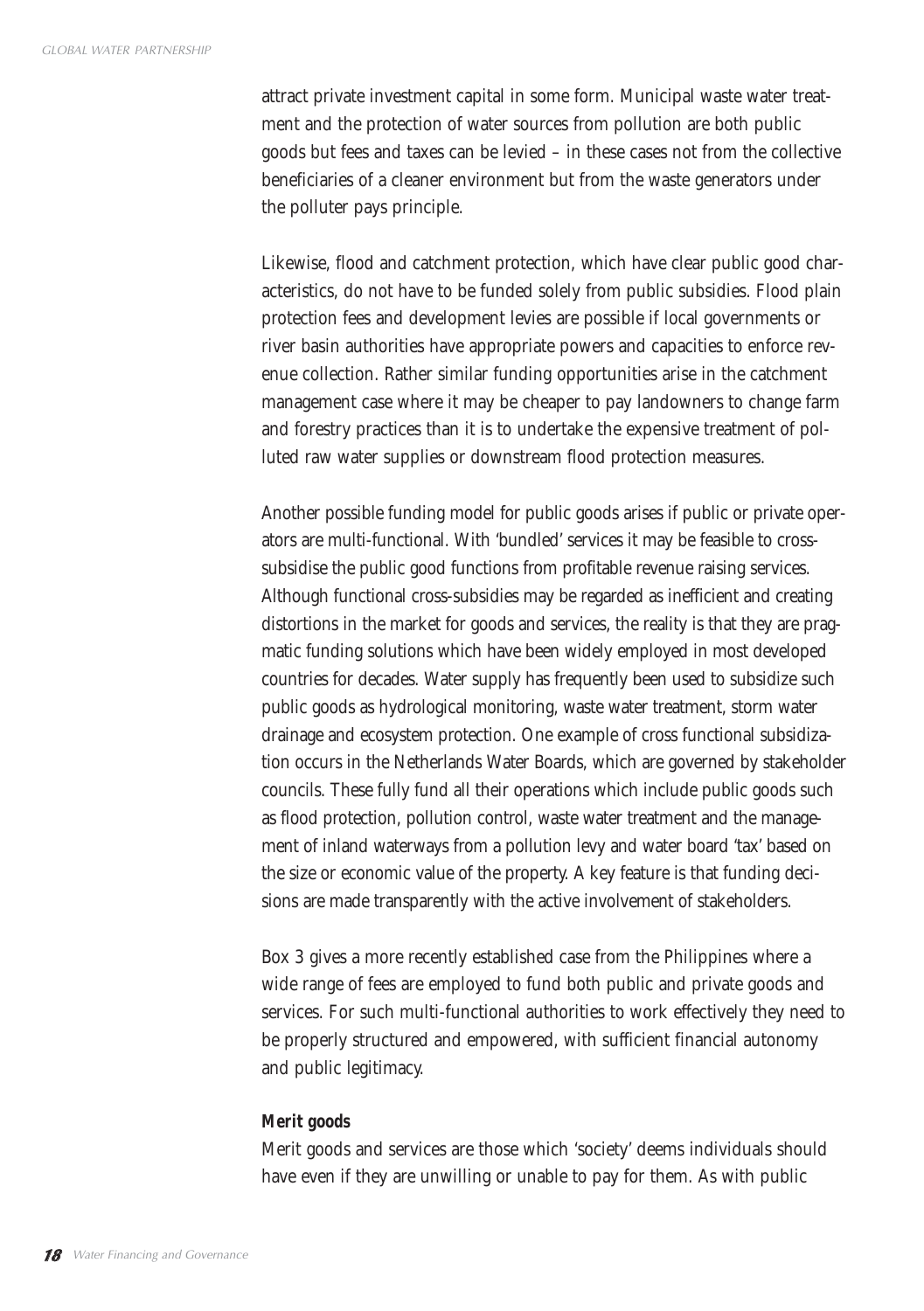goods, the beneficiaries cannot be charged (at least not in full) for the services they receive so there is a strong case for suggesting that public funds should be employed to fund, in major part, their provision. This would include the merit good element in the development of hard and soft water resources management infrastructure. The merit good issue is clearly important for those countries where millions of people lack access to clean water and basic sanitation and where rural communities do not have the water supplies needed to improve agricultural productivity and reduce poverty and hunger. However, while the international community may deem that access to such basic services should be provided, national governments might not in practice have the means or the same sense of priority, given the many demands on their limited financial resources.

It has usually been argued that the most efficient way of dealing with the merit good problem is through targeted subsidies paid out of public budgets to specifically address the affordability problem for the very poor. Typically, however, a more normal practice has been to employ the merit good arguments to justify the blanket subsidies made to water and sanitation and irrigated agriculture. As is very well known this benefits the wealthy much more than the poor. Importantly, by using funds to provide private goods for people who can afford to pay for them not only is the total amount of finance available for water resources management and public good functions considerably reduced but also demand pressures on the water resources base are exacerbated.

There are examples of targeted subsidy schemes of the ideal type, most notably the much quoted Chilean case (Gurria 2006; Peña, Lurashi and Valenzuela 2004, Rees 2006), where individual low income users pay a proportion of the provision costs and the rest is provided by national government. Such schemes do, however, require quite sophisticated social security systems and good administration, conditions which do not apply in many developing countries. Another form of subsidy for poor users is more common and more easily applied; namely to employ cross-subsidies from other users of the same service. While from an economic perspective this creates market distortions, cross-subsidies can be an important funding source to reduce the pressure on public budgets. In South Africa, for example, the decision was made to give households a free basic water supply quota to avoid the need for poor people resorting to unsafe supplies. Although centrally provided funds are used to defray the costs in many municipalities, in those which are economically stronger cross-subsidies from larger water users, including industry, are employed (see Box 10 page 40 for further details about the funding arrangements in South Africa).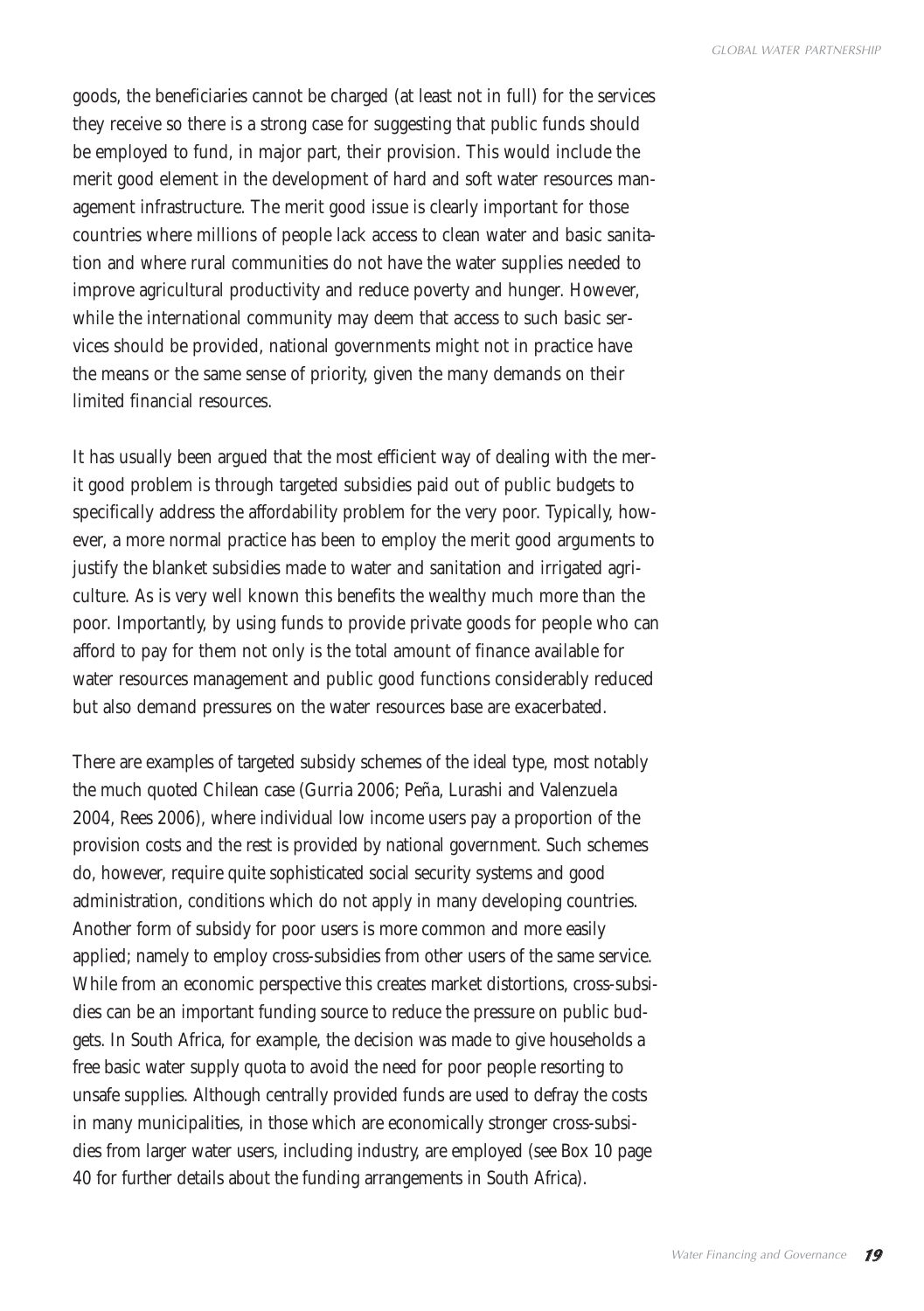#### Box 3: Laguna de Bay Development Authority, Philippines

Laguna de Bay, close to Manila, is a large freshwater lake, one of the largest in Southeast Asia. It is a traditional fishing ground for the local population and a source of water for agricultural, commercial and domestic use. It contributes to hydropower generation through a pumped storage power plant supplying the Luzon power grid. The growth of industry in the watershed, which now supplies one-third of national manufacturing output, has caused serious pollution of the lake, which threatens the fishing industry and other users.

The Laguna Lake Development Authority (LLDA) was formed in 1996 to promote balanced use of the Lake's waters. The Authority has the authority for environmental protection and regeneration, and powers to promote the sustainable development and use of the waters, fisheries and wetlands. It is an independent body through a special charter, receiving no funds from the national budget and self-supporting through its regulatory and environmental fees.

Its revenue sources are as follows:

- Processing fees for the review and approval of plans.
- Fees for the beneficial use of lake water for fisheries, recreation, municipal, industrial, agricultural, navigation and waste disposal purposes.
- Fees to compensate for damage done to the lake from water pollution. (LLDA operates an environmental user fee system, set at a level that is an incentive to firms to treat their wastewater instead of releasing it untreated.)
- Fish pen, fish cage and related fees (this is one of the largest revenue sources; licences are issued to the highest bidders for specific areas).
- Fines and penalties for violation of the Authority's rules.
- Processing fees for clearances and permits.
- Discharge fees and fees for permission to transport oil and other petroleum products across the Lake.
- Ferry clearance and permit fees.
- Fees for laboratory services.
- Receipts from the production and sale of fish etc., from LLDA projects.
- Shoreland management and lease fees.

LLDA has been considering the creation of a trust fund with its revenues that can be used to finance environmental and water-related projects. There are also proposals to charge fees to all users for water abstraction, and to create a subsidiary company to implement developments which would have more commercial and financial freedom.

*Source: ADB presentation to the Camdessus Panel, April 2002.*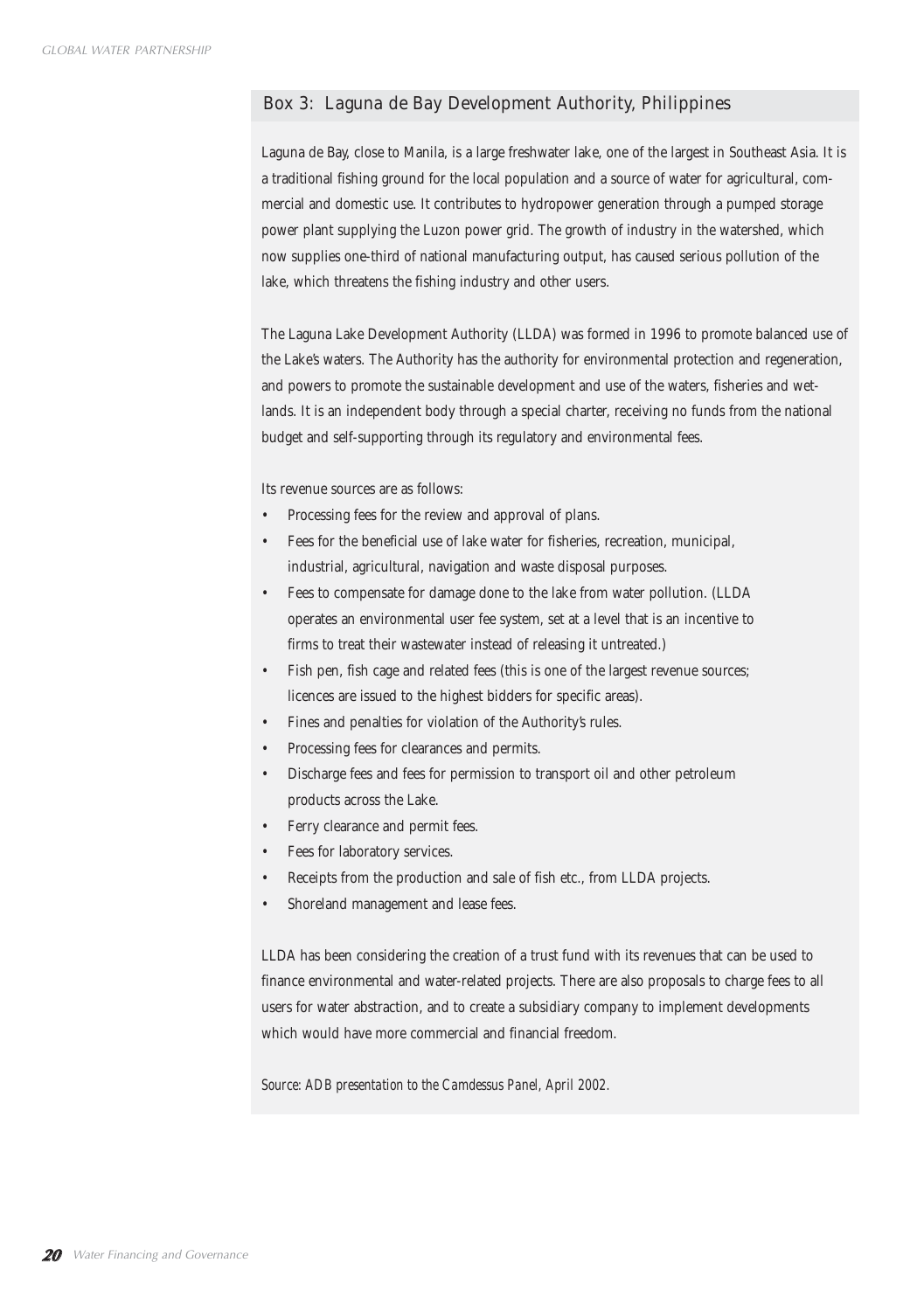## *Market Failures*

The unfettered operation of markets will not of itself lead to water "results" which are economically efficient or in the public interest. Market failures are very widespread in the water sector. Public and merit goods are themselves sources of market failure: others include non-existent markets for some services, the pervasive existence of externalities, natural monopoly and the nonrepresentation of future water users (a sustainability issue). The existence of such failures can lead to the view that markets and private actors have no role in the sector and that public ownership, management and regulation is the only answer. Natural monopoly characteristics in the delivery of water supplies and the removal of waste water have been used, for example, to reject private provision but there is no reason why a public monopoly service should function any better than a private one. It should be noted that 'private' means any non-governmental entity, ranging from small scale charitable and community organisations to local private companies, international NGOs and transnational corporations. Also, public operators can be and are funded through private finance.

For both public and private service providers, natural monopoly is an argument for regulation by public action, not for public provision or public financing (Nickson and Franceys 2003). Likewise, externalities and non-existent markets require public regulation at the relevant spatial scale but do not mean that state provision of services or funding from public budgets is necessary. In addition, neither the regulation of natural monopoly nor externalities need be funded solely, or even mainly, from the public purse.

There are a range of mechanisms through which service 'users' of one sort or another can bear at least some of the regulatory costs (some of these have been referred to already in the section on public goods):

- *Regulatory fees and levies* it is now increasingly common for regulators (or their governments) to recover the costs from the regulated parties. In the UK, for example, monopoly regulation is funded from a levy on the regulated private companies, while the regulation of water abstraction and wastewater discharges is funded in a number of countries through license fees and charges.
- *Payments for ecosystem services* the regulation of environments and habitats which have to be preserved and managed for the benefit of water supply, flood plain dwellers and the range of 'downstream' services provided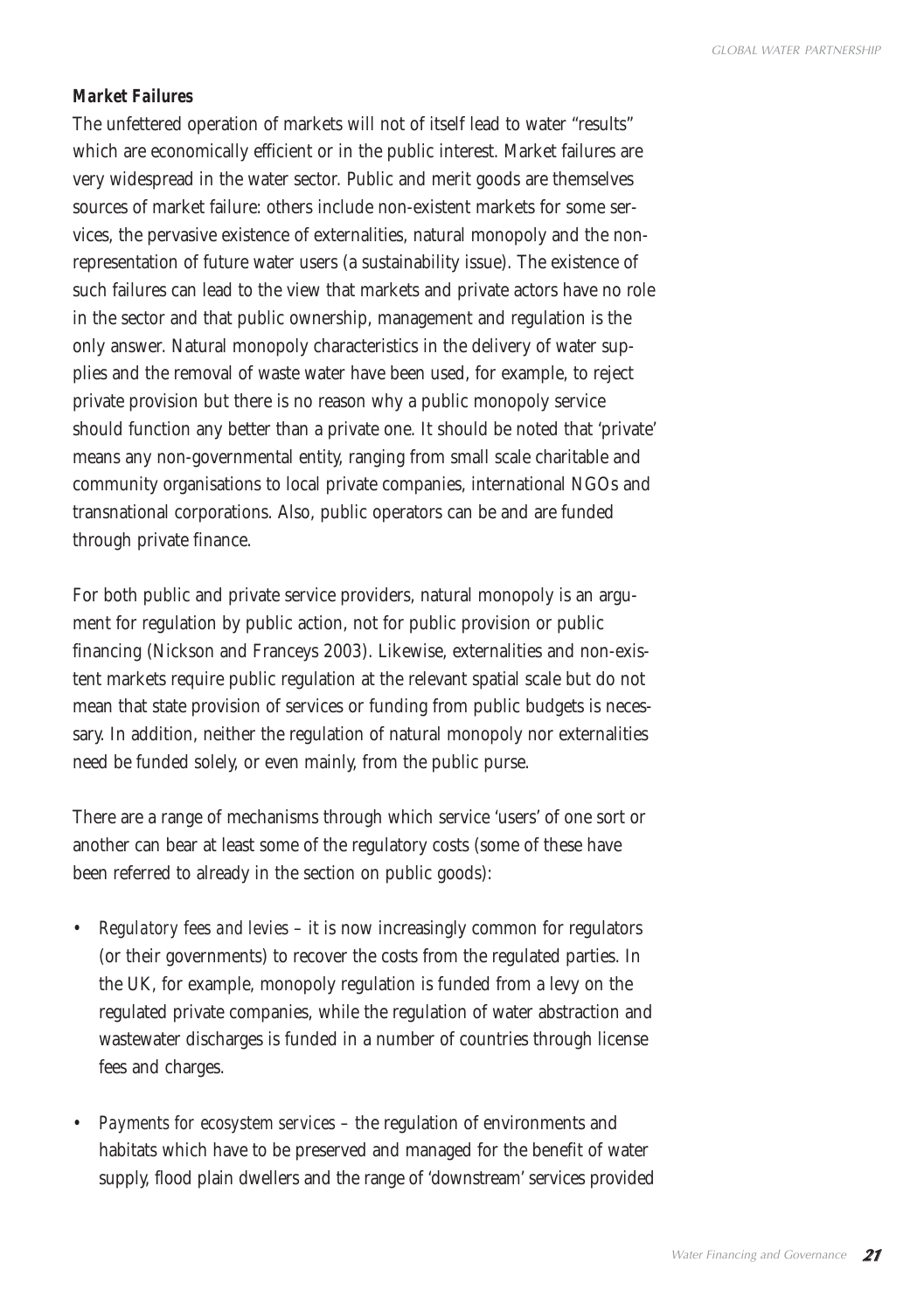by environmental flows can be funded through 'victim pays' schemes. Upstream providers of potential environmental services are paid to provide them or to abstain from practices harmful to the resource and dependent ecosystems. In Europe, for instance, farmers are paid for a variety of environmental stewardship measures, including reducing nitrate contamination – these have typically been through direct subsidies from public budgets. However, user payments through levies on water bills, fees for recreational uses or fisheries and levies on flood plain dwellers are all potentially possible<sup>3</sup>.

- *Pollution markets* pollution markets can be created when environmental regulators set standards for the release of water pollutants and polluters who can beat the standards are allowed to benefit from their virtue by seling excess 'pollution rights'. In Chesapeake Bay, for instance, farmers that can demonstrate that they have changed practices to reduce their nonpoint source emissions of nitrogen and phosphorous can sell their "nutrient credits" to other producers. Incentives for pollution abatement have thus been introduced into the system and the abatement costs are borne privately.
- *Pollution taxes and abstraction charges* these go beyond regulatory cost recovery systems to pay notionally at least for the damage caused or opportunity costs lost as a result of wastewater discharge or water abstraction. In reality, as damage cost estimation is notoriously difficult and timeconsuming (the transaction costs are high), most charges are fixed to cover the costs of schemes to make environmental improvements, build wastewater treatment plants and so forth. For example, most countries in Central and Eastern Europe have developed Environmental Funds, derived from pollution and environmental charges and earmarked solely for environmental improvements. Such 'earmarking' schemes increase public support for pollution taxes but are unpopular with Finance Ministries since they undermine their ability to control funding priorities and the principle that revenue raising and public expenditure should be separate decisions.

There are many precedents for these types of user charge or trading schemes which reduce the burden of regulating externalities and other market failures on public budgets. No-one pretends that they are politically easy to introduce, powerful vested interests will oppose them and public support will only occur if the implementing agencies are seen to be legitimate, transparent, competent

*<sup>3</sup>*In France there is an example of 'victim payment' being organised privately without a public sector intermediary. Nestlé, a producer of bottled mineral water, has bought and reforested farmland and compensated farmers who reduce the nitrate and pesticide pollution within the catch-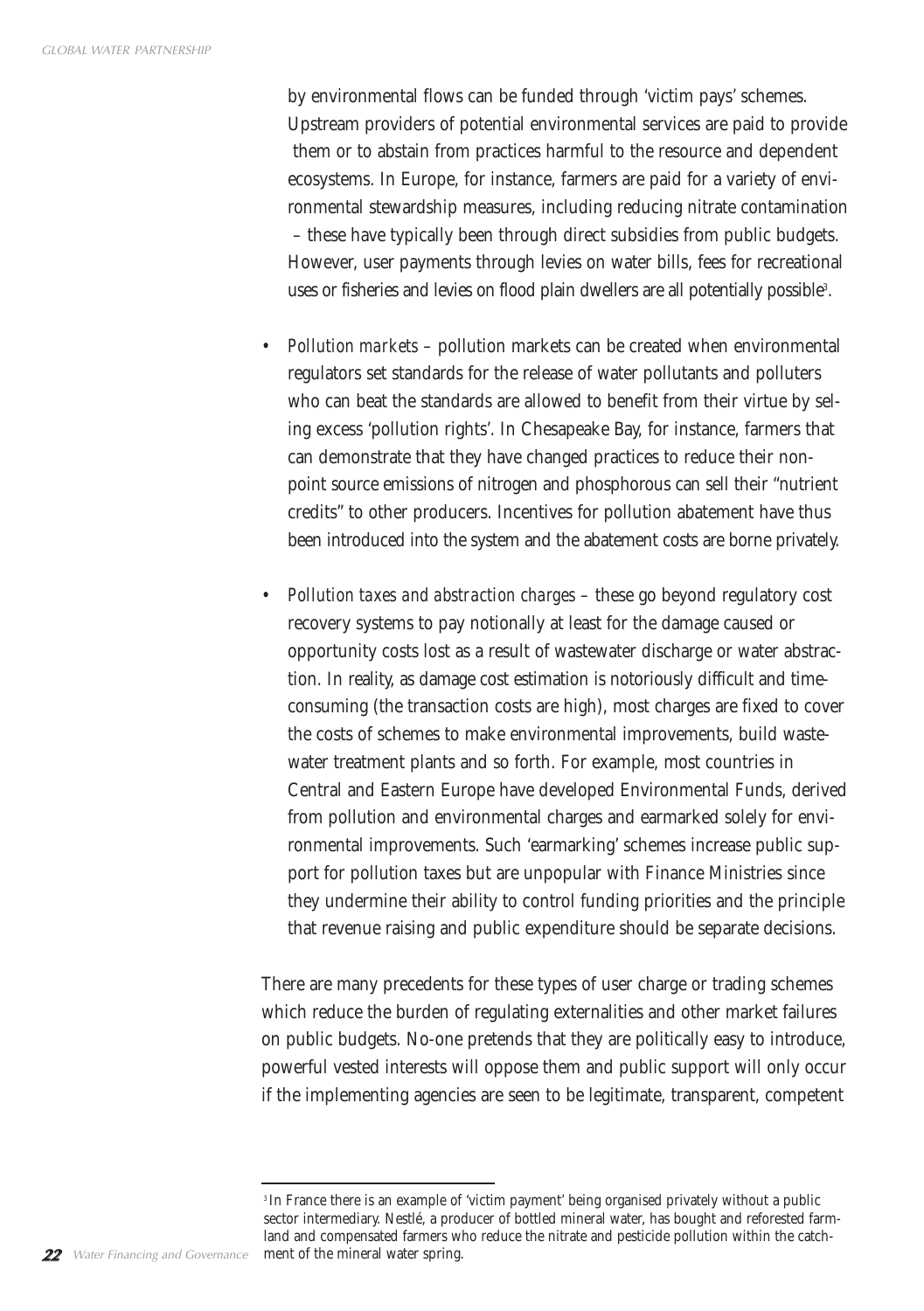and un-corrupt. This suggests that reform in public administration and capacity building will need to accompany any attempts to capture new funding sources. However, the alternative of relying solely on subsidies from public budgets is likely to be that important regulatory and environmental functions are neglected completely or are grossly under-funded.

### *Social-cultural and political factors*

Public budgets continue to be used to provide and subsidise private goods and services, including piped water supply and wastewater removal from individual households, and the supply of irrigation water to individual farmers through managed systems. Together these services account for a high proportion of the total subsidies going from public budgets into the water sector. Some groups have ideological objections to the reduction of public subsidy, the increased use of user charges as a revenue source and the involvement of profit-seeking private enterprises in the provision of services essential to life. Others support the status quo because it serves their private interests; once subsidies have become established it is extremely difficult to remove them particularly as most have been captured by powerful political elites and interest groups.

There are however, major opportunity costs involved if unnecessary subsidies mean that the common mismatch between available public finance and needs will continue. If increased revenues are not obtained from those able to pay for the services they receive, there is little chance of providing for the un-served poor, ensuring that the water resources base can be managed to promote socio-economic development and protecting all future users dependent on the sustainability of the resource, the environment and related ecosystems. It is clear that public subsidies will continue to be needed; the critical question is who and what functions or services should receive them.

For urban water supply and sanitation functions, it is difficult to find compelling intellectual reasons why they should not over time become largely self-financing, gradually reducing dependence on public budget funding and able to attract loan, bond or equity finance. There are, of course, formidable practical barriers to the achievement of such objectives under real world conditions; lack of administrative capacity, the difficulties involved in overcoming public opposition to rate raises, the tendency for governments to intervene in revenue raising decision-making for short term political reasons, and the lack of incentives for providers to embark on the difficult financial reform process are just four of such barriers. Nevertheless, there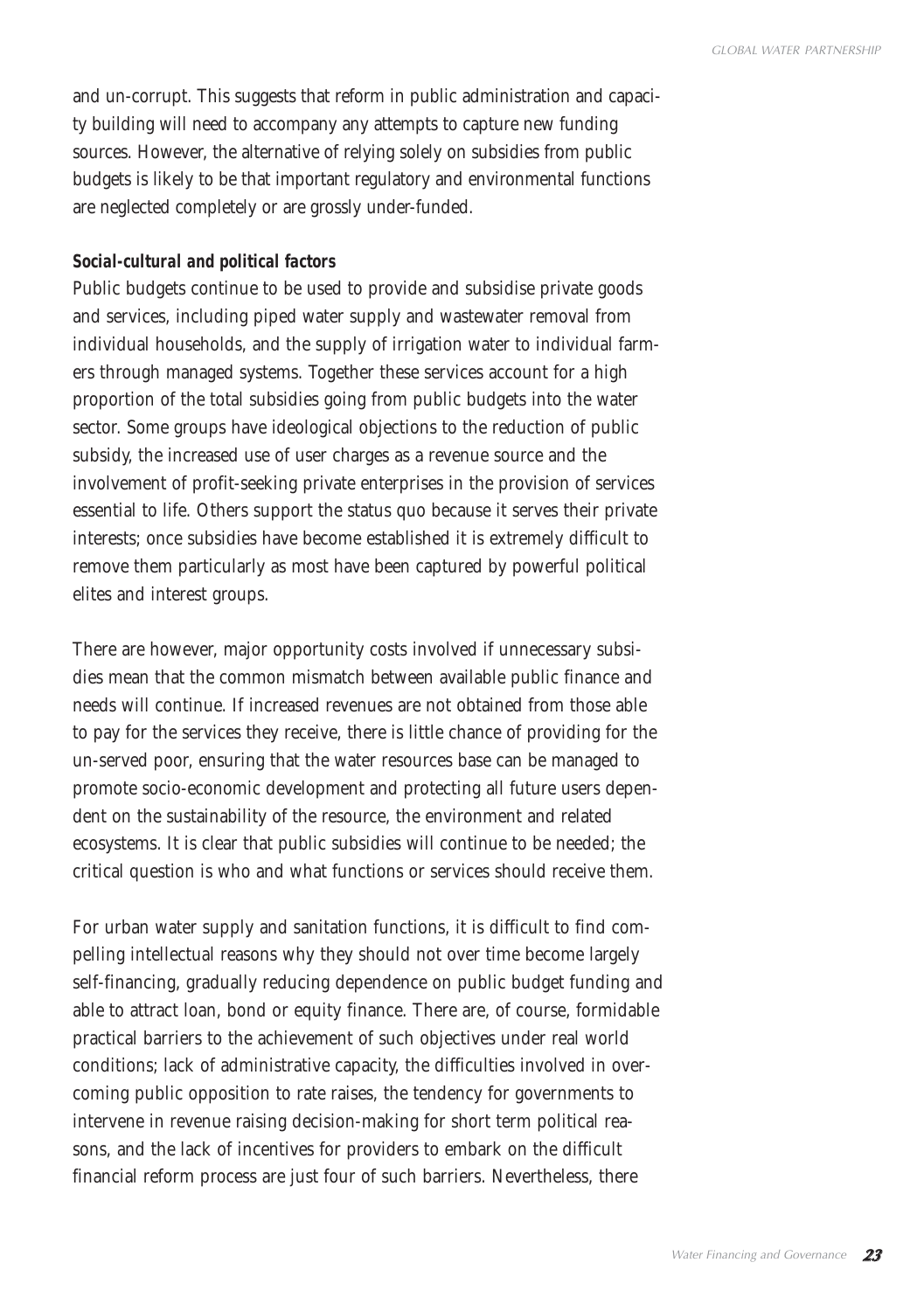are examples where providers are evolving from dependence on public budgets towards commercial and financial self-sufficiency. One such example is given in Box 4.

In urban water and sanitation cross subsidisation is an option, provided it does not compromise the providers' financial sustainability. However, there may be a need for some continued public subsidy to cope with the payment capacity of very poor consumers and the extension of services to peri-urban areas. It is likely that public budgets will also be needed to support rural water supply and sanitation, as these are unlikely to be able to recover more than a proportion of investment costs.

In almost all public irrigation schemes the prices charged for water are well below full cost recovery levels and usually only a fraction even of the recurrent costs of operation and maintenance. Many farmers, large or small, pay no formal charges for their water. The present low levels of cost recovery from public irrigation schemes results in a vicious cycle of build-neglectrebuild which drains public coffers and deprives other parts of the water sector of funds. Irrigation subsidies persist for a number of reasons – as part of policies of cheap food and food self-sufficiency, to help relieve rural poverty and underemployment, or as populist gestures by ambitious politicians. The vicious cycle referred to above is often associated with poor levels of service, swollen bureaucratic cadres, and low-level corruption, which makes farmers resistant to paying higher charges. Greater water tariffs are less likely to finance improved services where such revenues flow back to the Treasury and the irrigation agency has no control over their use. For such reasons as these, it is only realistic to expect public budgets to continue supporting irrigated agriculture. There is, however, a strong case for persisting with efforts to raise more revenue from users, while devoting more of the available public subsidy – and aid – to supporting the major structural changes in irrigated and rain-fed agriculture called for over the next few generations, most recently by the new Comprehensive Assessment of Water Management in Agriculture (Molden, ed. 2006). State funding could also be used to attract commercial finance and equity in innovative partnership contracts.

There is also a case for public subsidy of what will be private goods in the case of some large-scale infrastructural investments. This could arise when the investments are not financially viable in terms of the discounted revenues received but are economically viable in terms of the economic, social or health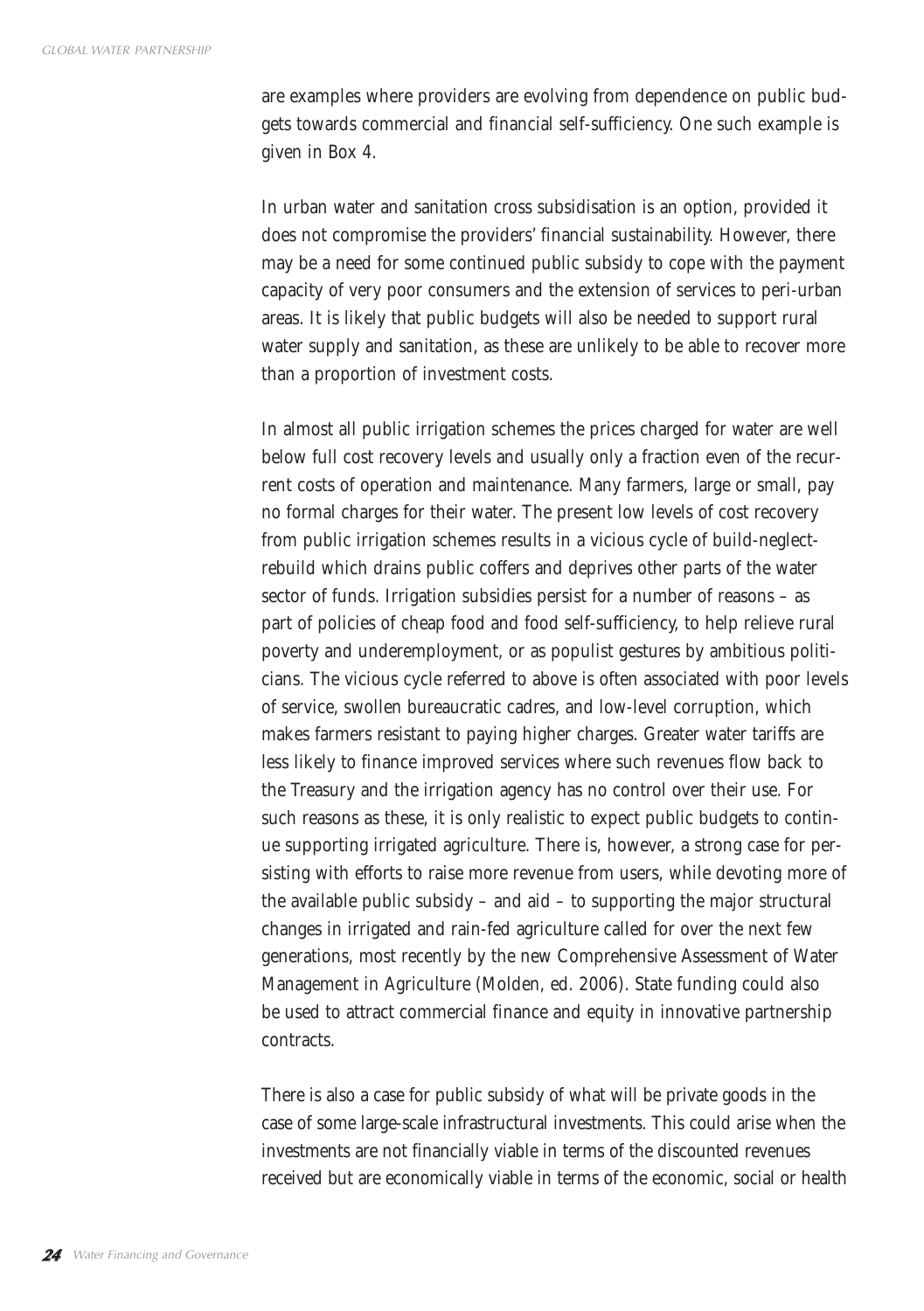#### Box 4: Ho Chi Minh City Investment Fund for Urban Development, Vietnam

HIFU is a state-owned financial institution directed by the City's People's Committee. It was founded in 1997 as a way of making more effective use of the state budget, and to mobilise funds from other sources for all the main types of urban infrastructure. HIFU has equity capital of around US\$40 million.

The City has assigned part of state capital to HIFU with the object of converting the previous urban infrastructure subsidies into fully repayable loans, in line with official policy. The Fund has lent to projects of clearance, building and urban regeneration, and has taken over management of the city's Pollution Minimisation Fund. Through its loan syndications, HIFU has drawn other lenders into financing large infrastructure development projects, with an average leverage of 1 to 4. It has also set up a subsidiary Infrastructure Investment Company for taking up operating concessions, BOTs, etc.. HIFU was authorized to raise US\$127 million in municipal bonds in 2003, repeated in 2004. These bonds offer long-term stable funding at affordable cost, on terms matched to the maturity structure of infrastructure projects.

HIFU's agenda for the future includes work with international financial partners, developing credit rating, increasing its capital base, developing capacity to meet international standards – spearheading improvements in national financial management, accounting, transparency, autonomy, and so on.

*Source: Presentation by Giao Thi Yen at IADF International Conference on Financing Municipalities and sub-National Governments, 2004.*

benefits to communities as a whole. As Hutton and Haller (2004) have pointed out, project appraisals may significantly undervalue water infrastructure investments if they neglect the fact that many benefits will not flow back into the sector but will come back in reduced health costs, improved labour productivity and greater economic activity.

## **3. MULTI-LEVEL GOVERNANCE**



p to this point the paper has concentrated on roles, functions and services. Its focus now shifts to actors and the scale at which they operate. These two interrelated issues affect access

to, as well as the sources of, funding for water.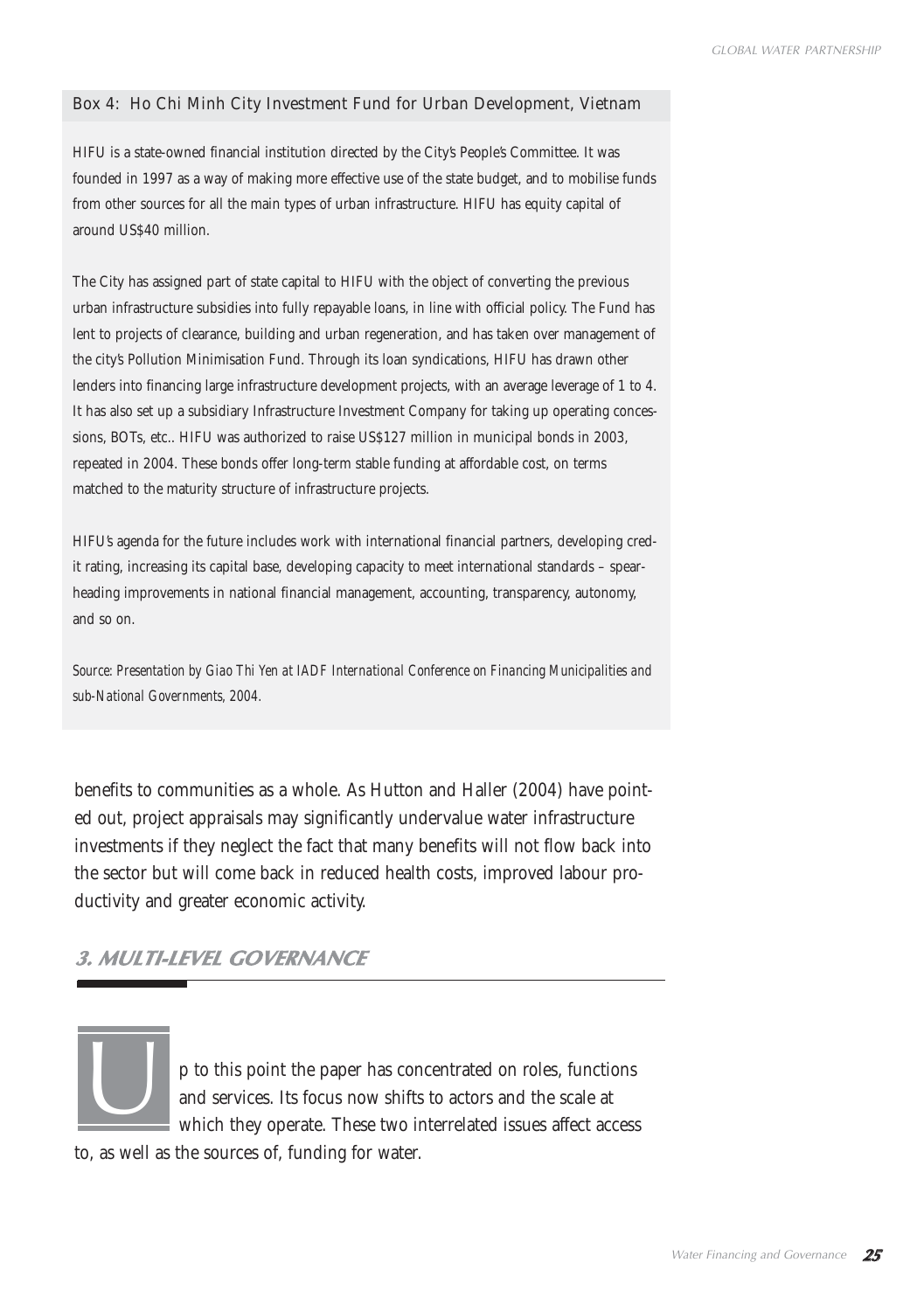## The diversity of actors

Typically water sector responsibilities are scattered over many different public agencies, operating at varying spatial scales and with very different organisational characteristics. Many are branches of government; others have a more autonomous status. Some responsibilities are also delegated, by design but more frequently by default, to private sector agents, ranging from multinational companies, through NGOs, charities and community organisations, to individual water vendors. Hybrid organisations, such as public-private partnerships (PPPs) or tri-sector partnerships which involve civil society actors, may also be involved in the sector, as well as specialist financial or development intermediaries. In addition, there are functional and spatial areas governed not by specific formal organisations but by institutions within the governance system, such as markets, common law or social conventions.

In any society the network of actors involved in water governance will have evolved over time and is unlikely to have been designed in a "fit for purpose" manner. The resulting governance structures vary greatly between countries and it is now widely accepted that there is no one 'ideal' system which meets the needs and capacities of all countries (Molden 2007, chapter 15). This clearly implies that there is no universally valid blueprint for structural reform.

For a more coherent approach to water financing to be taken three things are important:

- governments embarking on sectoral reform recognise the financial advantages and disadvantages of different sectoral management models,
- there is an awareness of the risks, as well as the opportunities, involved in attracting non-state funding into the sector, which could have wider implications for governance. (For example there may be a danger that private commercial finance, foreign aid and development finance 'cherry-pick' areas, projects and organisations which can be sound and self-financing, leaving the public purse to cope with everything else but without crosssubsidy or risk pooling opportunities),
- a financing strategy is developed to ensure that appropriate funding sources are employed for different water management functions and for the diversity of sector actors.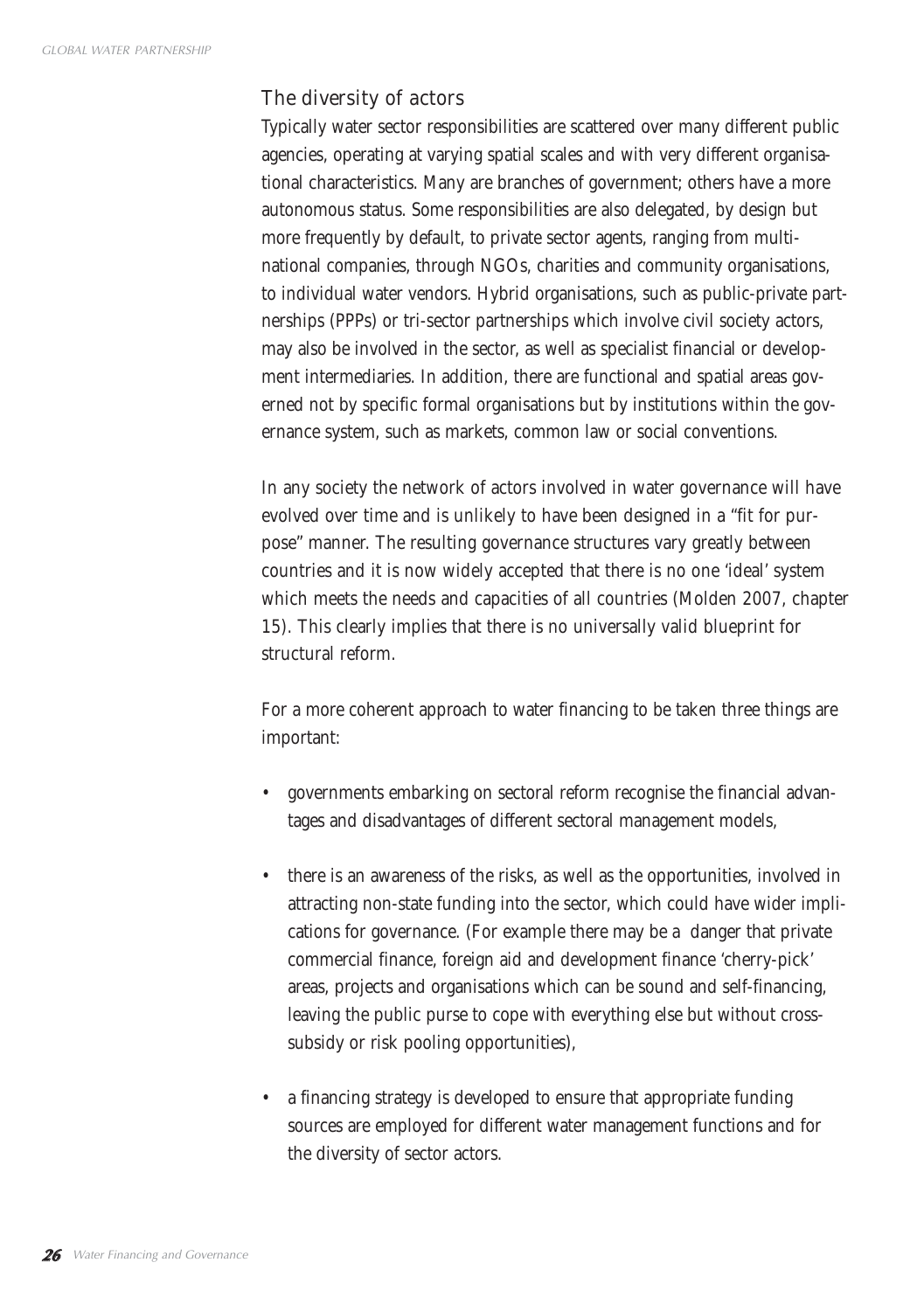## *Models of water sector management and financee*

Current debates about management and governance structures have focused on three related issues:

- the choice between centralised control and the delegation of powers and responsibilities to the 'lowest appropriate decision making scale',
- the extent to which governance structures should reflect the need to man age water resources and related ecosystems at a hydrologically relevant scale (usually considered to be the river basin) rather than the way human beings choose to organise their economy, societal interactions and political processes,
- the role and possibility of promoting PPPs or tri-partite partnership arrangements with civil society.

Our concerns are not with the general rights or wrongs of the different models but with the implications for sector financing.

### *Centralisation, decentralisation and delegation*

Although there has been a widespread movement for central governments to devolve responsibility for water sector functions and services to lower tiers of government or specialist agencies, the most common financing model is still for central government to be the 'controller' and allocator of available funds. Much finance (tax revenues, foreign aid in grants or soft loans, proceeds of bond issues, etc.) is channelled through the National Treasury. In addition, in some countries revenues accruing to local government and other water service providers from water sales and environmental taxes may also have to be returned to the central government.

This situation has advantages:

- budget allocations can reflect national priorities and can promote equity between richer and poorer sections of the community or parts of the country,
- borrowings can be closely related to national financial capacity,
- borrowings can be directed at water resource management functions which yield shared long term benefits across several local governments or water service providers,
- the national treasury can normally get the best terms in financial markets,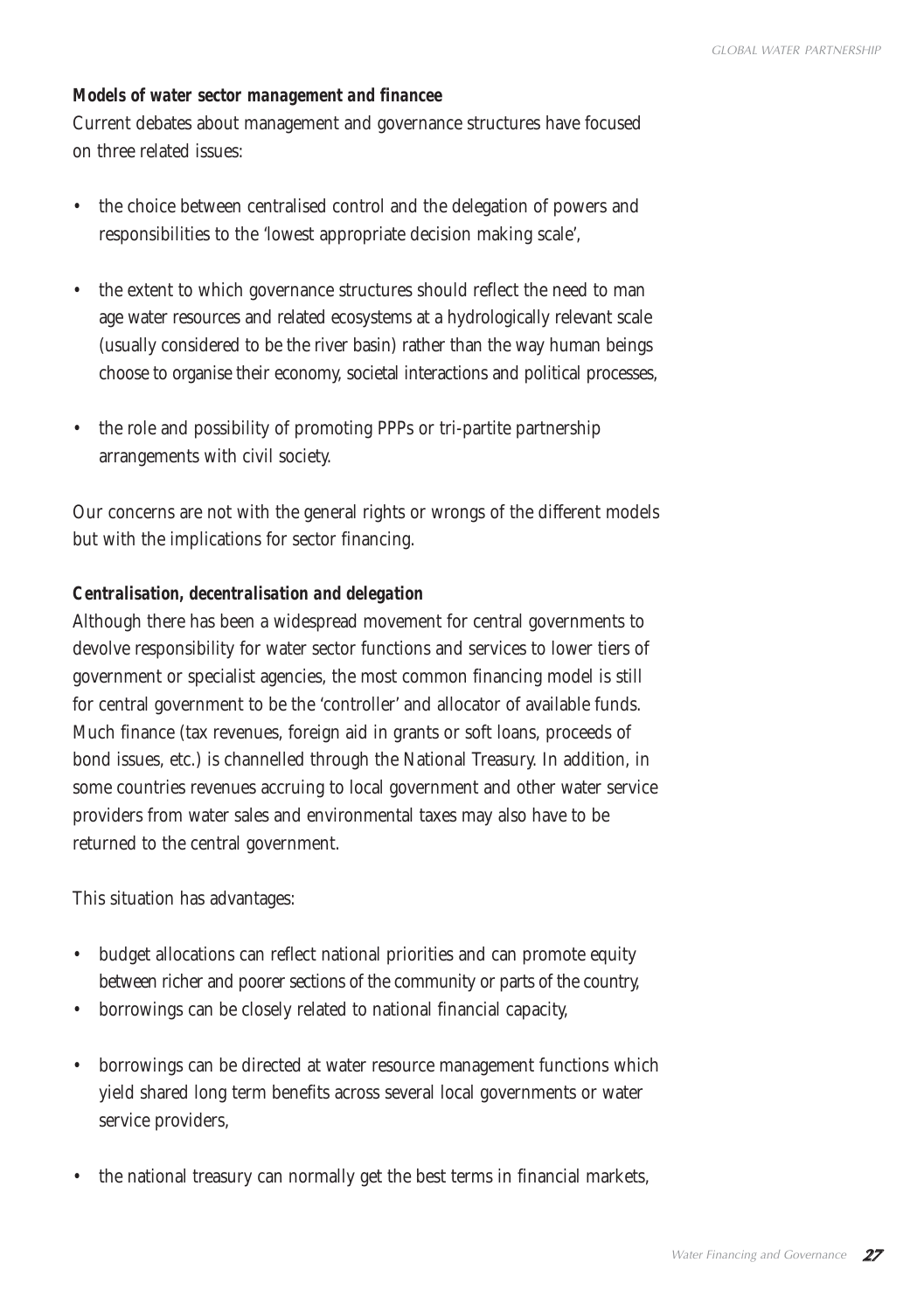• international and bilateral donors and multilateral financing institutions (MFIs) have traditionally been reluctant to deal with, or precluded from dealing with, sub-sovereign bodies.

However, there are also clear and well known disadvantages. National governments are still inclined to give low priority to the water sector and funding decisions are highly politicised. There are significant dangers that the management of public funds becomes 'autocratic' or bureaucratic. In the former case budgets tend to become "the unaccountable personal financial fiefdoms of ministers" (Roberts 2003, section 2.4). Bureaucratic systems designed to reduce clientism and corruption, become layered in complexity, with strict rules, multiple authorisations and lack of flexibility, leaving available funds unspent and unallocated. In addition, funding for water purposes may be unreliable as a result of government responses to the national fiscal situation and to new political pressures.

Decentralising responsibilities for service provision and some elements of water resources management may help overcome some of these problems as long as there is also a transfer of power over tariff setting and funding. Relating finance more closely to provision has several benefits:

- facilitating needs-based and demand-responsive approaches,
- improving accountability it is clearer how much is needed, where the funds go, how much they cost and what needs to be done to balance the costs with revenues,
- improving predictability, since operating agencies have greater certainty about their future finances and are less dependent on arbitrary decisions of central government,
- giving local authorities or communities a stake in the project or service concerned and reinforcing their commitment to cost recovery,
- enabling new local provision partnerships to be created with civil society groups which can help bring in new funding resources, including 'sweat equity'.

On the other hand decentralisation also has its risks and disadvantages. It can have disastrous consequences for services if functions and duties are devolved to sub-national bodies lacking the human resources to handle their new responsibilities and if such responsibilities are transferred without appropriate funding or adequate revenue raising powers. Decentralising water functions and services may: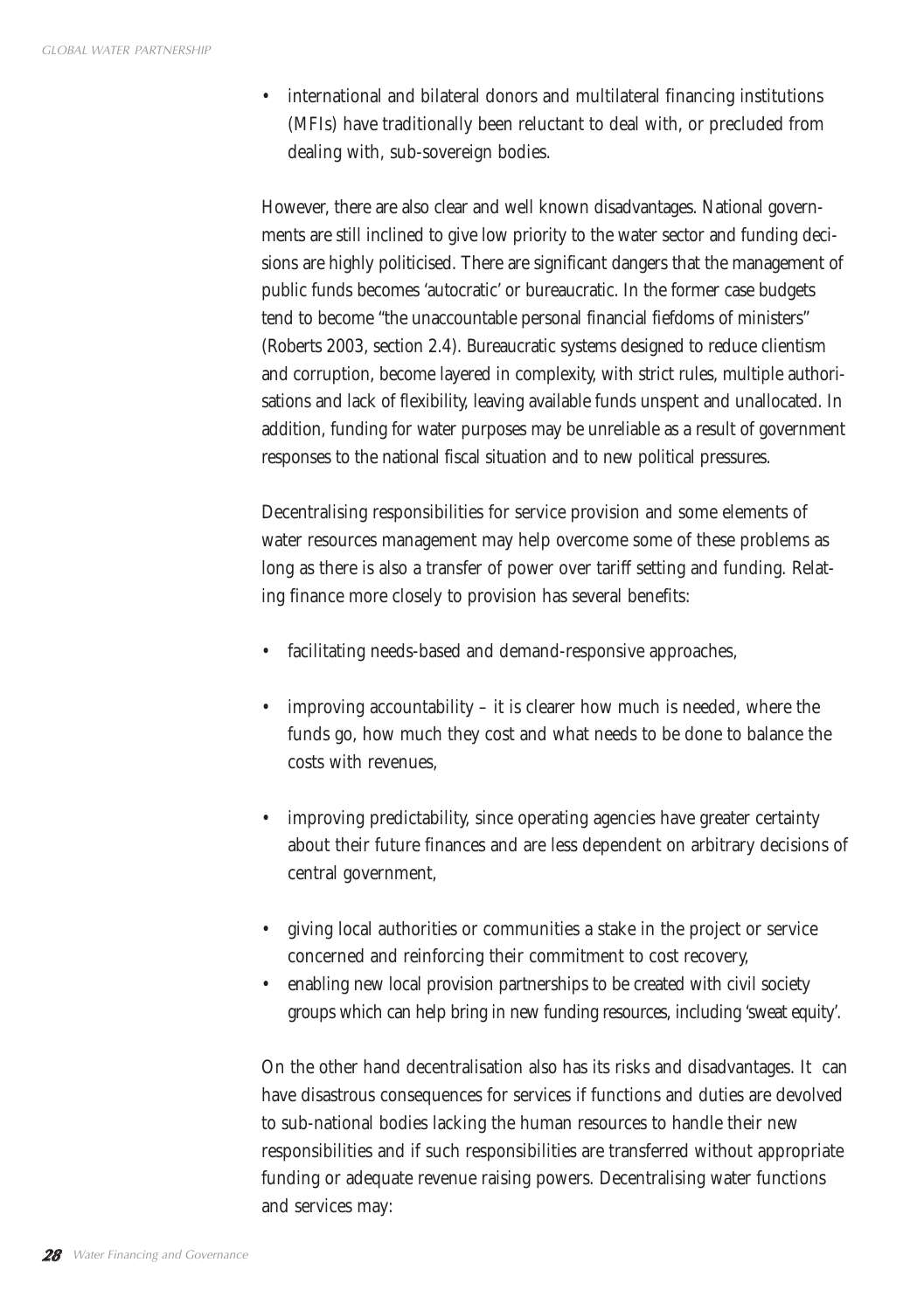- increase service costs if economies of scale and scope are lost and local entities embark upon competitive resource developments,
- lead to the transfer of externalities (e.g., pollution or flood risk) from local providers to other government jurisdictions or agencies,
- reduce still further the funding of the range of water resource management functions, including institutional development, which yield benefits dis persed over space and time,
- reduce the scope for risk pooling and spreading so making individual service providers less able to manage risks from, for example, climatic variability,
- 'politicise' water provision and reduce the priority given to sanitation, pollution control or ecosystem protection due to local power politics. This would affect services to the poor and marginalised,
- increase local indebtedness and cause problems for macroeconomic policy,
- decrease the scope for attracting commercial finance and increase the cost of funding.

Many of these problems can be overcome. Care should be taken with what is delegated and effective regulatory systems put in place. Such systems would not only be needed to promote efficient and good quality service delivery but also to ensure coordinated catchment management and resource developments and the control of externalities. Measures would also need to be taken to build managerial capacity. The transfer of management and funding responsibilities is not a single task; a package of measures are required some of which will need considerable investment in human capital. It is vital that before embarking on decentralisation policies countries look carefully at the financing implications and the availability of human capital, and ask what can be realistically devolved, to whom and how will they access the required funds.

Changes in the supply of finance are also facilitating lending to sub-sovereign agencies and are helping to reconcile financial economies of scale with decentralisation. The Camdessus report has increased the presumption in favour of greater sub-sovereign financing, provided it is done responsibly and does not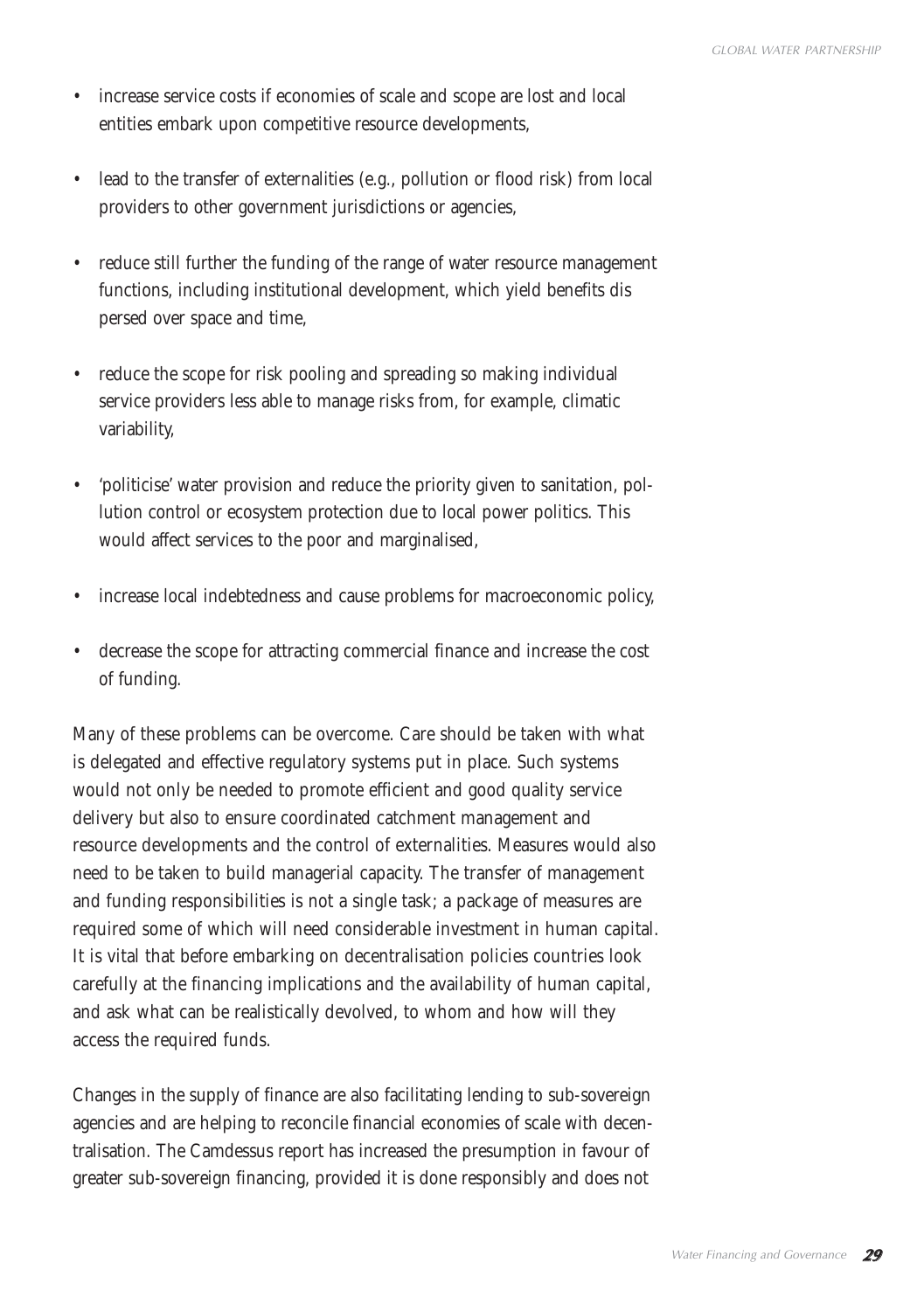#### Box 5: Growth of sub-sovereign finance

Agencies that have traditionally lent against central government guarantee (sovereign risk) are starting to develop experience taking direct sub-sovereign risk. The European Bank for Reconstruction and Development (EBRD), which has the longest experience of sub-sovereign lending, has a number of examples in Eastern Europe of "graduating" from sovereign to sub-sovereign lending, and then to the third level, that of corporate or project risk – where the loan is secured by the creditworthiness of the utility or company, or the expected cash flow of the project itself. In this process the "guarantee capacity" of the central or municipal government is released for use on essential services that do not have revenue generating potential. Lenders can obtain the political comfort they need by means of Municipal Support Agreements, under which the local government undertakes to ensure that the borrowing entity lives up to its commitments on tariffs. and so on.

A number of countries are encouraging the involvement of credit rating agencies with subsovereign bodies. The agencies give an objective and reputable assessment of the credit standing of municipalities, utilities, environmental funds, etc., which, if positive, can enable them to raise funds on better terms. This encourages the growth of a local capital market by giving lenders more reliable information, and creates benchmarks and standards of good practice.

Some municipalities have successfully raised their own bonds for infrastructure finance. Sometimes this is with the assistance of central government guarantees, though not all governments encourage local bond issues. Multilateral financing Institutions (MFIs) such as the World Bank, the International Finance Corporation and the regional development banks can help local bond issues by providing lenders with Partial Credit Guarantees or using the A and B Loan system, in which holders of B loans have the same security as the A loans made directly by the MFIs themselves. USAID's Development Credit Agency has also backed local bond issues for water in several countries, some of which use the model of revolving funds, with an initial injection of grant funding, and sustained by risk sharing with local financial institutions.

*Sources, Asano 2006; IWMI 2006; Law 2003, www.pub.gov.sg*

create unsustainable debt. There have been some interesting and encouraging developments as Box 5 illustrates.

Raising finance typically has indivisible overhead costs which are much the same for large or small sums. Local service providers may also be perceived as less credit worthy and more 'risky' as borrowers. Both factors can raise the cost of capital. In some cases such problems can be overcome by sovereign loan guarantee offered by central government or by the use of guarantees offered by international agencies. However, there are two other options which are attracting greater interest and have been applied with some success: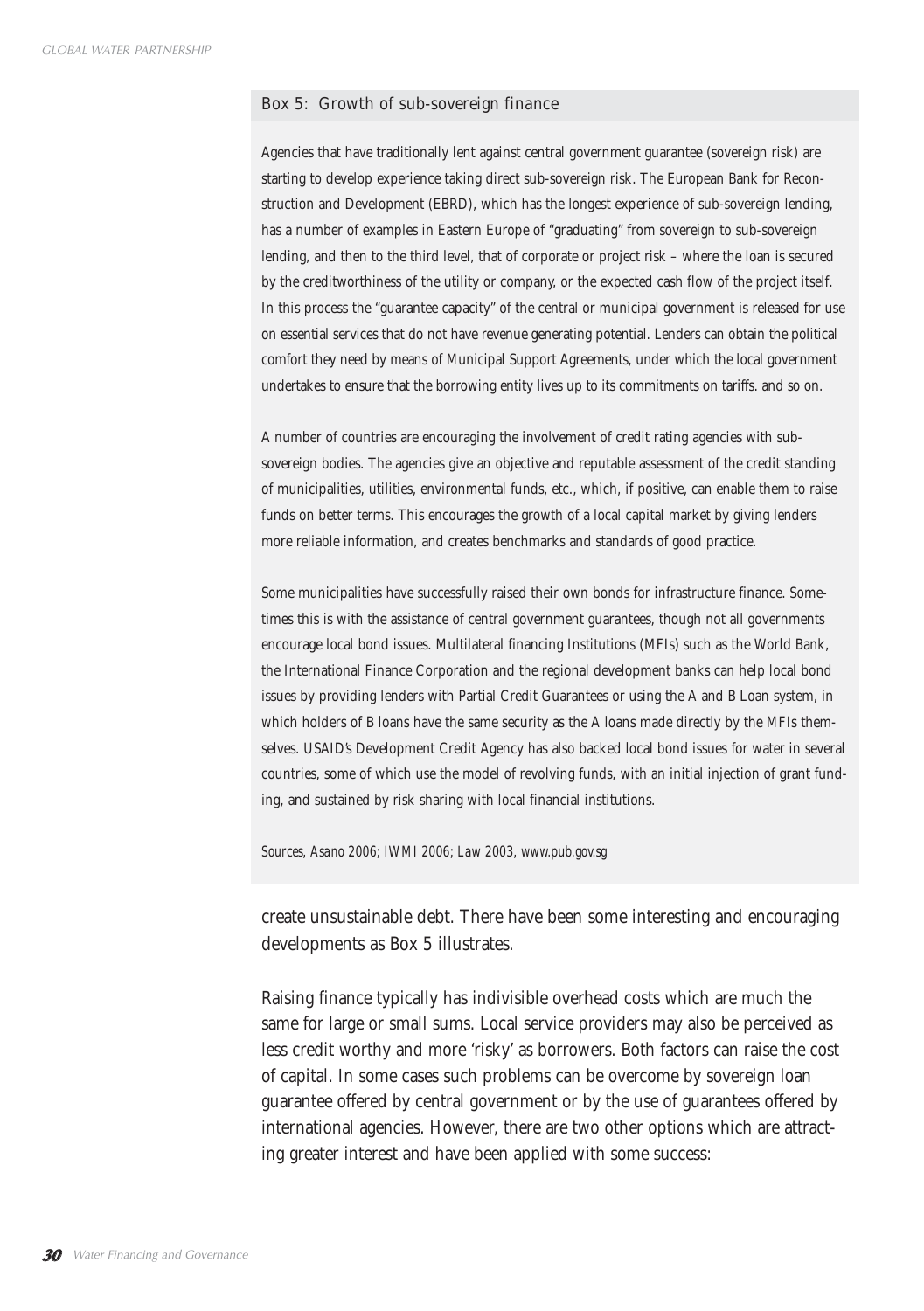#### Box 6: Specialised sector intermediaries

#### Dutch Water Bank

The Nederlandse Waterschapsbank NV was formed in 1954 after the disastrous flood of the previous year, and was in effect a "borrowing alliance" of the individual water boards, which were not strong enough on their own to attract the necessary long term funds for reconstruction on suitable terms. The Bank is a public limited liability company whose shareholders are public authorities and whose borrowers have also by law to be public bodies (provinces, municipalities, Water Boards, water supply companies, etc.). All its business is done under state guarantee. It borrows long term capital on international markets at fine rates, and acts as the "house bank" to the water boards. It is a lean (35 staff), cost-effective, low-risk operation with AAA rating, and as a result lends at very favourable rates.

*Source: van Dijk and Schwartz (2002).* 

#### Environmental funds

Most countries in Central and Eastern Europe operate Environmental Funds (OECD 1999), independent of the central budget, using revenues largely derived from environmental and pollution charges. They spend the proceeds in subsidies and loans for various kinds of environmental improvements (including wastewater treatment, remediation of polluted water bodies and watershed protection). Poland also has an Ecofund with revenues obtained from debt-for-environment agreements with creditor countries. The fund was created in 1992 following Poland's debt relief agreement with the Paris Club, which allowed creditors to convert up to 10 percent of debt for environmental purposes, including anti-pollution programmes for the Baltic Sea (OECD/PHARE 1998). There is a growing practice for credit rating agencies to report on environmental funds, which exposes their operations to stakeholder groups and the financial community.

- *specialised sector intermediaries,* such as national development banks, infrastructure development corporations, water banks and environmental funds, can borrow on advantageous terms and funnel funds to local agencies. Box 6 gives examples of a specialised national water bank and the growing use of Environmental Funds in Central and Eastern Europe. However, not all financial intermediary bodies have a good track record, particularly if they become politicised and bureaucratic and make funding choices on political rather than financial grounds.
- *credit pooling* combining the creditworthiness of a number of individual borrowers, such as municipalities, can enhance their collective creditworthiness. For this to be effective there needs to be a reserve fund or pledges to cover a default by a particular participant in the scheme. Pooled municipal bonds have, for example, been floated in India and elsewhere, typically with external guarantees.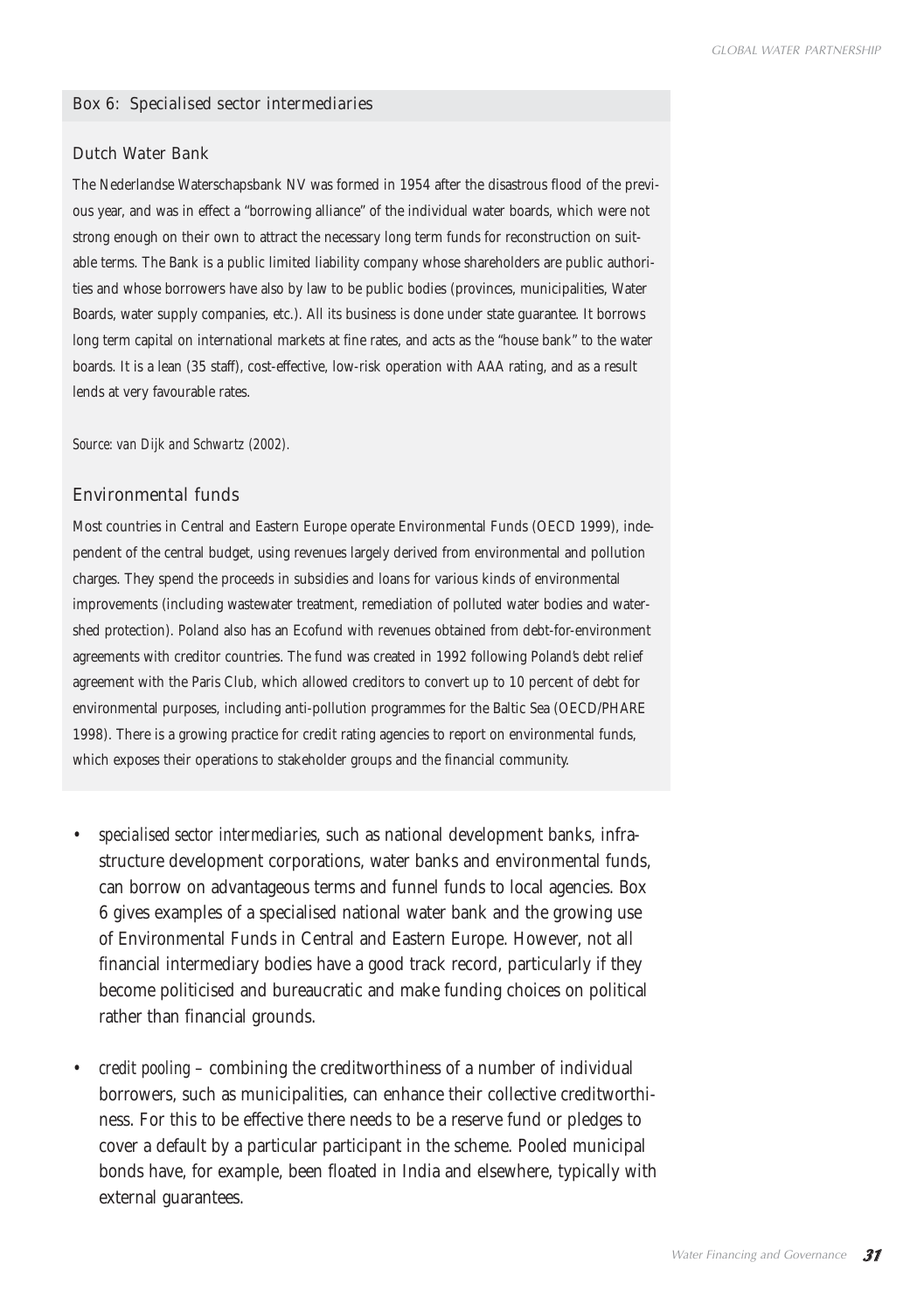Most discussions of decentralised financing have focused on funding for local governments or specialist water and environmental management agencies. But there is an even smaller scale of providers and individual service users that also have major funding needs. The role of microfinance can be critical for poor communities although it is not without its pitfalls, schemes have not always been successful and work needs to be done to improve their impact (Insights 51, 2004).

An interesting case of the way microfinance can operate is the use of the Grameen Bank to channel ODA, from the Japan Bank for International Development, to rural communities in China (Gurria 2006, p. 44). Funding, guaranteed by the Presidency of China, allows borrowers to, among other things, build or repair wells and sanitation facilities; borrowing groups are created with responsibility for its members' repayment activities which has helped ensure a very high repayment rate. Grameen Bank micro-financing schemes have now been implemented in 34 countries and offer an important model for funding small scale improvements to water services, particularly in rural areas. As has been pointed out in the Comprehensive Assessment "Water for Food; Water for Life" (Molden ed. 2007), many farmers and community groups have the willingness to invest in productivity improvements on their own plots but can only do so if infrastructural or watershed management projects are linked to access to credit and to produce markets.

### *Reconciling hydrological management with human needs*

From a hydrological viewpoint the River Basin Organisation (RBO) is an appealing model of water management and is being widely promoted and increasingly adopted; it is, for example, the basic organising principle behind the EU's Water Framework Directive. In practice, however, the RBO model has limitations and some attempts to implement it have been failures (GWP 2004). Moreover, "progress in establishing adaptive, multi-level, collaborative governance arrangements for river basin management has been weak, with undue emphasis on form (setting up river basin organisations) over process" (Comprehensive Assessment, p. 607). Agencies with management functions at the river or sub-basin scale can be of many different types. These range from multi-role and multi-functional operating and regulatory Authorities to those which basically are stakeholder consultative fora, which aim to promote consensus and co-ordination but have few powers. From a financial perspective, the latter type of agency has little significance, except that they almost inevitably will need support from the public purse as they will have no revenue raising powers.

Agencies with operational and regulatory functions will depend for their success on such factors as: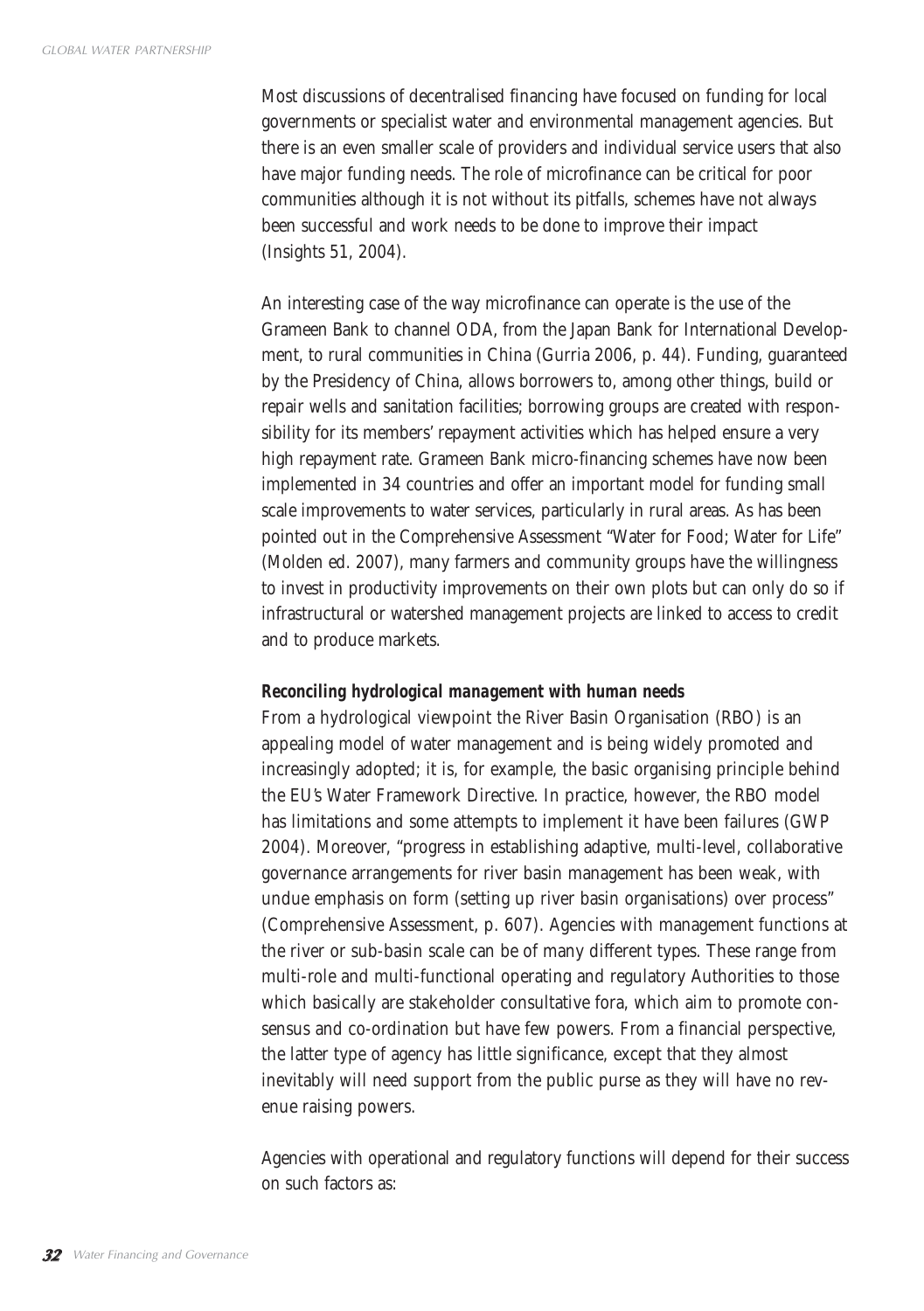#### Box 7: France: balancing central, regional and local responsibilities

A number of national agencies are responsible for overall water policy formulation, legislation and regulation (Ministries of Environment, Sanitary and Social Issues, Agriculture and Forests, etc.), some of which provide services at district and local levels (e.g., monitoring and enforcing national drinking water quality standards, access by poor consumers, environmental regulation). These are funded from national budgets. The regulation of municipal water companies (mostly private) is funded from local taxes.

France is divided into six regional water agencies (Agences de l'Eau) corresponding to the main river basins. These are responsible for the management of water resources, including abstraction and discharges, in their respective regions. Their councils, which vote on their spending programmes, include consumers and other regional stakeholders, and representatives of the state and local governments. Funds are collected from levies on water users based on abstraction and pollution, with a contribution by central government in the form of subsidised loans<sup>4</sup>. Revenues are disbursed through Agences de Bassin to farms and enterprises undertaking environmental improvements or water management measures.

The formation of the six Agences in 1963 was a compromise between hydrographic factors (the existence of major river basins), the search for economies of scale, and the constitutional principle of "equal opportunity" requiring the levies to be equal in all regions, despite hydrological and environmental differences. The Agences are regularly accused of being unconstitutional, since their budgets are not reviewed by the national parliament, and their funds do not go through the national Treasury.

Municipal water and wastewater services are the responsibility of local authorities, who can either provide the services directly, or delegate them to companies, usually private, through management contracts, leases, or concessions. The most common form of contract is the affermage lease, under which the company leases the assets from the local authority in return for a fee, and collects revenues on behalf of the public client, a proportion of which it keeps. Investments are undertaken and financed by the municipality, often using loans from the central government on advantageous terms. Under concession agreements the operating company undertakes new investment, for which it arranges finance, retains revenues, and eventually hands the assets back to the local authority. Water consumers ultimately finance these various arrangements through tariffs. Municipal water services are broadly self-financing, with the exception of any concessional element in the Treasury loans.

*Sources: Barraque 1998; Ballance and Taylor 2001.*

*<sup>4</sup>* The high cost of complying with EU water directives has tended to raise the proportion of cost contributed by central government.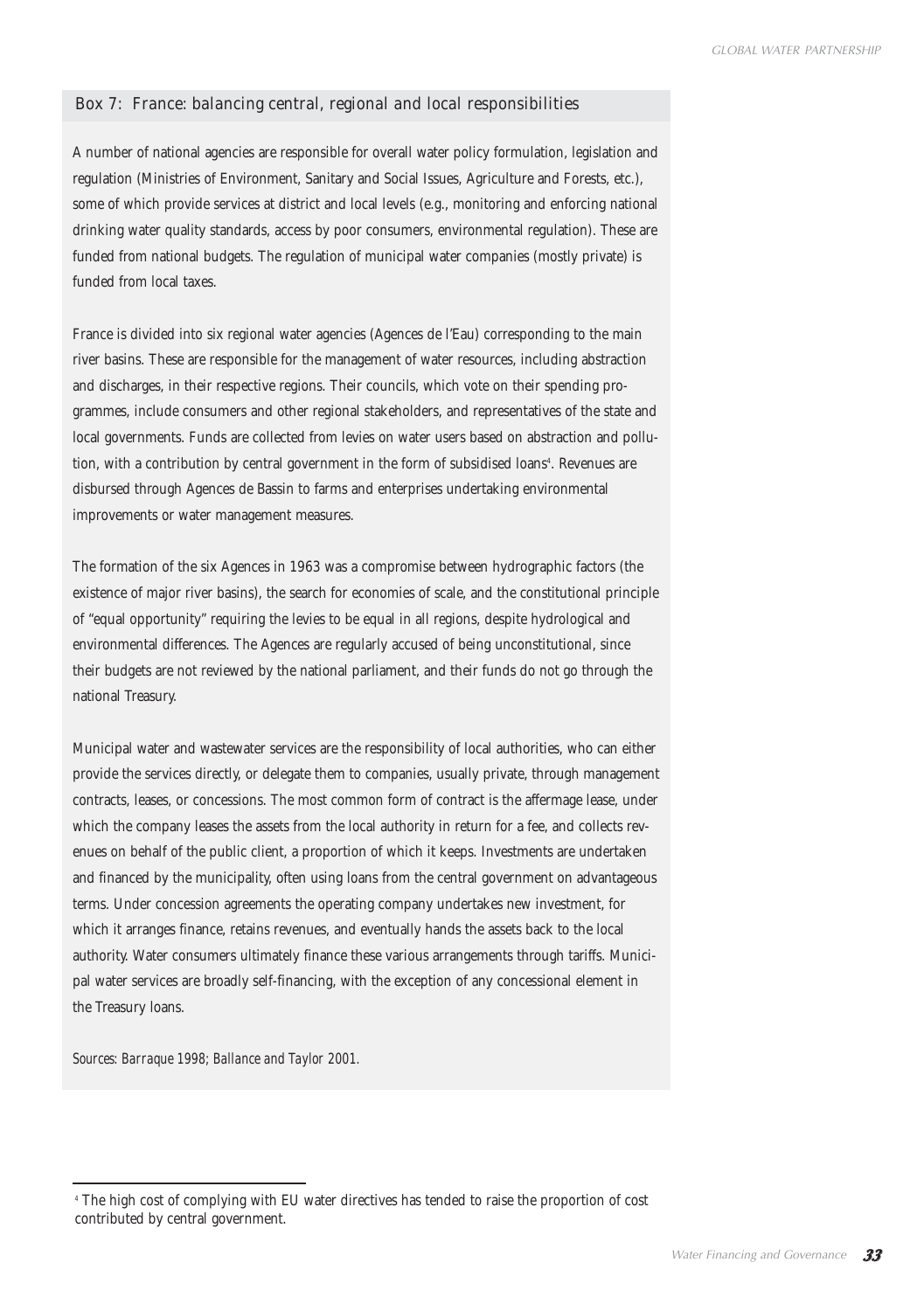- careful specification of roles and functions to avoid the poacher/game keeper problem,
- creation of trusted technical competencies,
- broad stakeholder involvement and democratic checks on operations and performance,
- clear jurisdictional boundaries and appropriate powers,
- some financial autonomy and ability to generate sustainable revenues.

Properly constructed RBOs, with clear governance structures, can be a powerful way of coordinating activities in the river basin, regulating externalities and promoting conflict resolution through consultation and stakeholder involvement. Box 7 outlines the operation of the RBOs (Agences de l'Eau) in France. It should be noted that although the Agences have revenue raising powers they are not fully financially self-sufficient – subsidised loans are given by central government.

As seen in an earlier section there are some financial mechanisms to allow RBOs (lake basin or catchment management agencies) to raise revenues to offset their costs but, in many countries, their power to raise and retain revenue is limited, which means that important roles and functions are left under- or unfunded.

### *Partnerships*

There is a sizeable literature on public-private partnerships (PPPs) to finance and provide water and sanitation services and to a smaller extent hydropower projects and irrigation infrastructure (e.g., the Guerdane scheme in Morocco, van Hofwegen 2006). Private companies can attract additional funding for such ventures insofar as they add financial credibility to projects and improve their cash flow generation. However, PPPs typically bring little new equity finance. Recent problems in some high profile concessions, with the inappropriate allocation of risk between partners, and with the use of inappropriate types of PPP have raised questions about their use, particularly in countries with weak governance systems and poor regulation. Box 8 gives an illustration of the difficulties involved in financing hydropower projects but the issues involved are common to most large-scale multi-purpose water infrastructure projects which involve very long pay back periods, the production of both public and private goods and have potential spin-off benefits outside the water sector.

More recently there has been a growth in the number of tri-sector partnerships involving public, private and civil society actors (e.g., Partners for Water and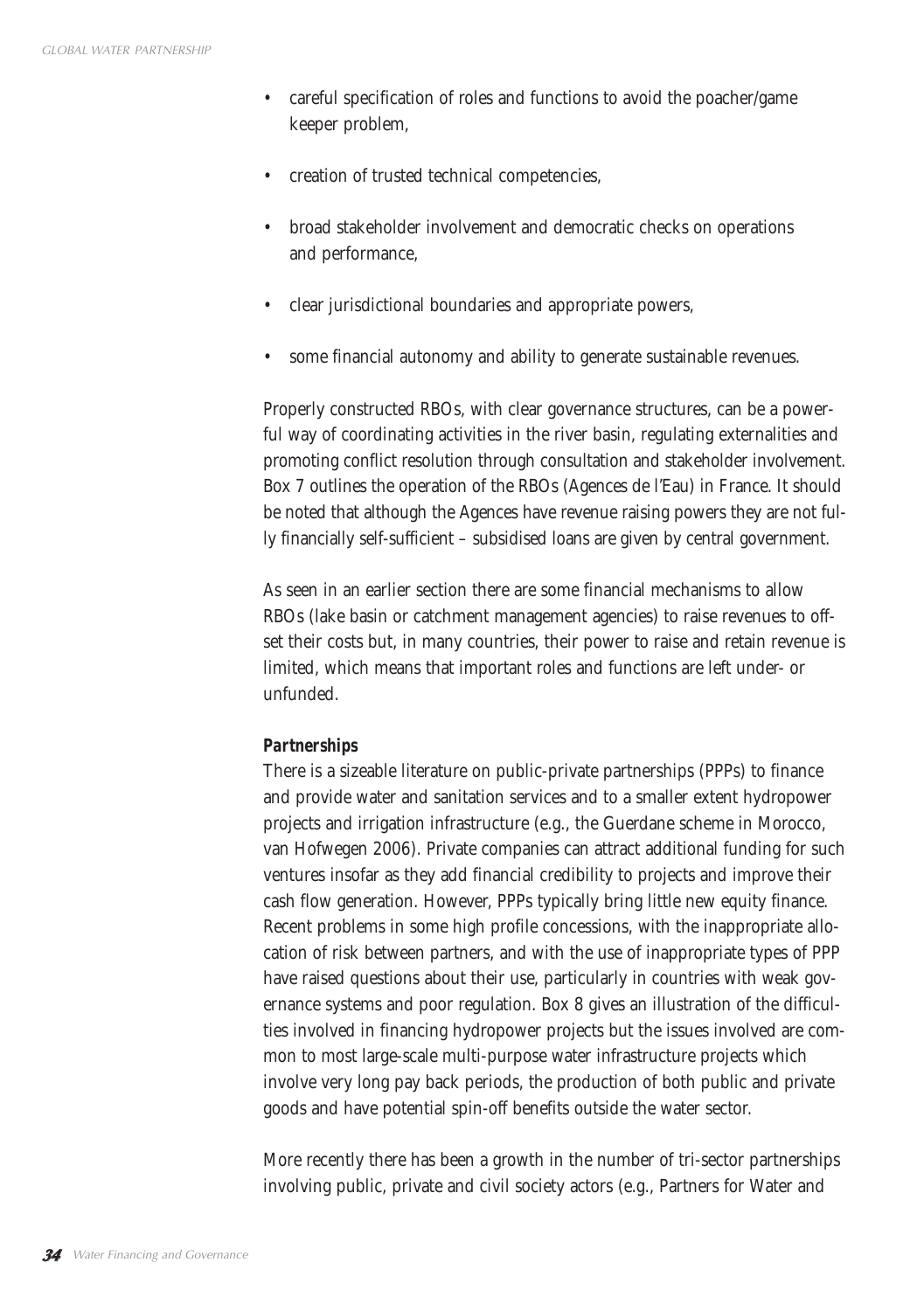#### Box 8: Risks and finance of hydropower projects

For a decade or more, financing of hydropower projects has been declining. This has largely reflected a decline in the number of dams and associated infrastructure being built. New proposals have aroused opposition from environmental groups and representatives of persons being displaced and resettled. There have also been concerns about the technical and economic performance of past projects, in such areas as cost overruns, construction delays, excessive sedimentation, overestimation of demand, insufficient consideration of alternatives, and so on.

Only a small proportion of hydro projects are privately financed. This is due to a combination of high front-end costs, high construction risk, environmental sensitivity, high capital intensity and heavy local costs, long payback periods, and potential conflicts between the interests of the system and the private developer. Most privately-funded schemes are small, run-of-the-river projects producing for base load, whereas hydro's true comparative advantage lies in the middle and peaking portions of the load curve, with storage, and with river basin management, irrigation and environmental externalities fully valued. Such schemes are rarely privately bankable.

The model of private financing enshrined in the concept of Independent Power Producers (IPPs) – used for both thermal and hydro projects in the 1990s – has been seriously questioned. Many projects have been abandoned or renegotiated, and there is a reduced appetite for them now on the part of investors, operators or lenders. The fundamental problem seems to have been the inappropriate application of the basic principle of risk management – that risks should be passed to those best able to bear them or who can mitigate them at least cost.

Under the IPP many risks were passed onto private partners that they were ill-equipped to shoulder – such as the construction risk on a unique site with significant unknown seismic, geological and hydrological properties, with major environmental and procedural risks. Lenders and agencies, for their part, are increasingly fearful of "reputational risk" from association with such projects. Private firms, and the banks funding their work, are resisting the assumption of these risks, except at very high risk premiums, which greatly add to the cost of the project. Such risks are de facto migrating back to the public sector sponsor, which calls into question the basis of the original pact.

According to one view, the logic of this trend is for the public sector utility off-taker to retain ownership and total control of the project at all stages, and raise funds by bonds backed by government and international guarantees.

*Source: Head 2004.*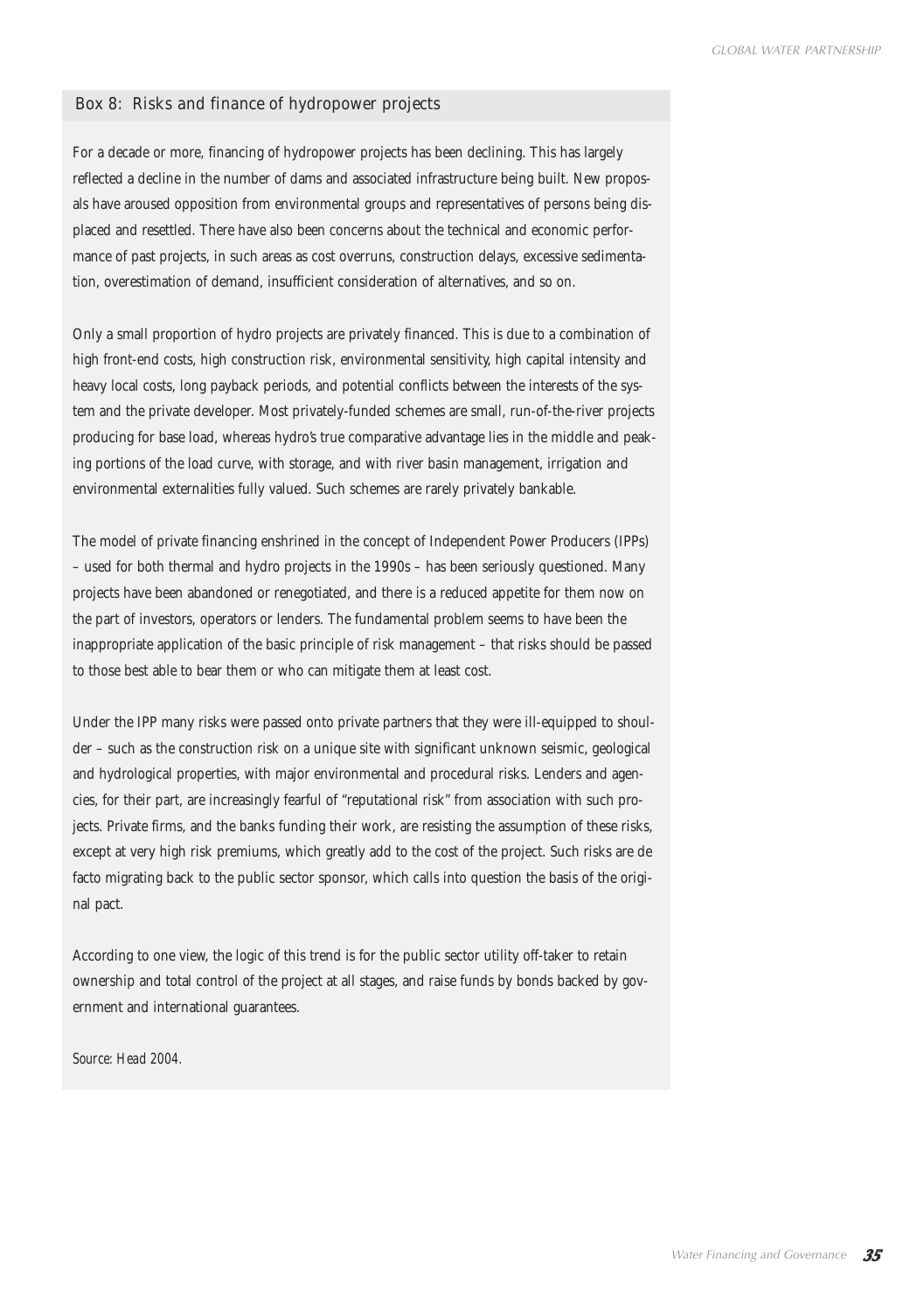Sanitation, Water and Sanitation for the Urban Poor, Building Partnerships for Development). Partnerships come in many forms but typically operate at a small spatial scale, have a pro-poor agenda and attempt to short-circuit cumbersome, inefficient and out-of-touch public agencies. Each partner commits funds or resources in kind to the venture, sometimes in unpredictable ways:

"Tri-sector partnerships are presumed to incorporate private sector funding and technical contributions, public sector monitoring and regulation, and civil society/NGO links with communities and households . . . In practice, the different organisations that come to the table may or may not offer what is expected of them. NGOs often come with funding and communities were often mobilised by public or private sector staff." (Caplan et al. 2001).

Not all partnerships have been successful and there is a major 'upscaling' problem; local involvement is critical and success often depends on the initiatives and commitment of individuals. However, such arrangements can be very important in rural and peri-urban situations to get services to segments of society that are frequently neglected and to bring in new sources of funding, including contributions in kind. Box 9 illustrates an approach used in the Sahelian region of Africa.

#### Box 9: Multi-partite partnerships in the Sahel

The Sahel Vert programme promotes social and productive projects (mainly water) in twenty-four villages (80,000 pop.) in Senegal, Mali, Burkina Faso and Niger. The total budget of the programme over three years is a modest 700,000 Euros of which 22 percent is contributed by the village communities, 39 percent by the French bank Credit Agricole Solidarite et Developpement, and the balance from the French NGO Eau Vive and voluntary contributions from Credit Agricole's employees.

For purely social projects 90 percent of funding comes from Eau Vive and the balance from the villages themselves. However, for productive projects a typical financial budget comprises 10 percent from the personal finance of the promoter, 40 percent from a local lender to the promoter, and the balance from Eau Vive. The local lenders can be banks, mutual credit groups, saving and credit networks, and so on. Up to half the lending risk can be covered by guarantees from Eau Vive or the village, or the collateral of the equipment provided.

*Source: Presentation by Christian Houdus to Camdessus Panel, October 2002: auvive@wanadoo.fr*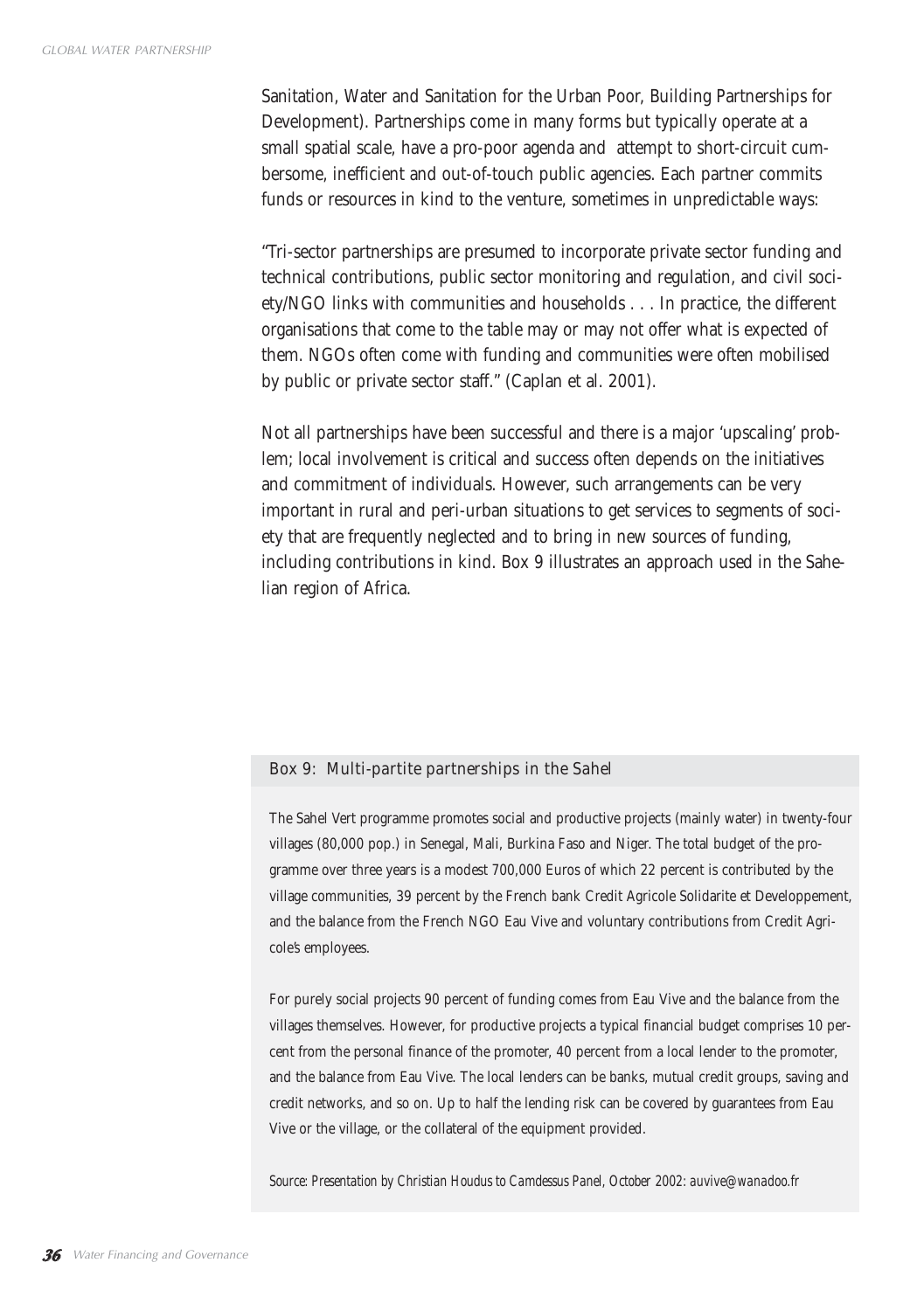## **4. MORE COHERENT WATER FINANCING**

o recap, there is no ideal governance structure for the water domain, nor a unique financing solution for the efficient, equitable and sustainable operation of the system as a whole. What

matters from a coherent financing perspective is that:

- all the water resources management and service provision roles and functions are adequately covered,
- there is clarity over who does what (and mechanisms to coordinate their activities where necessary),
- those with responsibilities have the capacity and willingness to undertake and secure funding for them.

It follows that the main steps in framing a strategy for water financing are:

map who does what,

 $\overline{1}$ 

- establish which funding sources could be suitable for each function and the potential mechanisms available to harness them,
- identify the funding gaps and areas where current governance arrangements are creating funding problems.

Many countries lack the financial capacity to cover all their development needs. Many others are hampered by problems in their governance structures which depress internal revenues and restrict the ability of service providers to attract, employ and repay investments. Still others are hampered by bureaucracy, which blocks the flow of public funding and leads to the under-utilisation of allocated government budgets; such problems have been reported in a number of countries in East and West Africa (GWP/EUWI 2007). Improved public and financial administration will be vital in ensuring that available funding can flow to water sector projects and programmes, but reforms to water governance are essential if funding is to go to areas of real need and to bodies with the capacity to spend it beneficially and recoup the costs involved on a sustainable basis. Sectoral reforms which neglect financial accountability, the ability to raise and sustain revenue flows and improvements in managerial capacity are destined for failure – public goods and integrative services will continue to be neglected and under-funded, the 'cherry picking' of financially sound projects and service areas will increase inequality in provision – and the infrastructural investments made will not realise the expected benefits.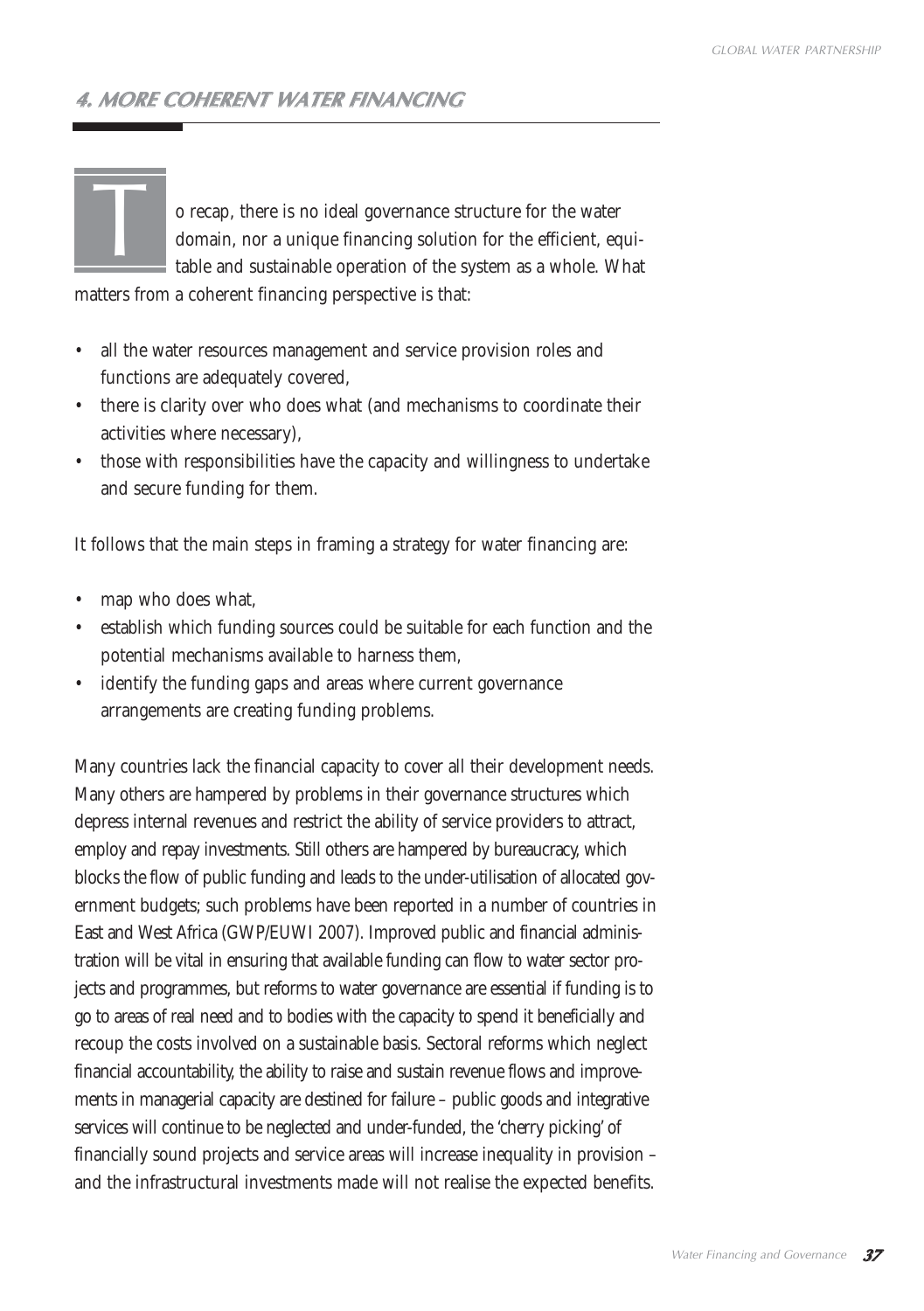This section proposes a small number of basic principles for devising a more coherent system of finance for water resources management and service delivery. It makes three main points:

- Sources of finance will depend on the management functions in question ("tailored for purpose") and on the extant organizational structures (their scale and functional responsibilities). The achievement of financial coherence will result in a variety of funding sources combined in different ways to suit country specific conditions.
- Public finance should be concentrated on public and merit goods; financing international externalities is a special case of this.
- "Private goods" in the water domain should, in principle, pay for themselves.

The section ends by restating the case for capacity building by public as well as private and not-for-profit agents.

## Finance tailored for purpose

It is only realistic to expect different parts of the water sector to obtain their financing in different ways. Up to a point, this diversity is a healthy sign. However, the different financial threads should hang together. Coherence requires that the arrangements should be logical, affordable (to both users and taxpayers) and therefore likely to be sustainable. Coherence also means that revenue contributions are required from service users to reduce dependence on public funds and focus such funds on those functions or groups in society with no other realistic funding options. South Africa is an interesting case of cost sharing with a system attempting to balance issues of affordability and equity with the need to conserve scarce public funds (Box 10.).

The South African case shows how funding sources can be combined in response to different policy objectives and socio-economic conditions. These sources include cross-subsidies between users as an alternative to direct subsidies from national government revenue. Such cross-subsidies can have a vital role to play in the many countries where the poor simply cannot afford to pay, and they have been used for decades in a number of developed countries as a pragmatic solution to a financing problem. The scope for user cross-subsidization may be reduced in decentralised systems if the poor are spatially clustered, unless some mechanisms are in place to ensure that "rich" jurisdictions support "poor" ones.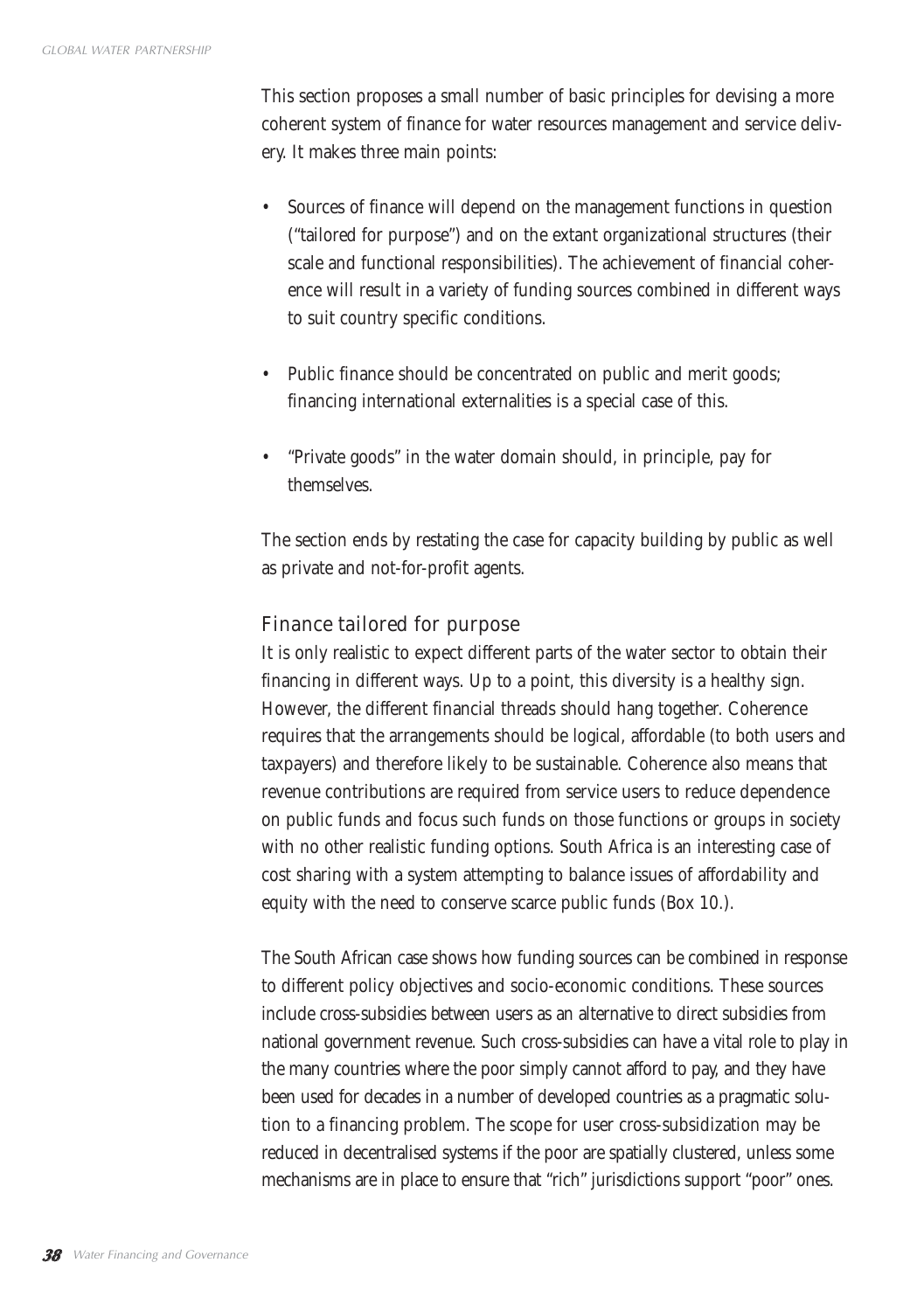As mentioned earlier, opportunities for cost sharing through functional crosssubsidization may also exist depending on the package of responsibilities given to particular water management (i.e., whether functions are 'bundled' or unbundled). Multipurpose water management agencies have various possible sources of income, and could be self-financing if they were properly structured and empowered, and also had sufficient financial autonomy. Revenues from profitable functions could be applied to cross-subsidise "public good" services. Although such cross subsidies might not be economically efficient and will not be acceptable everywhere, they can be a useful additional revenue source. However, these agencies are liable to accumulate monopoly power, and their internal priorities for spending or decisions on revenue raising are not guaranteed to serve the wider public interest. They may furthermore, lack the capacity or incentives to operate in a technically efficient, equitable and sustainable manner. It is therefore, important that institutional arrangements are in place to ensure transparency and accountability.

Unbundled services reduce the scope for cross-functional subsidization, but they may allow different actors to provide and secure financing for the different functions that occur along water service delivery chains. Certain functions may be best delivered by technically competent, independent agencies or companies, capable of economies of scale and able to attract commercial funding and equity finance. Major infrastructure construction or bulk water supply delivery could come into this category. However, other agents may be better suited to delivering local services that are demand-responsive and suited to the financial capacities of particular communities – basic sanitation for the poor is a likely case in point (Rees 2006).

Breaking down the delivery chain has the additional advantage that some checks and balances are introduced into the system. The provider of one segment will be in a position to scrutinize the performance of others in the chain. Such a segmented system is not necessarily suitable for all countries and situations, involving as it does a great deal of trust between the different segmental actors and clear financial and contractual arrangements between what are in effect partner operations. Nevertheless, it is an option worth considering, harnessing the resources of community organisations, NGO, charities and small scale private operators.

An issue that arises in this context is how a segmented system would affect borrowing terms. Service providers or user groups may be self financing and able to repay loans on conventional terms, but may still be unable to get access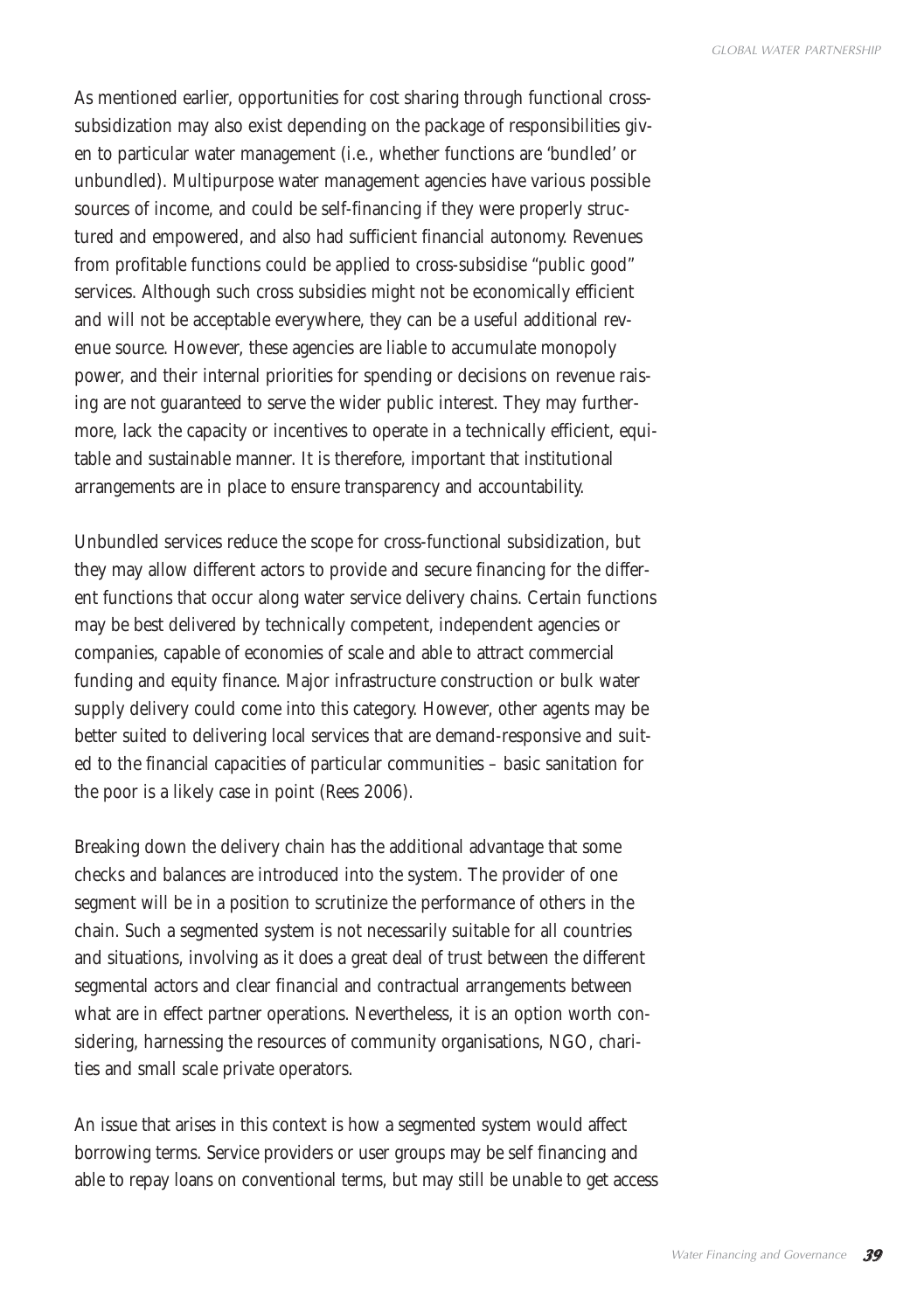#### Box 10: South Africa: coherent finance and affordability

The policy framework for national water resources was stated in 1997, enacted in 1998 and completed with a strategy statement in 2002. The state is custodian of water, but licences for its use are issued for up to forty years. Land ownership is de-linked from access to water. There is a high level of user finance: bulk water is priced to cover the costs of infrastructure development, return on assets, resource management and economic scarcity, while metropolitan and industrial water and single user developments are generally fully funded, and draw finance from commercial sources. Exceptions to "user pays" include poor farmers (where tariffs to cover O and M costs are being phased in over five years), environmental protection and international obligations. Water resource development in South Africa is expensive and there are no cheap and easy solutions at the current stage of development, but funding has largely been successful, due to the large historic level of public investment, the level of economic development, and the large internal capital market.

For water services, rural programmes are funded by a combination of user payments, cross-subsidies, and transfers from the central budget to weaker municipalities. People were generally willing to pay for water, but many could not afford the amounts required for basic minimum needs, and were resorting to unsafe supplies to avoid payment. Hence the decision to supply all households with a free quota of 6 kl (6m3) per month, with a stepped tariff applying to consumption in excess of this. Within economically stronger municipalities the service is funded by cross-subsidies from larger water users and industry: for others, the majority, the Equitable Revenue Act provides for central revenue sharing to defray costs. A small number of municipalities have operating agreements with private companies.

The Government provides various financial support mechanisms. Grants are available for feasibility studies, training for Water User Association leaders and for enabling poor farmers to buy water licences. Funds are also provided for infrastructure (subsidies for on- and off-farm irrigation infrastructure, direct investment in major works, etc.). The Government can subsidise "social" elements of a project, comprising the costs of users who cannot afford to pay. The Department of Water Affairs and Forestry (DWAF) guarantees some water lending by the Land Bank and commercial banks.

*Sources: Presentations to the Camdessus Panel by Rt. Hon Ronnie Kasrils and Mike Muller, November 2002; Presentation by Barbara Schreiner to Working Group on Financing Water for Agriculture, Pretoria 2005.*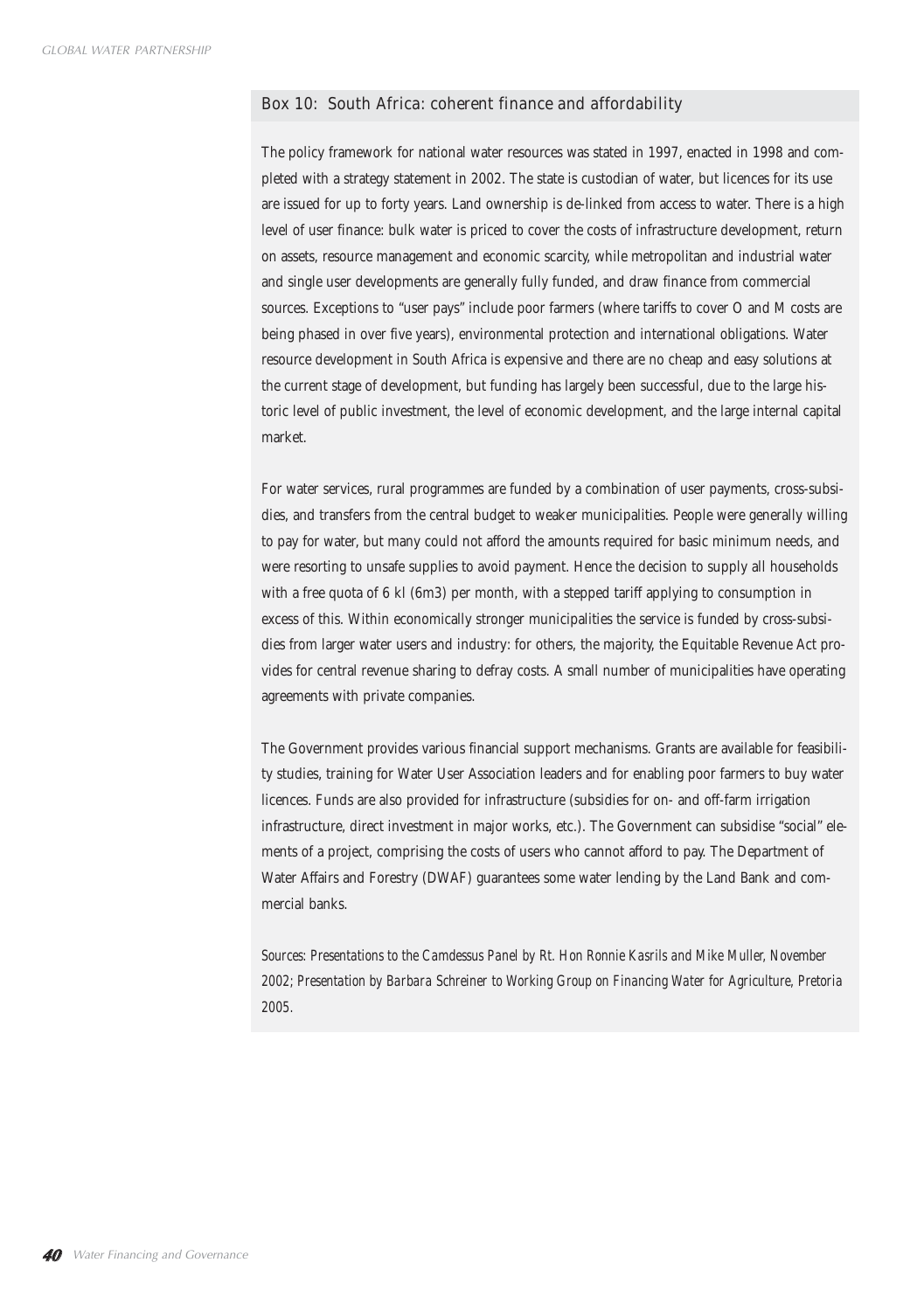to local finance. In some cases commercial loans are not available at all or, because of the perceived high default risks involved, attract very high interest rates. Even when official development assistance (ODA) or loans from MFIs are available these typically go initially through national treasuries, and when they trickle down through the governmental system each agency involved adds the odd percentage point to the interest rate<sup>s</sup>; so that by the time it reaches the community level it is no longer affordable. Mechanisms to get the loans directly to small scale providers, such as the micro-financing institutions and credit pooling arrangements discussed earlier, are of vital importance.

## Public finance for public goods

The use of public finance to promote and support services that can be clearly identified as public goods is an impeccable principle (Kaul and Conceicao 2006). Where public finance is scarce and has many other claimants (the frequent case) it should be allocated first to public goods and services (the identity of public goods in the national water sector was discussed earlier). Public funding is also likely to be needed for merit goods and for major long-lived infrastructural investments which will yield benefits for the wider economy. This last need for public funding should however, be treated with caution as there are numerous examples of projects being developed based on over optimistic benefit estimations or where the wider social, health or economic development gains are not translated into revenue streams for the government. In such cases there is a real danger that loan repayments (and the conditions for financial sustainability) will not be met.

A special, but widespread, case of public goods at the international level are the externalities of trans-boundary and international water bodies. It is estimated that 40 percent of the global population lives in internationally-shared river basins, and depends for water security on effective trans-boundary water management. The upstream-downstream issue is particularly acute when the different parts of a river basin lie in different countries. Likewise, major funding problems can arise when pollution externalities are international. In many cases, it is more efficient for country A to carry out the necessary basin management, or pollution abatement, than country B – but how can A recover these management costs?

In the above example, A's actions confer external environmental benefits on B. A may also produce public goods for a wider international community (e.g.,

<sup>5</sup> These margins may reflect additional risk and due diligence tasks faced by successive layers of administration, as well as extra bureaucratic costs.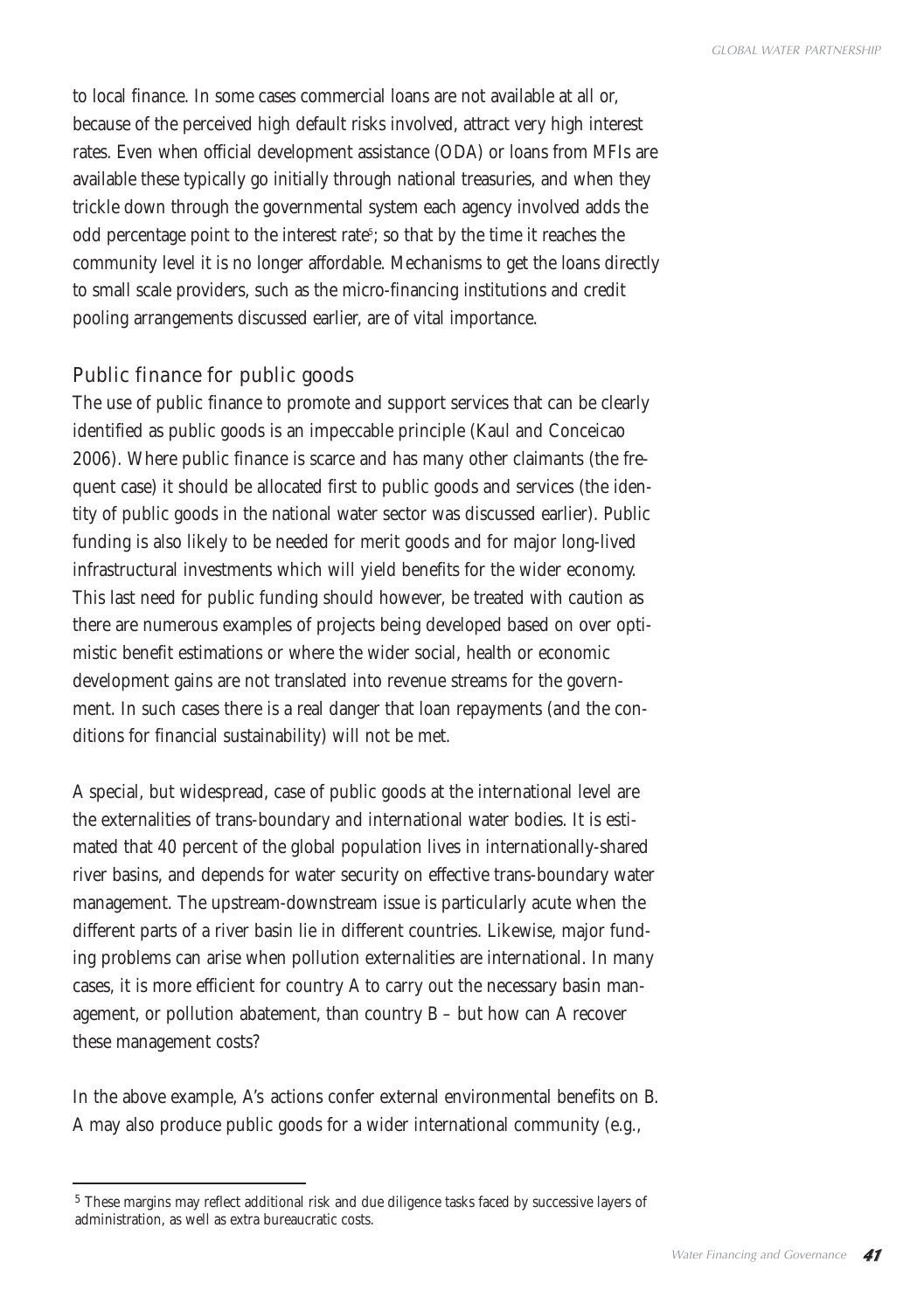where important wetlands are protected). In the absence of a national system of fiscal transfers, A can recover costs through:

- (a) membership of a regional body such as the EU offering cheap loan or grant facilities for environmental remediation,
- (b) eligibility for international aid, for example, the Global Environment Facility is an important funder of global or regional public goods,
- (c) agreements with the neighbouring country(ies) for sharing costs or raising common revenues. Some of these agreements are long-standing and elaborate, for example, those covering the Nile, Mekong, Jordan, Okavango, Senegal, Ganges, Indus, etc. – and in developed countries the Rhine, Meuse, Danube, etc.). Financing arrangements for these organisations tend to be highly specific. In the developing country cases donor agencies make up the most common source. Levies on national governments typically contribute a minor and unreliable part of the budgets of these organisations. Some bodies levy surtax on investments in projects using transboundary waters (Box 11).

Funding trans-boundary water endeavours depends crucially on political and institutional arrangements, which are highly case-specific. These organisations have had a very chequered history. Where benefits are global or regional ("club" public goods) it is easy to justify the use of global funds such as the Global Environment Facility (GEF) or other international and bilateral aid. Contributions from regional governments should, in theory, reflect the incidence of net bilateral benefits and costs. Reliance on surcharges on bilateral projects channelled through trans-national bodies can, as noted above, bias the organisation towards the promotion of bilateral interests. A proposal has been made for the creation of an International Shared Waters Facility to provide an independent support to trans-boundary water cooperation with an assured budget and critical mass (ODI et al. 2001).

## Private goods should pay for themselves

Whatever is not a "public good" in the water domain, using the diagnostic proposed earlier, is by definition private. Beneficiaries of water functions and services which are excludable and rival should be charged. The main qualification to this principle is that the charge should be "affordable" to all, and that special support should be available to financially weaker parts of society.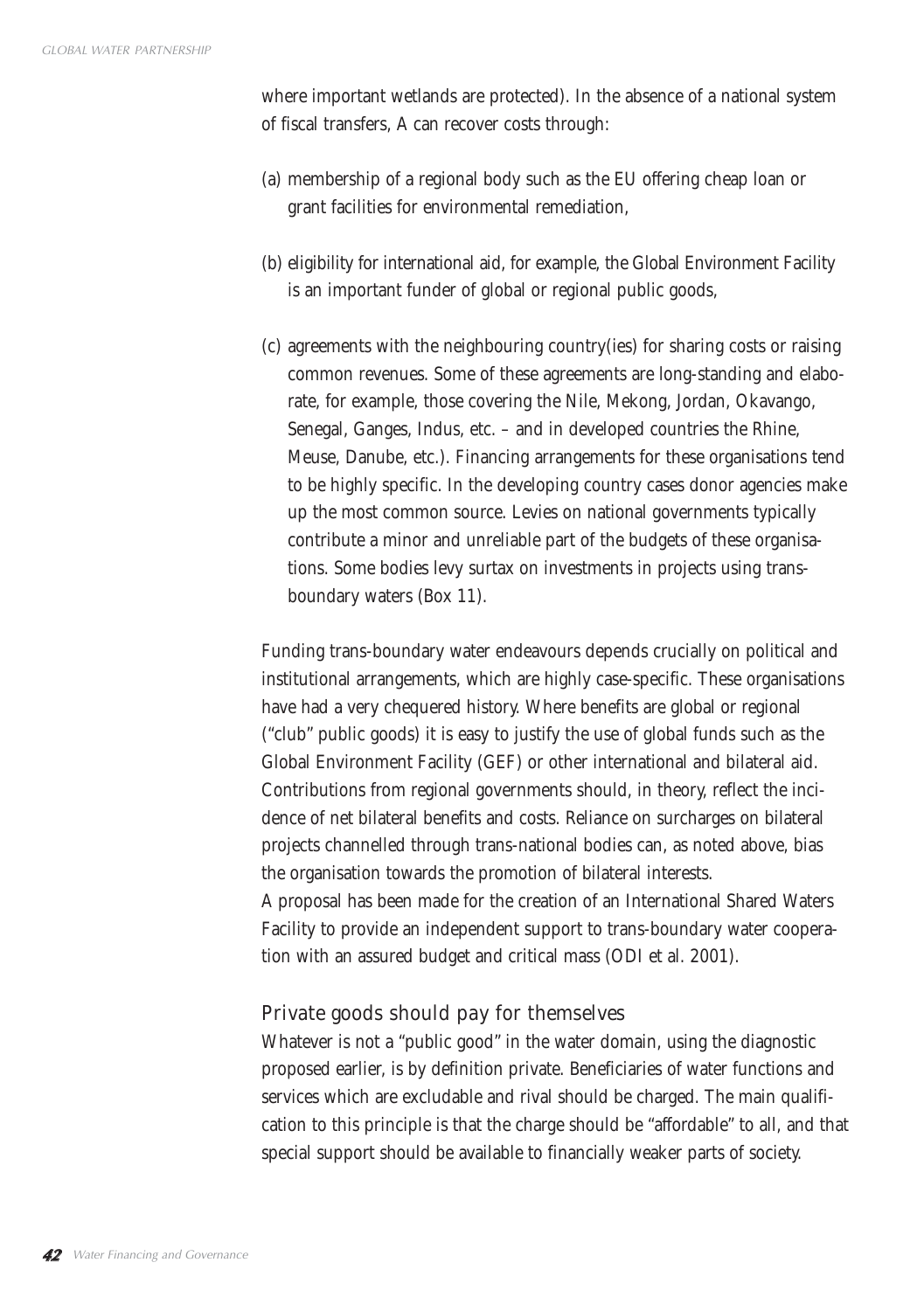Pursuing this principle implies:

- improving self-financing of service providers,
- reducing 'blanket' public subsidies and redirecting the savings to genuine public goods, sectors, communities and individuals that cannot cover their own costs,
- capturing the costs of mitigating externalities from polluters, environmental 'victims' or beneficiaries of ecosystem services who can afford to pay for them,
- charging for the enjoyment of water-related services (angling, navigation, recreation, and so on).

To do any of these things, local government providers and specialist water and environmental agencies need a degree of financial autonomy and assurance that the increased financial flows will be available for their use and not simply absorbed into national budgets. National governments will however, need some oversight and regulatory powers to ensure the legitimacy of subsovereign expenditure.

Measures for revenue enhancement will not be easy to implement. There will be opposition to reductions in subsidies and to what may be seen as new environmental charges and taxes. Opposition is likely to come from powerful vested interests, including business. The notion of paying for water abstraction, waste disposal and in situ river services are likely to be particularly contentious where these are, or have been, subject to customary water rights. As Van Koppen et al. (2007) points out, the whole process of state regulation of resources previously 'owned' by communities and individuals can disempower poor traditional right holders and make the availability of essential water services even more problematic for poor, marginalised communities.

The financial self-sufficiency of water service providers could be increased through improved operating efficiency, reductions in leakage and other forms of waste, more effective revenue collection and the reduction of water theft. However, tariff increases are also likely to be necessary. The public acceptability of these tariff increases will be greater in the context of providers: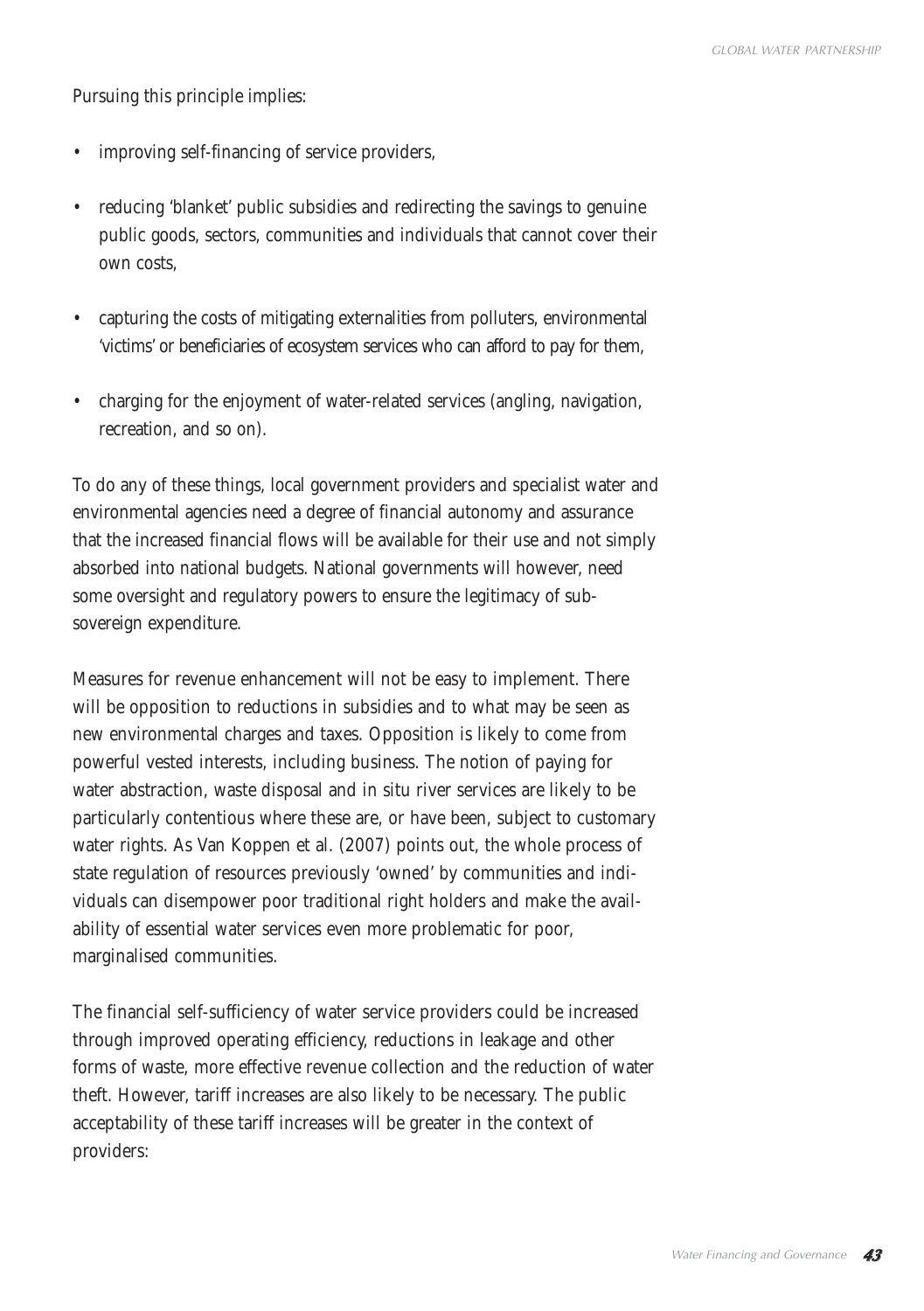#### Box 11: Financing the Mekong River Commission

Between 1957 and 1975 the Mekong Committee, supported by the Mekong Secretariat, was a regional UN body, funded by the UN. It then entered an unsettled period when it became increasingly hijacked in favour of bilateral projects, until it was reconstituted as the Mekong River Commission (MRC). The MRC currently has a core budget of \$2 million contributed by the four regional members, grants from donor agencies (some of them in kind) and an 8 percent surcharge on donor-funded projects implemented by the MRC.

MRC's programme budget is larger – US\$15-20 million per annum – and is funded almost entirely by grants from regional governments and bilateral and international agencies. An earlier proposal to finance the MRC from a Mekong Trust Fund fell foul of some members. The MRC's history illustrates the tendency of the Commission to downplay its "regional public goods" mission in favour of bilateral initiatives – especially when its income is partly based on the surcharge on bilateral projects.

Most recently the MRC has adopted a programmatic approach, with four main work programmes ("key result areas"). These are funded by the World Bank/GEF and various bilateral donors.

*Source: ODI et al. 2001.*

- seen to be improving efficiency, service coverage, quality and reliability,
- operating in a transparent and accountable way,
- using tariffs designed intelligently to protect the poorest users.

Such reforms to management practices will also be essential for the providers to attract investment funds.

However unpalatable the attempts are to increase revenues, the alternative must be worse, namely the continued drastic under-funding of many water resources management functions and essential water services. The bottom line is that the public funding of private goods for those able to pay for them comes at a considerable price – the perpetuation of the inefficient, inequitable and unsustainable management of the water resources base and all the services dependent on it.

### Funding for capacity building

Throughout this paper it has been stressed that water management reform and attempts to improve the financial viability of providers in the sector will not succeed unless considerable efforts are also made to increase human capacity.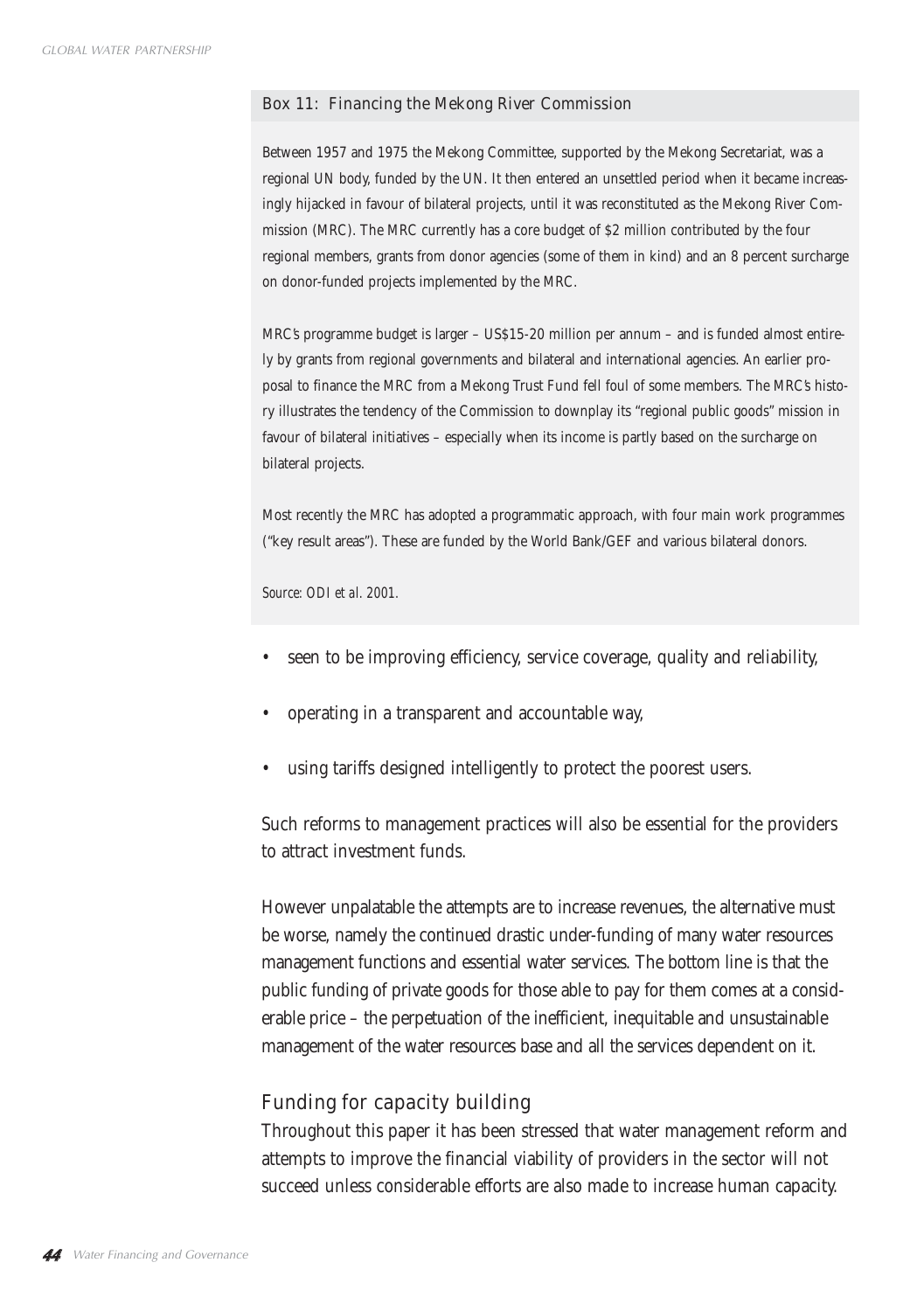One potential source of funding for capacity building is development assistance, not only from overseas but also from NGOs and other operators in the country with proven capabilities.

Aid (ODA) is particularly appropriate for the finance of institution building and support, since it can fund lasting partnerships between institutions. The relationship can comprise twinning, training, technical assistance and consultancy, as well as capital aid for relevant kinds of plant and equipment. Capacity building of this kind normally relies on grant funding, which makes it more common among bilateral donors than in the IFIs. The latter tend to get access to grants via specially created trust funds fed by bilateral donors or UN agencies. Twinning and other kinds of partnerships can be "North-South" or "South-South". Peer-group support can also be within the same country.

Donor funding of capacity creation, institution building, etc., is useful in such cases as the following:

- Funding of the preparation of IWRM plans. This is often perceived as a "one-off" exercise and there is a risk that the involvement of short-term, and often foreign, consultants can block local "ownership" or "buy in" for the IWRM process. ODA could however, be employed in the plan devel opment and implementation over a longer term, with a commitment to building local capacity.
- Twinning arrangements between "mature" water institutions and those in the process of development. These tend to be medium-long term arrangements involving secondment of staff, training, consultancy, and so on. Scandinavian municipal water operators have such agreements with their counterparts in the Baltic States and Russia, though twinning can also work for "South-South" cooperation. The Compendium of Actions produced by the UN Secretary General's Advisory Board on Water and Sanitation (UNSGAB 2006) includes a chapter on the promotion of Water Operators' Partnerships.
- Technical assistance for the preparation of tenders and contracts for large and complex concessions, often involving private contractors and operators. The International Finance Corporation (IFC), the European Bank for Reconstruction and Development (EBRD) and other IFIs have provided such support alongside their capital loans, usually funded from donor grants. The Inter-American Development Bank (IADB) recently announced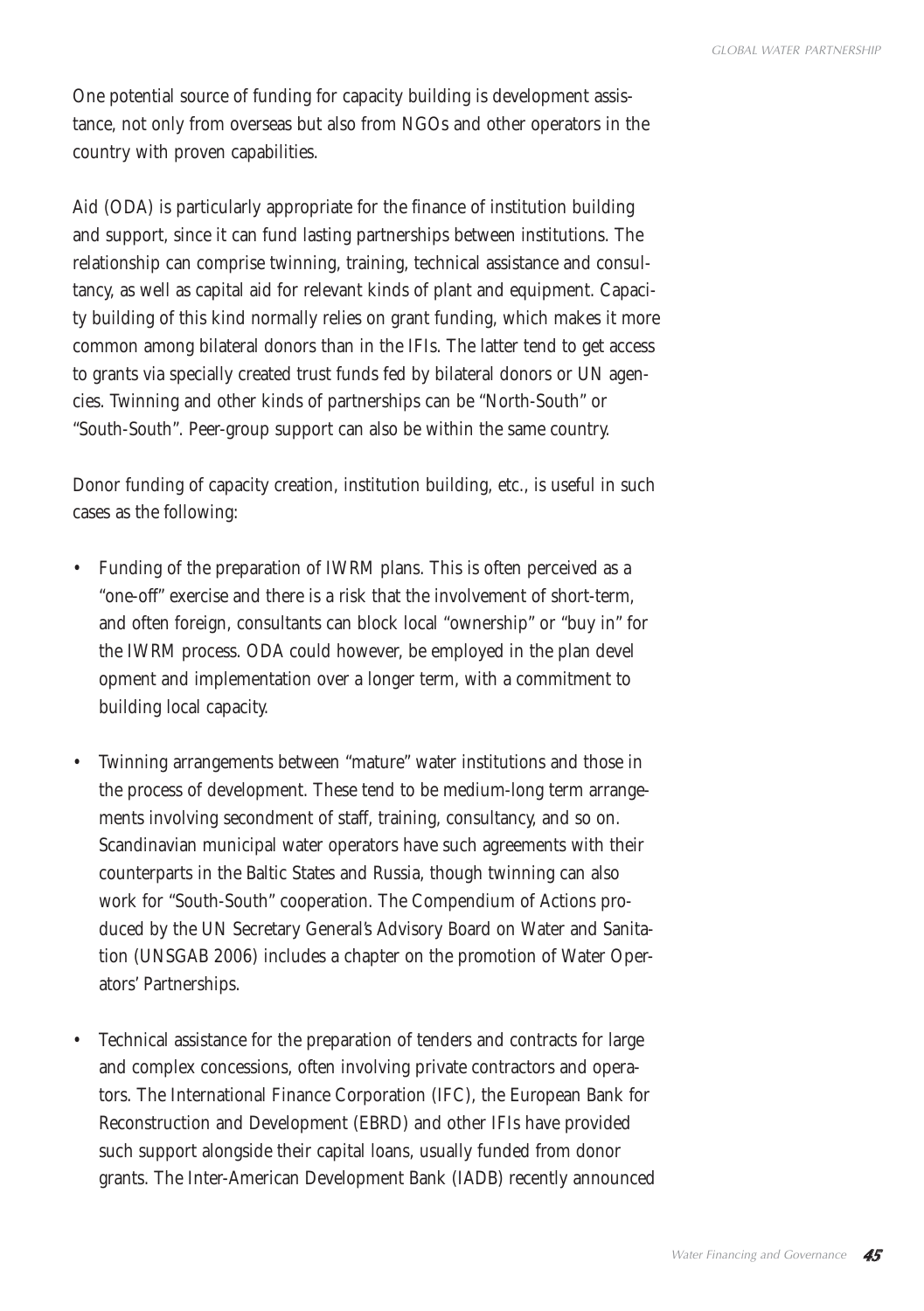the formation of a revolving fund for technical assistance in such situations, to be replenished by the successful bidder.

There is a strong trend amongst some donor agencies towards the provision of financial aid to local budgets, particularly in the context of achieving the MDGs for social services such as health and water. While such devices directly address local funding shortages and bottlenecks and kick-start programmes with early social pay-back, they risk creating financial, institutional and ultimately political dependency. This is a dilemma to which there is no easy answer.

Non-structural activities require modest funding but are slow to implement and require steady long term funding. Much ODA is committed on relatively short term project basis, typically three to five years. To have a significant impact on policy, planning and capacity building, longer term programmes are needed; these should link capacity building to real activities where the long term development of skills is vital.

### Box 12: Sector Wide Approach to Planning in the water sector

Sector Wide Approach to Planning (SWAps) have been described as:

". . . pooling of resources to support a single sector policy and expenditure programme, under government leadership, by adopting common approaches across the sector and progressing towards relying on government procedures to disburse and account for funds." (WSP/Kenyan MWI, 2007).

In the Kenyan case, SWAps are being implemented along with policy and institutional reforms, notably the separation of service provision from regulation and policymaking, the separation of management of water resources from water supply and sanitation services, and the adoption of key principles of water governance such as decentralisation, participation, autonomy, accountability, efficiency, and financial and ecological sustainability.

In a SWAp all important investments should be consistent with a Sector Investment Plan and a Sector Information System should be developed. Donors are encouraged to harmonise with each other, to relate their activities to the SIP, and to move towards the use of common channels of finance and procedures over key matters like procurement and technical standards. Progress in these areas will reduce the administrative load on recipient administrations and diminish the transaction costs of aid. An aim of the SWAp is to progressively attract aid in programme rather than project form.

*Sources: Asano 2006; IWMI 2006; Law 2003; www.pub.gov.sg*

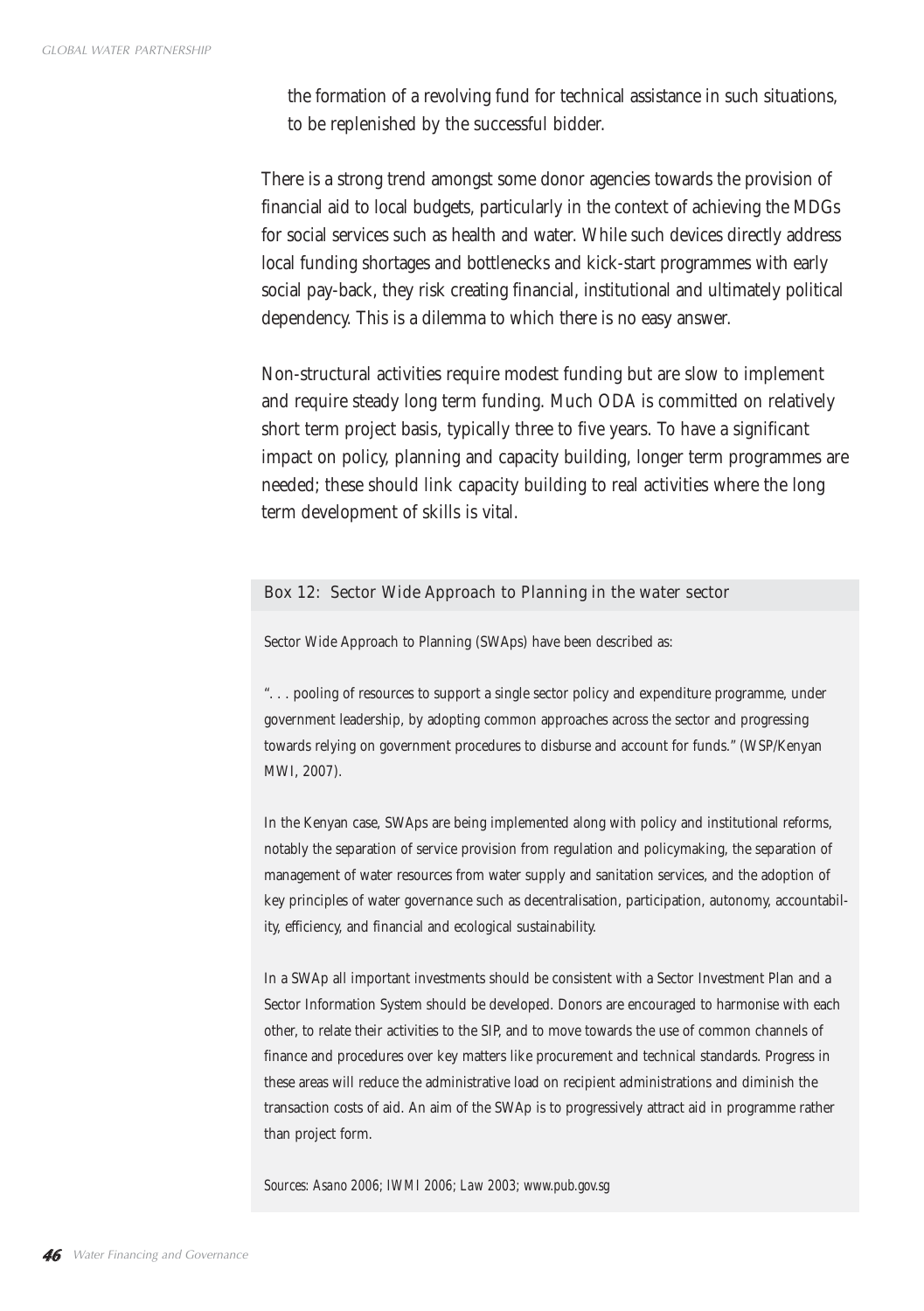In water and other basic social services ODA is increasingly being offered in a programmatic framework, such as the Sector Wide Approach to Planning (SWAp) outlined in Box 12. It is noteworthy that SWAps provide a mediumlong term framework for managing the ODA, and that they usually include a strong policy and institution building component.

## **5. CONCLUSIONS**

t is widely recognised that better water management and governance is the key to developing a sustainable, efficient and equitable water sector. However, this paper has argued that any attempts to introduce water governance reform need to actively recognise and incorporate the financial dimension. Likewise, efforts to attract the additional finance so badly needed by the sector have to be accompanied by governance reforms to ensure that the funds are employed efficiently and that the financial flows can be sustained. Better water governance can produce a more efficient allocation of finance within the water sector. It can reduce the need for finance by saving money where, for example, a change in policy avoids an expensive new investment or the creation of a regulatory system results in improved operating efficiency or more competitive bidding for contracts. The resultant savings can be deployed elsewhere for developing infrastructure or management systems. I

The importance of good governance in attracting the finance needed to meet the water and sanitation services MGDs has been stressed in many earlier pieces of work, including by the Camdessus and Gurria task forces, but looking at governance reform purely from the perspective of individual end user services is not enough. The relationship between governance and finance has to be viewed within the context of the sector as a whole, recognising that:

The performance of individual water services is dependent on a whole range of water resources management functions which need to be financed, but will then facilitate access to finance for other functions and services. There are many examples: the creation of a good data base and monitoring system is a precondition for serious funding; the development of hydrological and climatic data provides a more secure basis for hydropower and irrigation investments; funding the creation of an independent regulator, a dispute resolution or arbitration system can reassure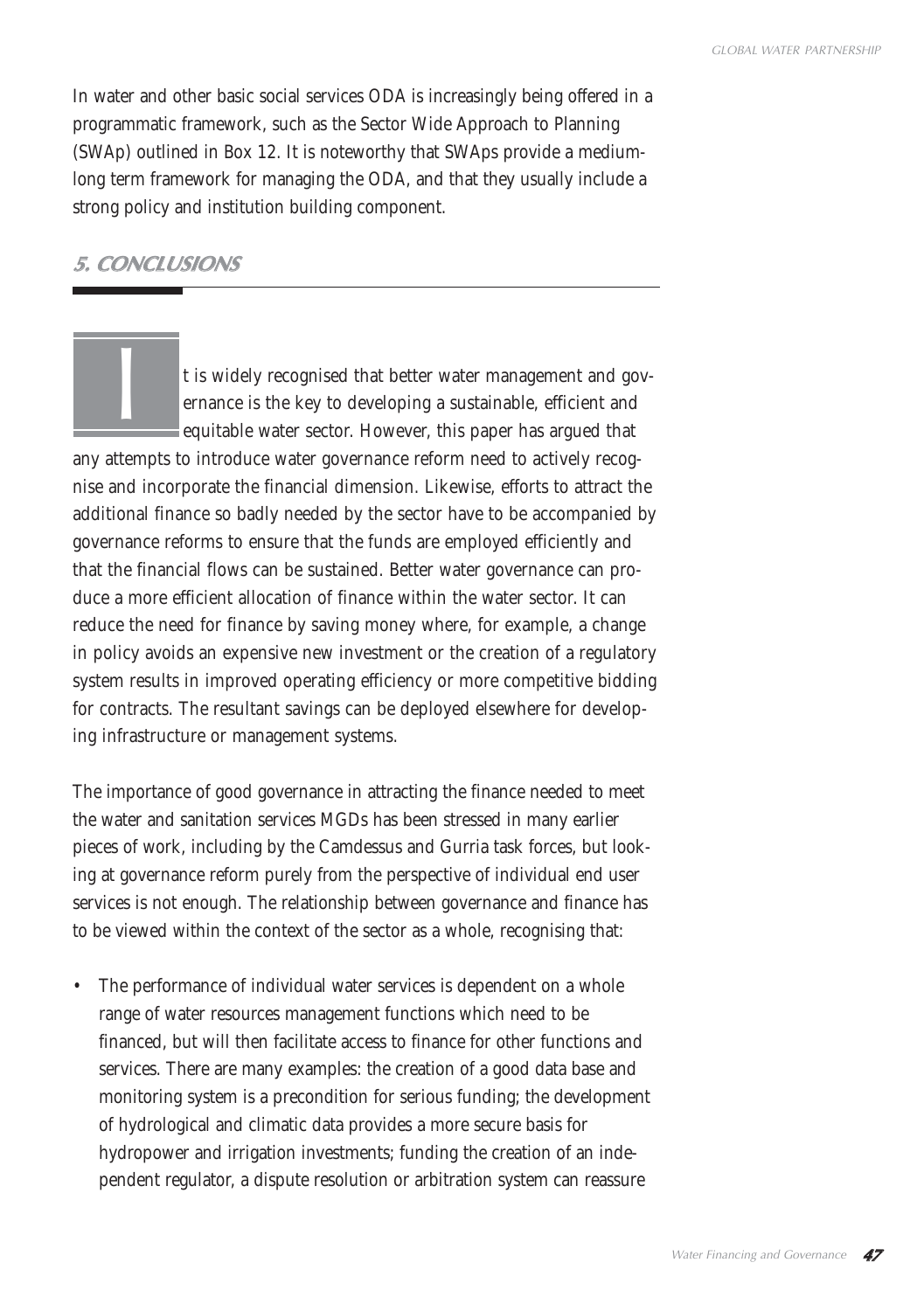private investors; institutional change allowing the introduction of a system of pollution or abstraction charges provides a new revenue source for environmental management; and so on.

- The economic characteristics of different water resource management functions and services profoundly affect the funding sources which can feasibly be accessed. Given limited government budgets and funds from donors, it is important that those functions and services which can raise revenue from user or beneficiary payments do so. The opportunity costs involved in continuing to use public funds to provide private goods to those able to pay for them is high.
- The spatial, functional, socio-political and professional characteristics of water resources management agencies and service providers can critically effect their ability to access different funding sources and their capacity to achieve financial sustainability. Proposals for institutional reforms, not only in the water sector itself but also in public administration more widely (such as local government reform ) should be clear about the potential financial implications and what measures need to be taken to sustain financial flows.
- Financing structures without funding to develop their supporting institutions is ultimately wasteful and nugatory. Investment in major infrastructure benefits from coherent policies, the right legislative framework and appropriate management instruments.

The two way interaction between governance and finance should be a critical element in the IWRM planning process agreed at the World Summit on Sustainable Development in 2002. Countries drawing up IWRM plans should 'mainstream' finance considering who and how finance should be provided for all important functions and services, as well as infrastructure, on a long term basis. At the present time few plans do this – finance is either the missing element or is referred to only to demand more. It is not enough for the water sector to simply call for additional funding; virtually every sector in a developing economy is likely to be able to show financial need. IWRM plans, or general efforts to improve water governance, which make a serious attempt to deal with financing needs and sources, including increasing the efficiency with which existing resources are utilized, will be more credible and more likely to attract the required funding. Giving a higher profile to finance will inevitably lead to greater contact between Min-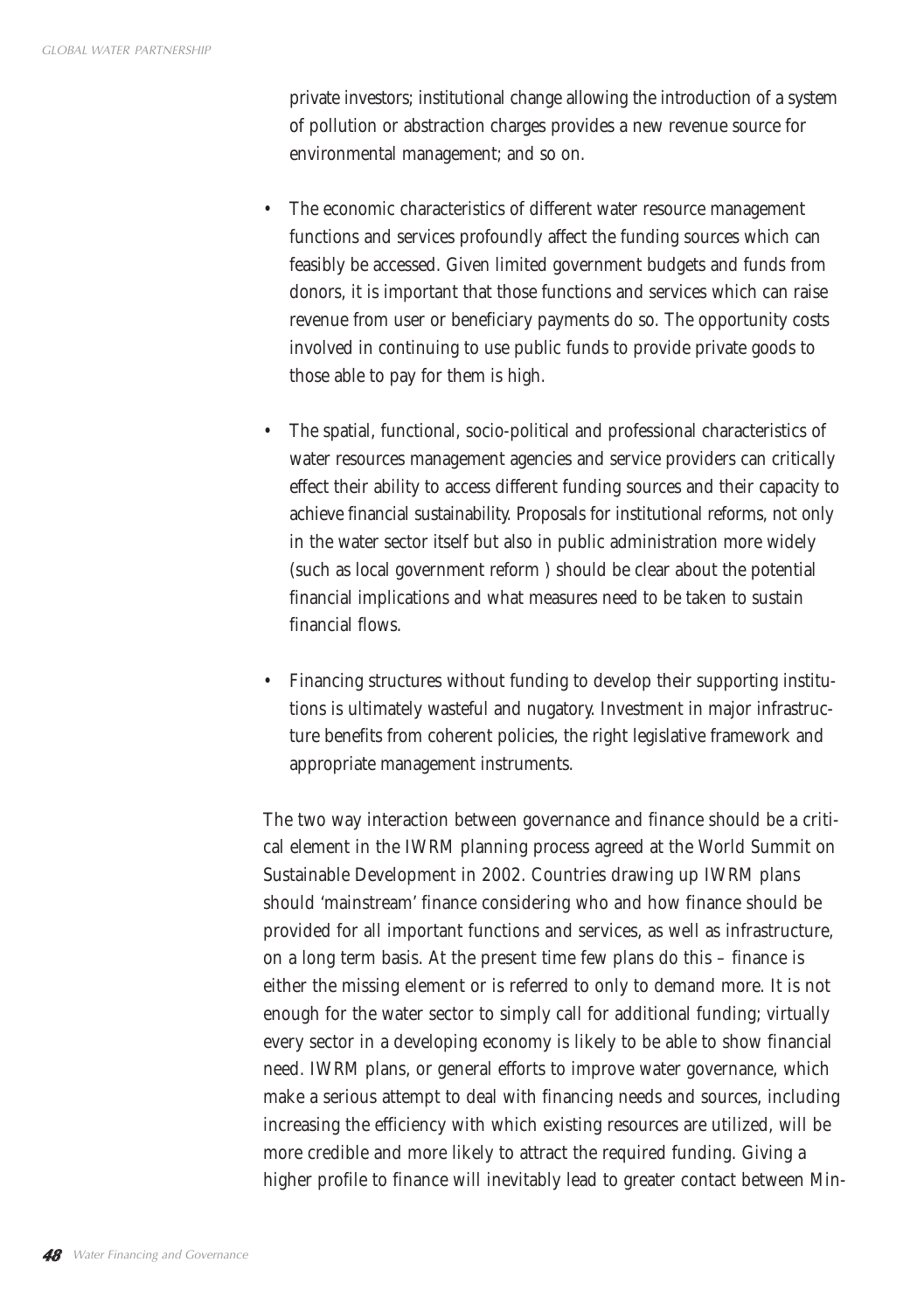#### Box 13: Economic returns on water investment

In the well-known study by WHO authors (Hutton and Haller 2004) a large number of studies of household water and sanitation programmes were analysed. It was found that a \$1 invested typically returned benefits in the range \$5-28, mainly arising from time savings from closer access, plus gains in productive time and other expenses from avoided diarrhoea.

Other studies have demonstrated the net economic benefits from spending on water resources management – in the first case below, protecting and enhancing the value of an existing investment, in the second case, providing a cheaper and cost-effective solution to a water quality problem.

For the Paute hydroelectric scheme in Ecuador it was found that upstream investment in watershed protection and erosion control was economically and financially attractive to the (private) power company. Savings in the costs of dredging, plus the value of extra power from prolonging the reservoir's life helped to safeguard the large initial capital cost of the scheme (Southgate and Macke 1989).

A second case is the New York City-Catskill watershed management programme which involves the investment of \$1.5 billion over 10 years to reduce water pollution in the upper watershed. This programme, administered by the Catskill Watershed Corporation, a non-profit organisation, reduces the costs of conventional water treatment for the residents of new York. (UNECE 2005).

istries of Finance and water authorities; more informed dialogue and a financially-literate approach to reforms in the water management and governance system should also help to ensure that all parts of the sector receive their due share of annual budgets.

There is also a real need for water professionals to marshal evidence about the economic and social benefits from investing in water infrastructure (hard and soft) and services. Without such evidence water is likely to continue to lose out to sectors where either the rates of return on investments appear to be higher or where the contribution to poverty reduction policies seems more direct (for example, health and education). Such evidence could help counter the common problem of the reluctance of Ministers of Finance to include water investments in public investment programmes (and the associated absence of water in many poverty reduction strategy papers, PRSPs). As Box 13 shows, there is evidence on the economic returns from investments in water resources management and water services, but such evidence is patchy and much more country/regional specific analysis is necessary.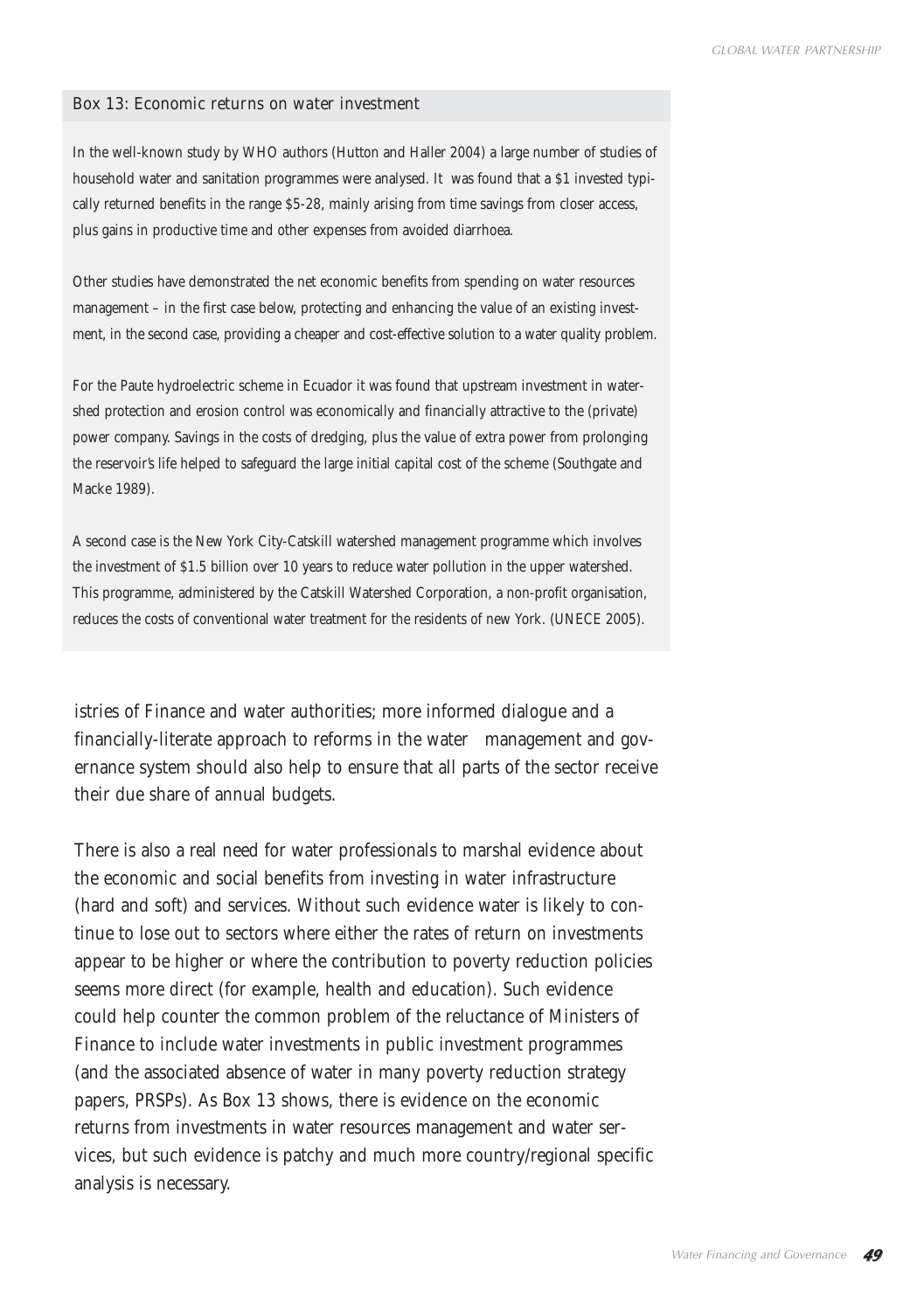Governance and finance are inexorably intertwined. Countries that make progress in water governance reform should find that the task of raising finance becomes easier. When the sector can demonstrate that it has the institutional capacity to manage its finances more efficiently and productively, improve cost recovery and repay its borrowings, so it should be able to attract more finance and lay the foundations for sustainability. The 1980s Water Decade provides lessons for the future: plenty of infrastructure was created but, in many cases, it was badly chosen, poorly maintained, and lacked supporting institutions. Consequently, the investments did not realise the expected benefits and did not adequately address the service deficit.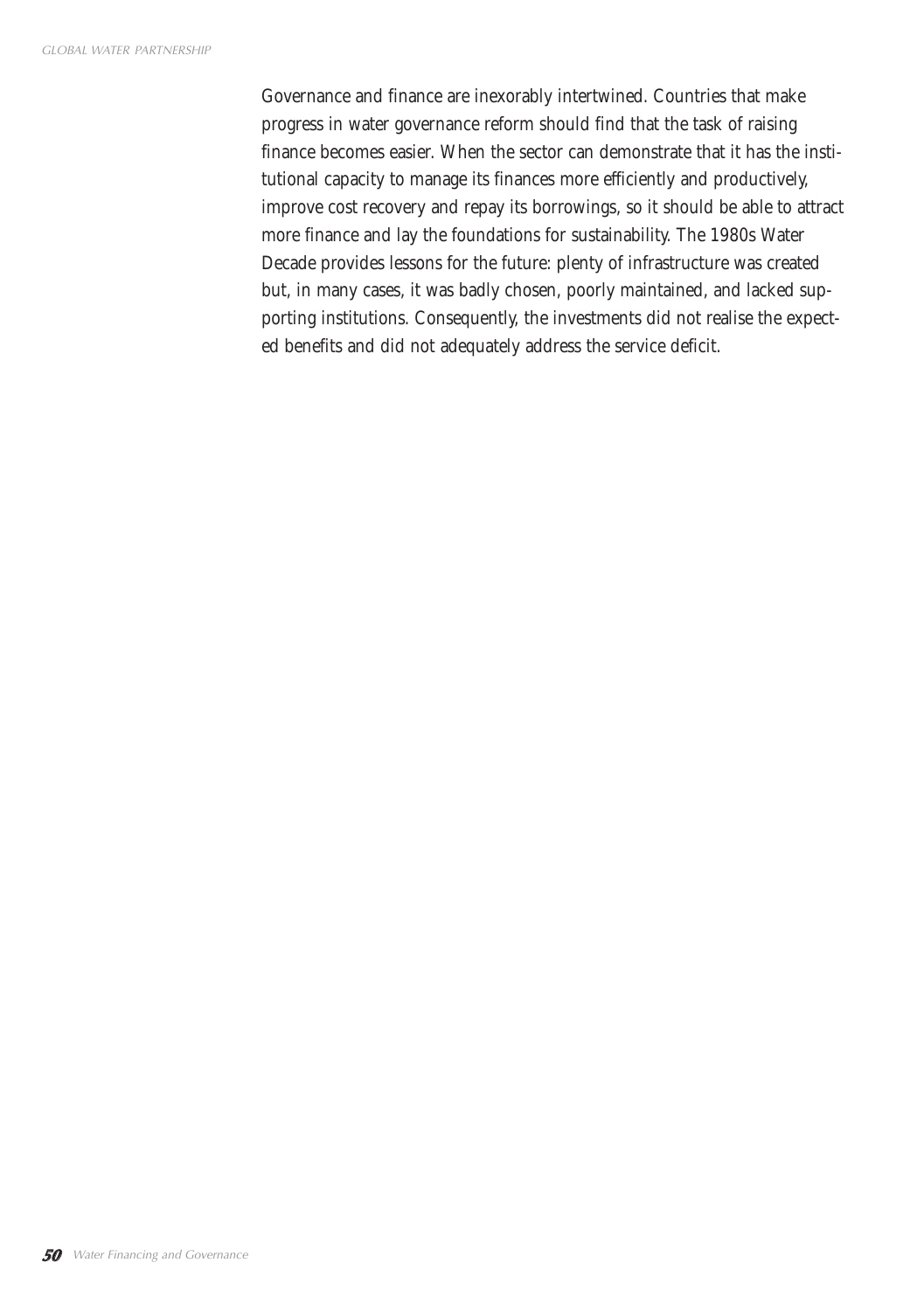## **References**

Ballance, Tony and Andrew Taylor (2001). *Competition and economic regulation in water: the future of the European Water Industry*. Unpublished Report; January. Stone and Webster Consultants.

Barraque, Bernard (1998). *Water policy formulation in France.* Report for European Commission DG XII; December 1998 (Draft).

Biswas, Asik K., Olli Varis and Cecilia Tortajada eds. (2005). *Integrated water resource management in South and South East Asia.* Oxford India Paperbacks.

Caplan, Ken et al. (2001). *Flexibility by design: lessons from multi-sector partnerships in water and sanitation projects.* Business Partners for Development.

Cap-Net, GWP and UNDP (2005). *Integrated water resources management plans: Training Manual and Operational Guide.* Cap-Net, Netherlands.

Clarendon Smith, K. (2000). *Innovation as a systemic phenomenon: Rethinking the role of policy.* Enterprise and Innovation Management Studies 1.1: 73–102.

GWP Eastern Africa and EU Water Initiative Finance Working Group (2007). *Financing water in East Africa.* Conference Proceedings: April.

GWP TEC (2004). *Catalysing Change: A Handbook for Developing Integrated Water Resources Management (IWRM) and Water Efficiency Strategies.* Global Water Partnership, Stockholm.

Head, Chris (2004). *Lessons from the hydropower sector.* In: Financing dams and sustainable development; UNEP Dams and Development Project Report: April.

Hutton, Guy and Laurence Haller (2004). *Evaluation of the costs and benefits of water and sanitation improvements at the global level.* WHO, Geneva.

Insights 51 (2004). *Realising the potential of micro finance.* Insights Development Research: December. Institute of Development Studies, University of Sussex.

Leach, M., Bloom, G., Ely, A., Nightingale, P., Scoones, I., Shah, E., and A. Smith, (2007). *Understanding Governance: Pathways to sustainability. STEPS Working Paper 2.* Brighton: STEPS Centre.

Kaul, Inge and Pedro Conceicao (2006). *The new public finance: Responding to global challenges.* Oxford.

Marsh, D. and R.A.W. Rhodes (1992). *Policy Networks in British Government.* Oxford.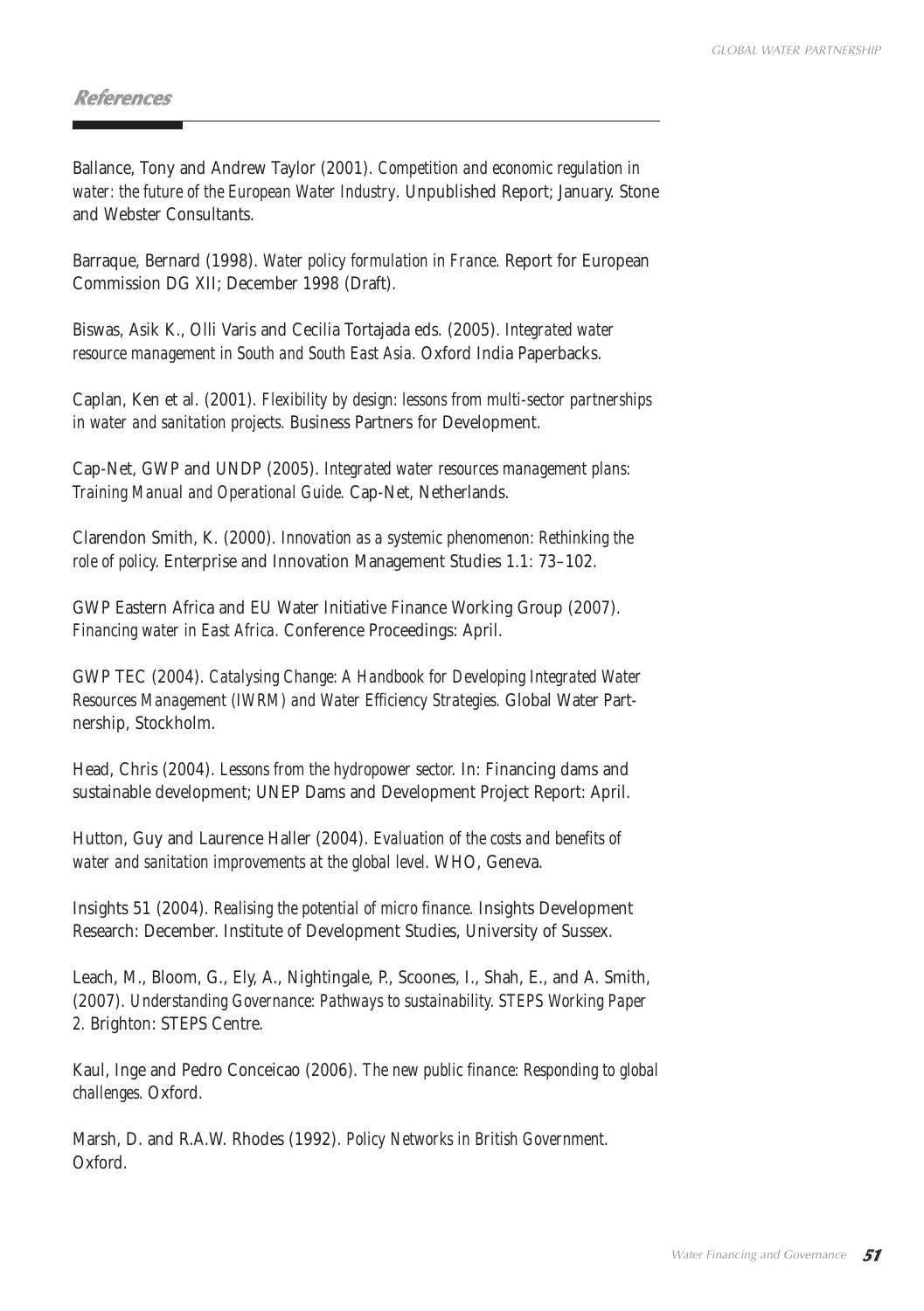Molden, David ed. (2007). *Water for food, water for life: a Comprehensive Assessment of water management in agriculture.* Earthscan.

Nickson, Andrew and Richard Franceys (2003). *Tapping the market: The challenge of institutional reform in the urban water sector.* Palgrave.

Ostrom, E. (1990). *Governing the Commons: the Evolution of Institutions for Collective Action.* Cambridge University Press; New York.

Overseas Development Institute and Arcadis and Euroconsult (2001). *Transboundary water management as an international public good.* Swedish Ministry of Foreign Affairs.

OECD (1999). *Sourcebook on environmental funds in economies in transition.* OECD, Paris.

OECD/PHARE (1998). *Swapping debt for the environment: the Polish Ecofund.* OECD/PHARE, Paris.

Peña, H., Luraschi, M. and S. Valenzuela (2005). *Water Development and Public Policy Strategies for the Inclusion of Water in Sustainable Development.* Santiago, Chile.

Rees, Judith (2006) *Urban Water and Sanitation Services; An IWRM Approach,* TEC Background Papers No 11, Global Water Partnership Technical Committee, Stockholm.

Roberts, John (2003). *Managing Public Expenditure for Development Results and Poverty Reduction, Working Paper 203,* ODI, London.

Southgate, Douglas and Robert Macke (1989). *The downstream benefits of soil conservation in Third World hydroelectric watersheds.* Land Economics, 65(1).

UN Economic Commission for Europe (2005). *Water-related ecosystems for water management: environmental services and financing for the protection and sustainable use of ecosystems.* Prepared by the Swiss Agency for the Environment, Forests and Landscape for a Geneva seminar, 10–11 October.

van Dijk, Meiner Peter and Klaas Schwartz (2002). *Financing the water sector in the Netherlands: A first analysis.* Netherlands Water Partnership (NWP): Netherlands.

van Hofwegen, Paul (2006). *Report of Task Force on Financing Water for All,* World Water Council (WWC), Global Water Partnership (GWP) and the 4th World Water Forum. Montpellier, France.

van Koppen, B., Giordano, M., and J. Butterworth eds. (2007). *Community-based Law and Water Resources Management Reform in Developing Countries.* Comprehensive Assessment of Water Management in Agriculture Series, Vol. 5: CAB International, UK.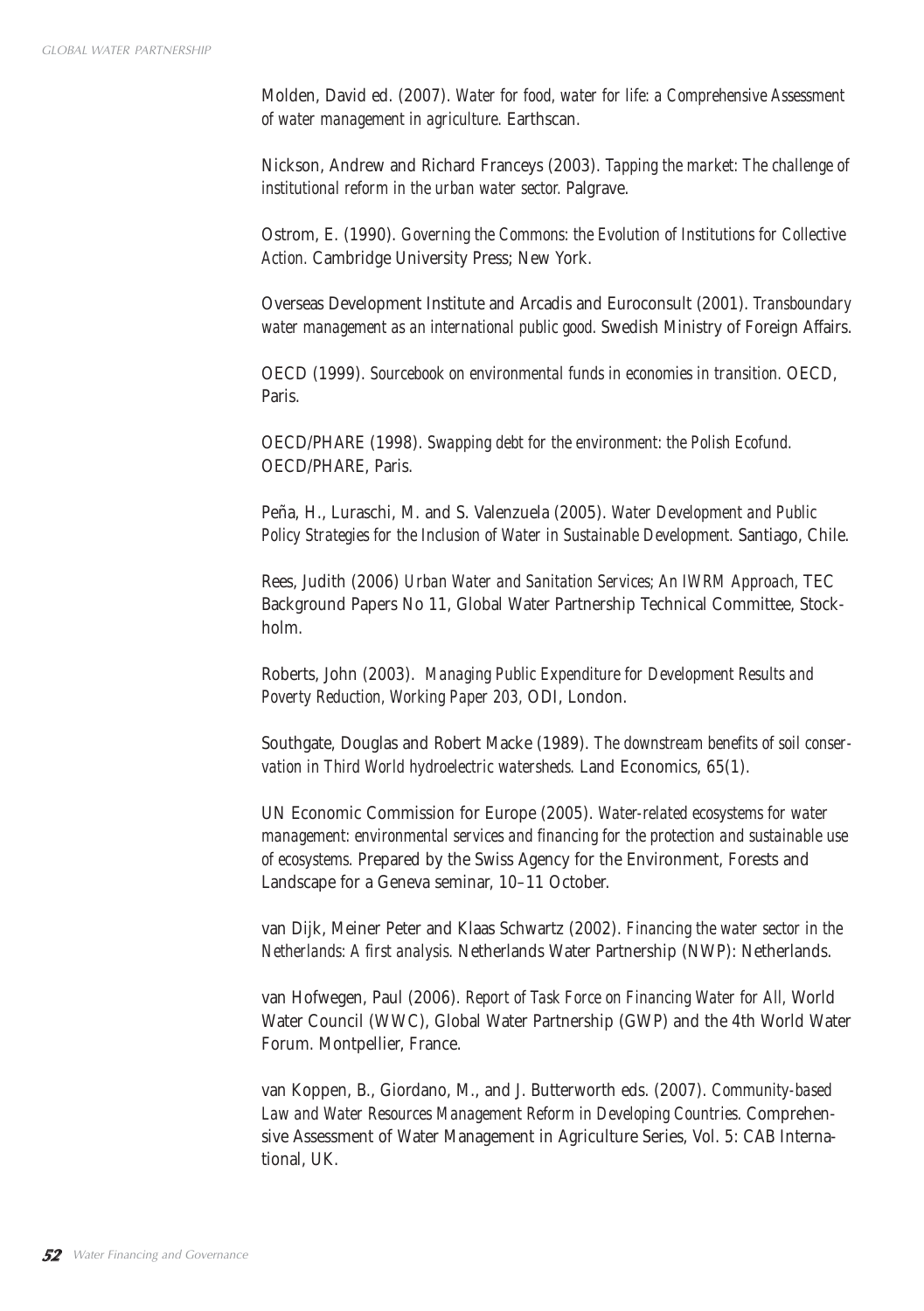Water and Sanitation Programme (WSP) and Ministry of Water and Irrigation, Kenya, 2007. *Kisima* (newsletter): January.

Winpenny, James (2003). *Financing Water for All: Report of the World Panel on Financing Water Infrastructure.* World Water Council (WWC), Global Water Partnership (GWP) and the 3rd World Water Forum. Montpellier, France.